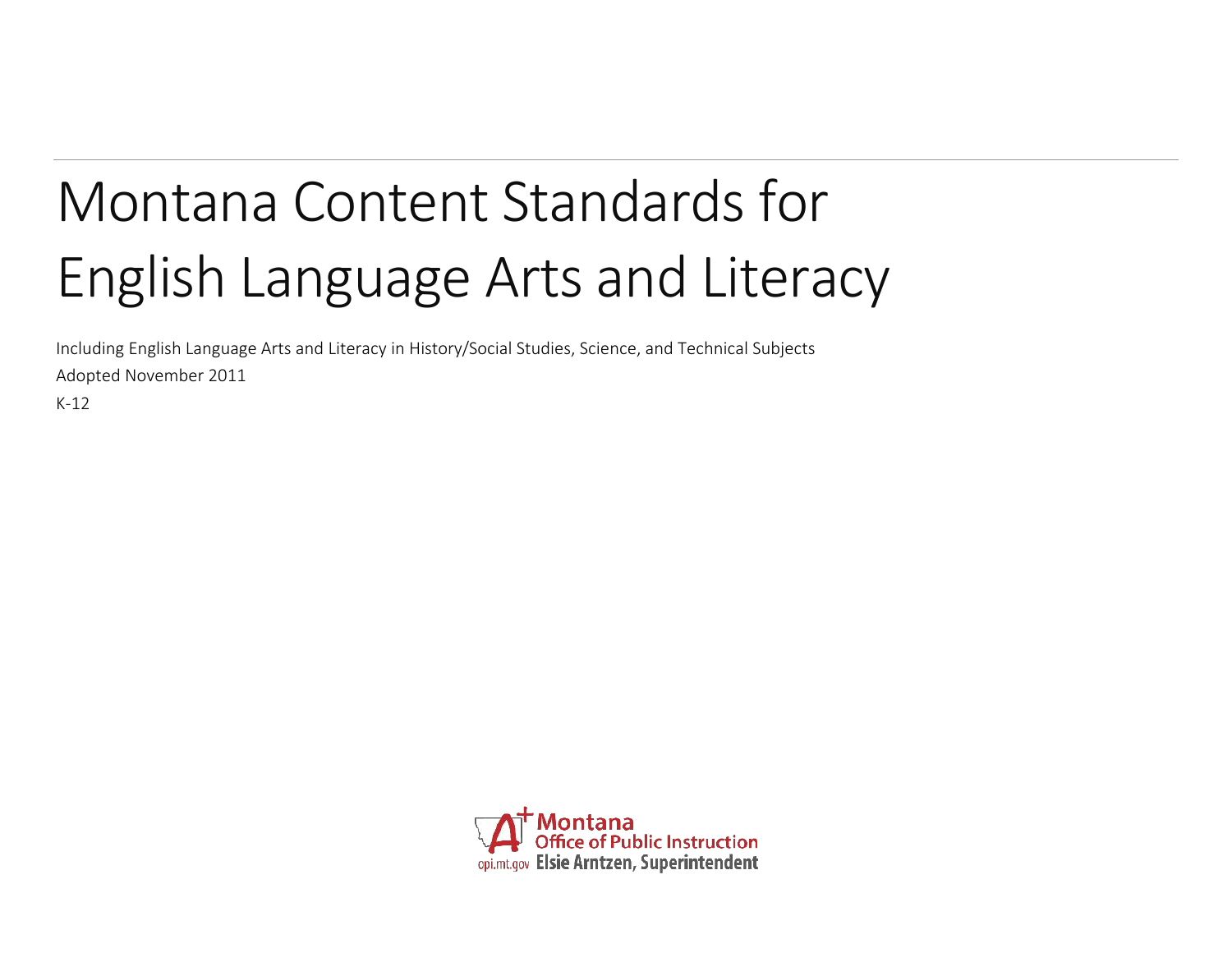### Contents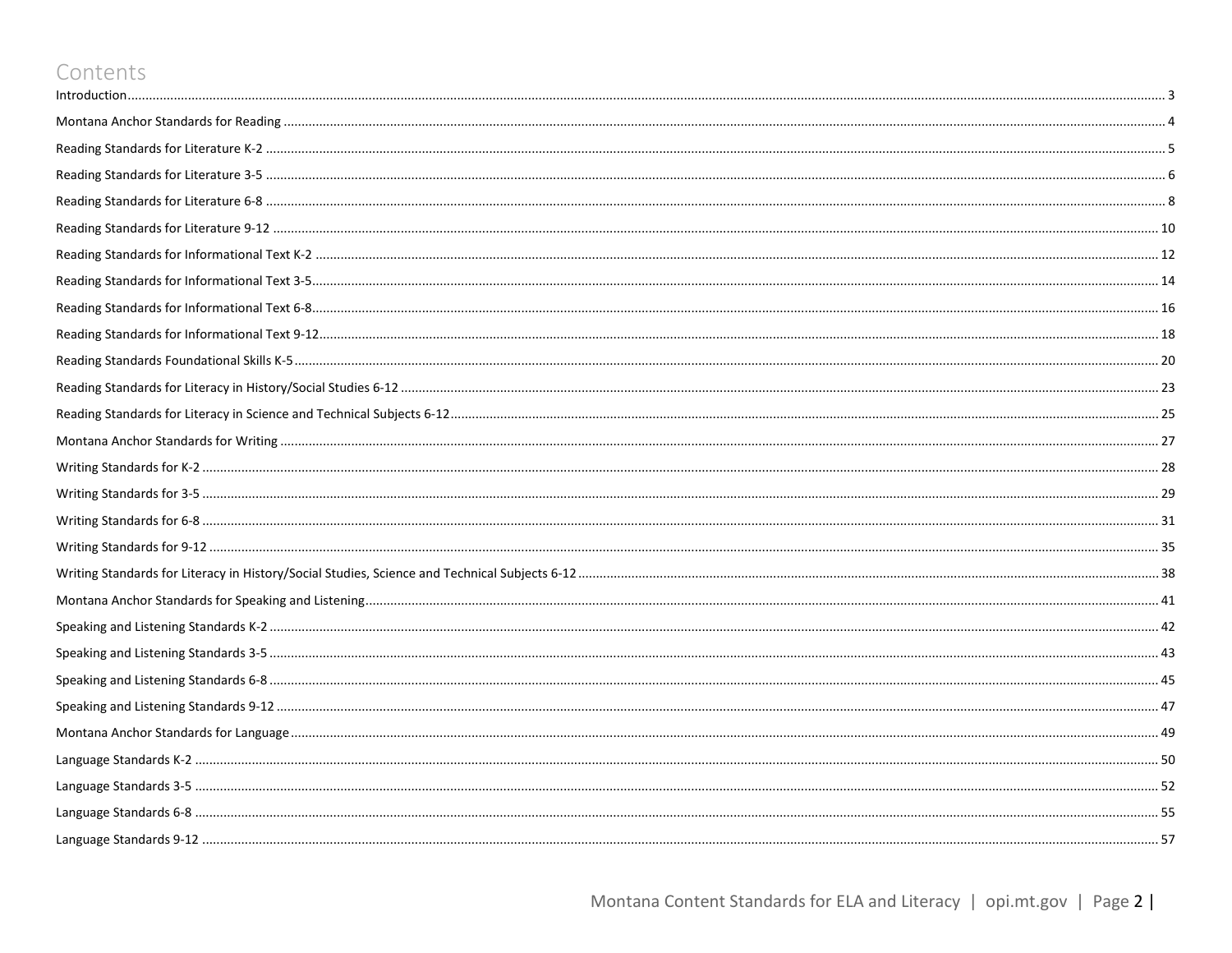### <span id="page-2-0"></span>Introduction

This guide outlines all the Montana Standards for English Language Arts and Literacy in History/Social Studies, Science, and Technical Subjects. Providing an overview of the scope of all the standards from kindergarten through twelfth grade, this guide includes:

- Reading Standards for Literature
- Reading Standards for Informational Text
- Reading Standards Foundational Skills
- Reading Standards for Literacy in History/Social Studies and Science and Technical Subjects
- Writing Standards
- Writing Standards for Literacy in History/Social Studies and Science and Technical Subjects
- Speaking and Listening Standards
- Language Standards

The standards reflect the constitutional mandate that all educators must provide instruction including the distinct and unique heritage and contemporary contributions of American Indians in a culturally responsive manner (See [IEFA; MCA 20-1-501 Article X;](http://www.opi.mt.gov/PDF/IndianEd/Resources/ArticleX_IEFA.pdf) resources; and materials).

Adopted in November 2011, the standards provide a framework for literacy not only in English Language Arts, but across content areas in history/social studies, science, and technical subjects. Just as students must learn literacy skills and conceptual understandings to be college and career ready, they must be able to read, write, speak, listen, and use language effectively in a variety of content areas. Literacy standards for grade 6 and above are predicated on teachers of ELA, history/social studies, science, and technical subjects using their content area expertise to help students meet the particular challenges of reading, writing, speaking, listening, and language in their respective fields. It is important to note that the 6-12 literacy standards in history/social studies, science, and technical subjects are not meant to replace content standards in those areas but rather to supplement them. They reflexively demonstrate the cogent reasoning and use of evidence that is essential to responsible citizenship in our global society. Students who meet the standards develop the skills in reading, writing, speaking, and listening that are the foundation for any creative and purposeful expression in language.

Organized by sections starting with the anchor standard for each topic area, this guide provides resources and guidance to educators as they align their curriculum to these standards. The standards use individual grade levels in kindergarten through grade 8. This view of expectations across grade levels provides a tool for teachers to personalize the learning for their students by providing the broader context of a learning progression for students. The standards are categorized in two-year bands in grades 9–12 to allow schools and districts flexibility in high school course design. In addition, appendices provide helpful resources to support implementation of these standards.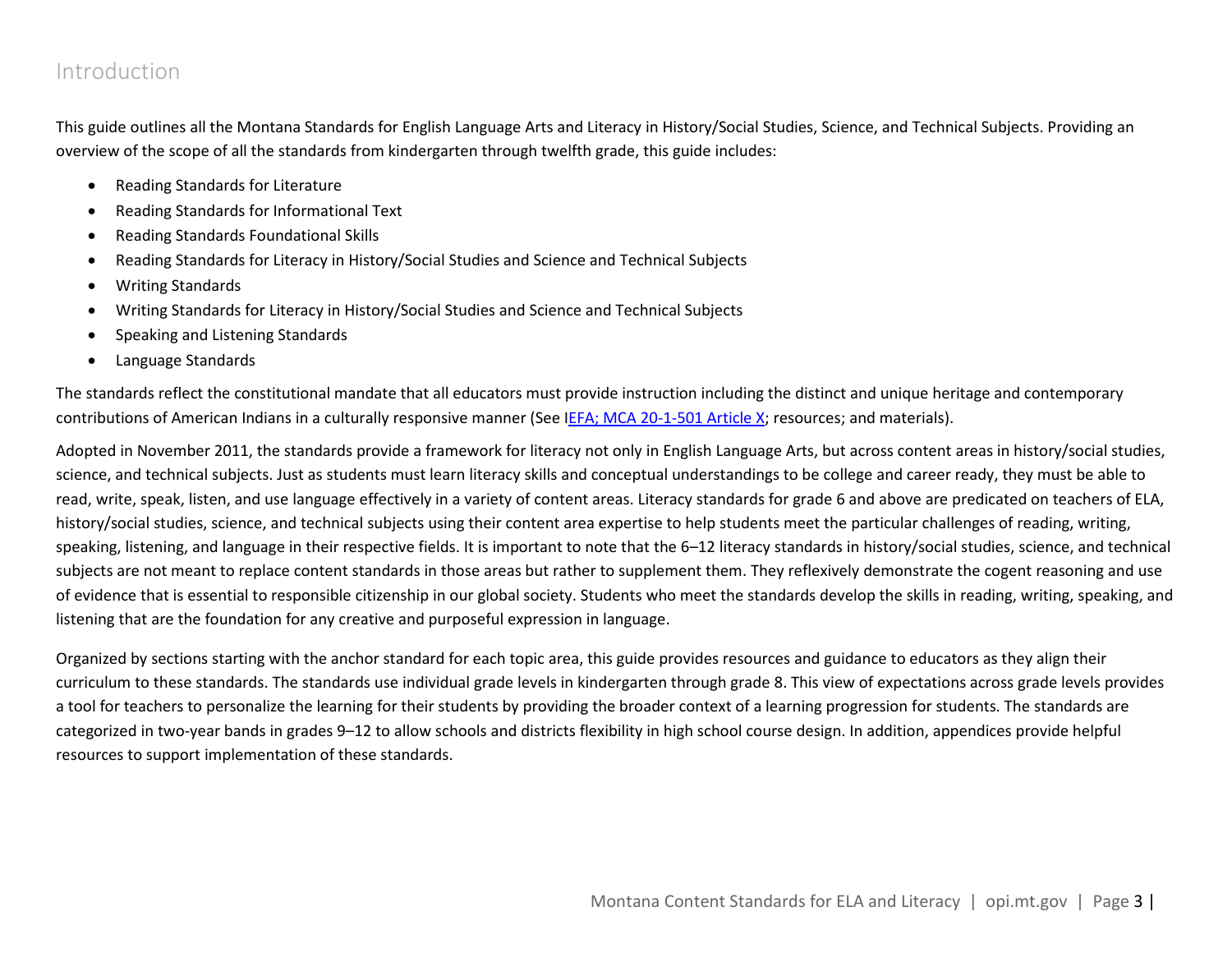### <span id="page-3-0"></span>Montana Anchor Standards for Reading

The K-12 Reading Standards on the following pages define what students should know and be able to do. Anchor standards provide the umbrella overview of expectations. These anchor standards are grouped into four broad concepts: *Key Ideas and Details, Craft and Structure, Integration of Knowledge and Ideas, and Range of Reading and Text Complexity*. Specific topic areas such as *Reading Standards for Literature, Reading Standards for Information Text, Reading Foundational Skills, and Readings Standards for Literacy in History/Social Studies, Science and Technical Subjects* provide grade-level specific standards to support teachers in designing their instruction. Together, these standards define the skills and understandings all students should demonstrate to be career, college, and community ready.

#### **Key Ideas and Details**

- 1. Read closely to determine what the text says explicitly and to make logical inferences from it; cite specific textual evidence when writing or speaking to support conclusions drawn from the text. (CCRA.R.1)
- 2. Determine central ideas or themes of a text and analyze their development; summarize the key supporting details and ideas. (CCRA.R.2)
- 3. Analyze how and why individuals, events, and ideas develop and interact over the course of a text. (CCRA.R.3)

#### **Craft and Structure**

- 4. Interpret words and phrases as they are used in a text, including determining technical, connotative, and figurative meanings, and analyze how specific word choices shape meaning or tone. (CCRA.R.4)
- 5. Analyze the structure of texts, including how specific sentences, paragraphs, and larger portions of the text (e.g., a section, chapter, scene, or stanza) relate to each other and the whole. (CCRA.R.5)
- 6. Assess how point of view or purpose shapes the content and style of a text. (CCRA.R.6)

#### **Integration of Knowledge and Ideas**

- 7. Integrate and evaluate content presented in diverse media and formats, including visually and quantitatively, as well as in words. (CCRA.R.7)
- 8. Delineate and evaluate the argument and specific claims in a text, including the validity of the reasoning as well as the relevance and sufficiency of the evidence. (CCRA.R.8)
- 9. Analyze how two or more texts address similar themes or topics in order to build knowledge or to compare the approaches the authors take. (CCRA.R.9)

#### **Range of Reading and Text Complexity**

10. Read and comprehend complex literary and informational texts independently and proficiently. (CCRA.R.10)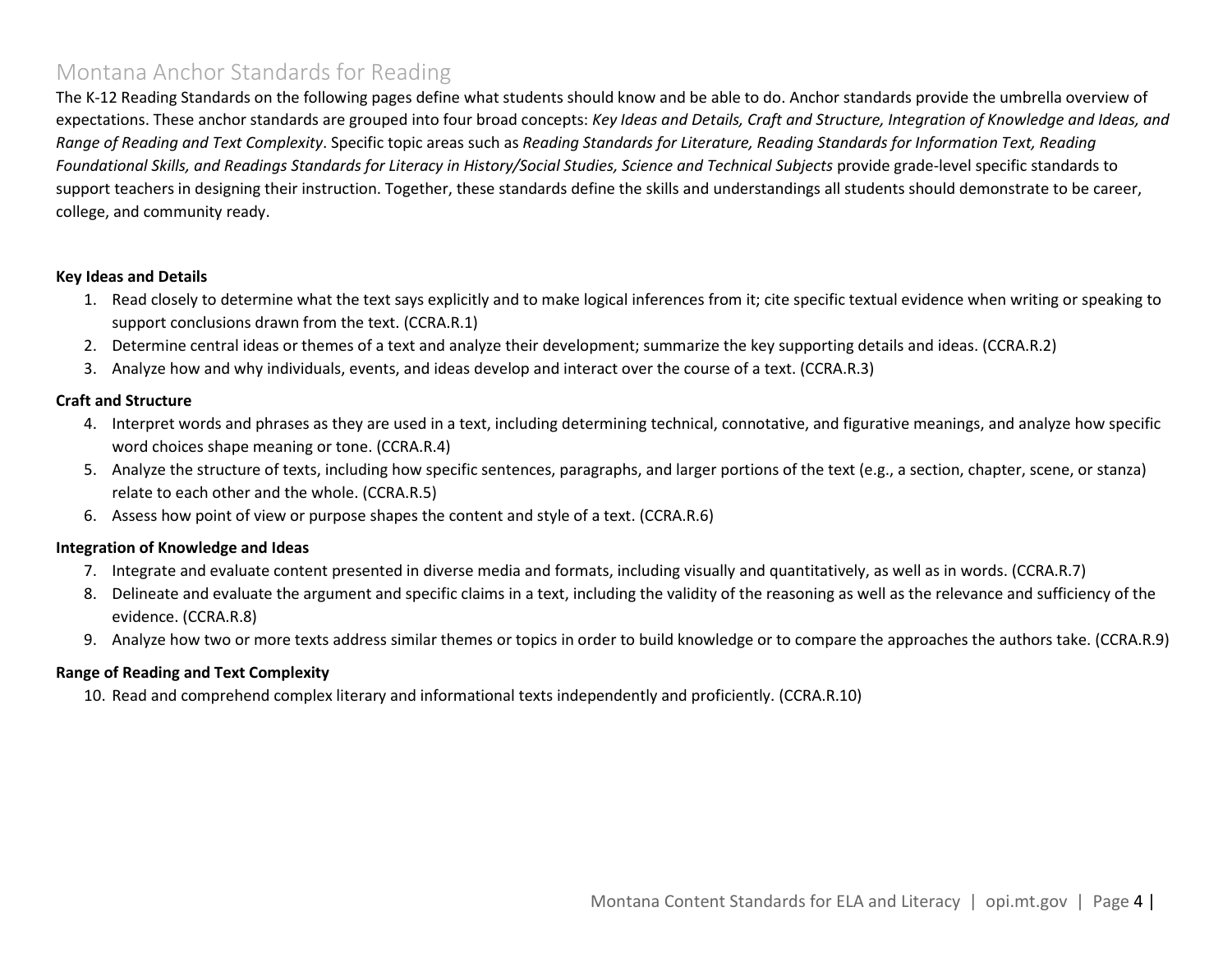# <span id="page-4-0"></span>Reading Standards for Literature K-2

### *Key Ideas and Details*

| Kindergarten Students                                      | Grade 1 Students                                            | Grade 2 Students                                             |
|------------------------------------------------------------|-------------------------------------------------------------|--------------------------------------------------------------|
| With prompting and support, ask and answer questions       | Ask and answer questions about key details in a text.       | Ask and answer such questions as who, what, where, when,     |
| about key details in a text. (RL.K.1)                      | (RL.1.1)                                                    | why, and how to demonstrate understanding of key details     |
|                                                            |                                                             | in a text. $(RL.2.1)$                                        |
| With prompting and support, retell familiar stories,       | Retell stories, including stories by and about American     | Recount stories, including fables and folktales from diverse |
| including key details; include stories by and about        | Indians, that include key details and demonstrate           | cultures, including American Indian stories, and determine   |
| American Indians. (RL.K.2)                                 | understanding of their central message or lesson. (RL.1.2)  | their central message, lesson, or moral. (RL.2.2)            |
| With prompting and support, identify characters, settings, | Describe characters, settings, and major events in a story, | Describe how characters in a story respond to major events   |
| and major events in a story. (RL.K.3)                      | using key details. (RL.1.3)                                 | and challenges. (RL.2.3)                                     |

*Craft and Structure*

|   | Kindergarten Students                                         | Grade 1 Students                                               | Grade 2 Students                                           |
|---|---------------------------------------------------------------|----------------------------------------------------------------|------------------------------------------------------------|
|   | Ask and answer questions about unknown words in a             | Identify words and phrases in stories or poems that suggest    | Describe how words and phrases (e.g., regular beats,       |
|   | text.(RL.K.4)                                                 | feelings or appeal to the senses. (RL.1.4)                     | alliteration, rhymes, repeated lines) supply rhythm and    |
|   |                                                               |                                                                | meaning in a story, poem, or song. (RL.2.4)                |
|   | Recognize common types of texts (e.g., storybooks,            | Explain major differences between books that tell stories      | Describe the overall structure of a story, including       |
|   | poems). (RL.K.5)                                              | and books that give information, including those of            | American Indian stories, describing how the beginning      |
|   |                                                               | American Indians, drawing on a wide reading of a range of      | introduces the story and the ending concludes the action.  |
|   |                                                               | text types. (RL.1.5)                                           | (RL.2.5)                                                   |
| 6 | With prompting and support, name the author and               | Identify who is telling the story at various points in a text. | Acknowledge differences in the points of view of           |
|   | illustrator of a story and define the role of each in telling | (RL.1.6)                                                       | characters, including by speaking in a different voice for |
|   | the story. (RL.K.6)                                           |                                                                | each character when reading dialogue aloud. (RL.2.6)       |

*Integration of Knowledge and Ideas*

| Kindergarten Students                                                                                                                                                        | Grade 1 Students                                                                                                                | Grade 2 Students                                                                                                                                                                                         |
|------------------------------------------------------------------------------------------------------------------------------------------------------------------------------|---------------------------------------------------------------------------------------------------------------------------------|----------------------------------------------------------------------------------------------------------------------------------------------------------------------------------------------------------|
| With prompting and support, describe the relationship<br>between illustrations and the story in which they appear<br>(e.g., what moment in a story an illustration depicts). | Use illustrations and details in a story to describe its<br>characters, setting, or events. (RL.1.7)                            | Use information gained from the illustrations and words in<br>a print or digital text to demonstrate understanding of its<br>characters, setting, or plot. (RL.2.7)                                      |
| (RL.K.7)                                                                                                                                                                     |                                                                                                                                 |                                                                                                                                                                                                          |
| (not applicable to literature)                                                                                                                                               | (not applicable to literature)                                                                                                  | (not applicable to literature)                                                                                                                                                                           |
| With prompting and support, compare and contrast the<br>adventures and experiences of characters in familiar<br>stories, including American Indian stories. (RL.K.9)         | Compare and contrast the adventures and experiences of<br>characters in stories, including American Indian stories.<br>(RL.1.9) | Compare and contrast two or more versions of the same<br>story (e.g., Cinderella stories) by different authors or from<br>different cultures, including American Indian authors or<br>cultures. (RL.2.9) |

### *Range of Reading and Level of Text Complexity*

|    | Kindergarten Students                                    | Grade 1 Students                                     | Grade 2 Students                                            |
|----|----------------------------------------------------------|------------------------------------------------------|-------------------------------------------------------------|
| 10 | Actively engage in group reading activities with purpose | With prompting and support, read prose and poetry of | By the end of the year, read and comprehend literature,     |
|    | and understanding. (RL.K.10)                             | appropriate complexity for grade 1. (RL.1.10)        | including stories and poetry, in the Grades 2-3 text        |
|    |                                                          |                                                      | complexity band proficiently, with scaffolding as needed at |
|    |                                                          |                                                      | the high end of the range. (RL.2.10)                        |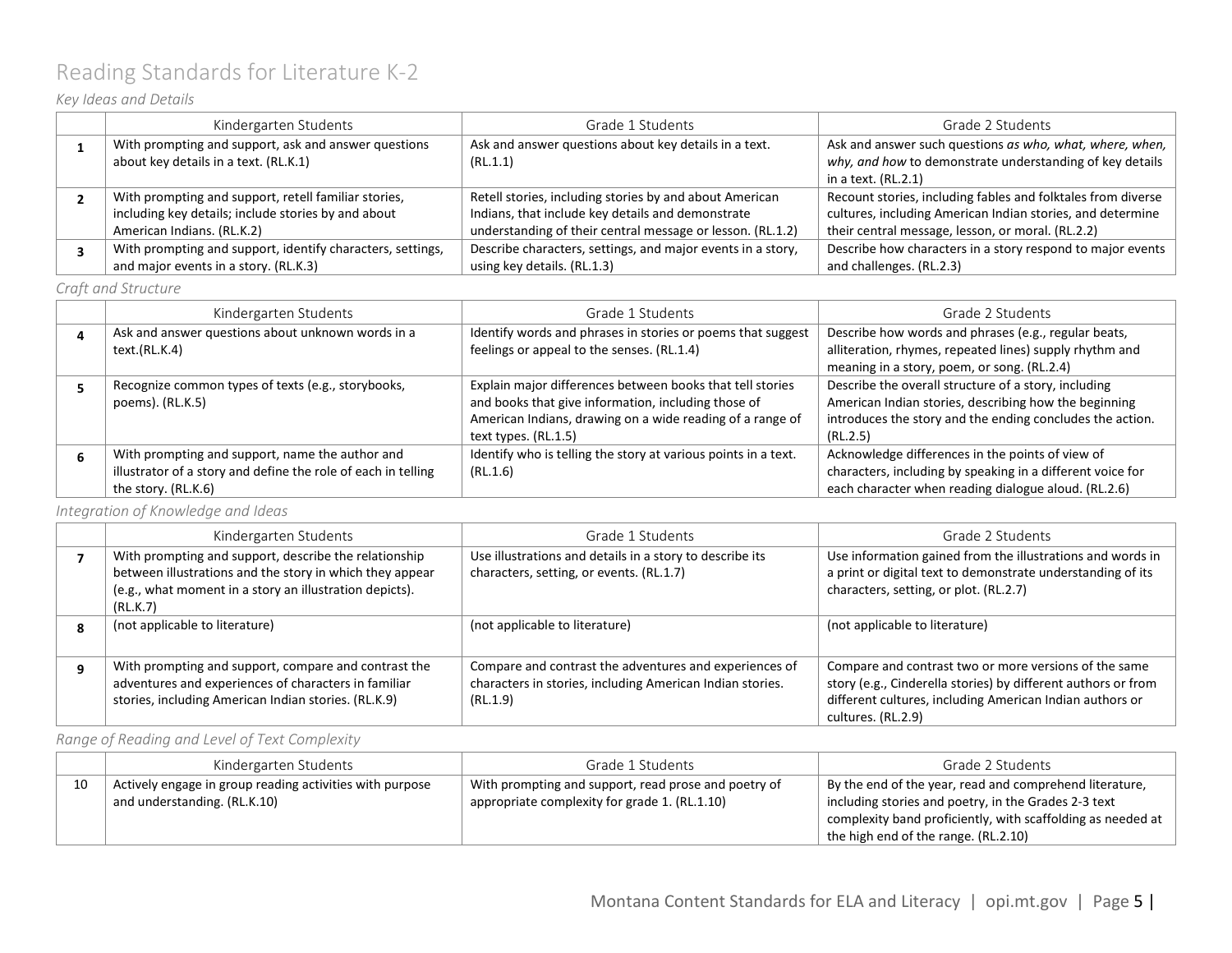# <span id="page-5-0"></span>Reading Standards for Literature 3-5

### *Key Ideas and Details*

|  | Grade 3 Students                                                 | Grade 4 Students                                               | Grade 5 Students                                             |
|--|------------------------------------------------------------------|----------------------------------------------------------------|--------------------------------------------------------------|
|  | Ask and answer questions to demonstrate understanding            | Refer to details and examples in a text when explaining        | Quote accurately from a text when explaining what the text   |
|  | of a text, referring explicitly to the text as the basis for the | what the text says explicitly and when drawing inferences      | says explicitly and when drawing inferences from the text.   |
|  | answers. (RL.3.1)                                                | from the text. (RL.4.1)                                        | (RL.5.1)                                                     |
|  | Recount stories, including fables, folktales, and myths from     | Determine a theme of a story, drama, or poem from details      | Determine a theme of a story, drama, or poem from details    |
|  | diverse cultures; including those by and about American          | in the text; summarize the text; and include texts by and      | in the text, including how characters in a story or drama    |
|  | Indians; determine the central message, lesson, or moral;        | about American Indians. (RL.4.2)                               | respond to challenges or how the speaker in a poem           |
|  | and explain how it is conveyed through key details in the        |                                                                | reflects upon a topic; summarize the text; and include texts |
|  | text. (RL.3.2)                                                   |                                                                | by and about American Indians. (RL.5.2)                      |
|  | Describe characters in a story (e.g., their traits, motivations, | Describe in depth a character, setting, or event in a story or | Compare and contrast two or more characters, settings, or    |
|  | or feelings) and explain how their actions contribute to the     | drama, drawing on specific details in the text (e.g., a        | events in a story or drama, drawing on specific details in   |
|  | sequence of events. (RL.3.3)                                     | character's thoughts, words, or actions). (RL.4.3)             | the text (e.g., how characters interact). (RL.5.3)           |
|  |                                                                  |                                                                |                                                              |

#### *Craft and Structure*

| Grade 3 Students                                            | Grade 4 Students                                            | Grade 5 Students                                          |
|-------------------------------------------------------------|-------------------------------------------------------------|-----------------------------------------------------------|
| Determine the meaning of words and phrases as they are      | Determine the meaning of words and phrases as they are      | Determine the meaning of words and phrases as they are    |
| used in a text, distinguishing literal from nonliteral      | used in a text, including those that allude to significant  | used in a text, including figurative language such as     |
| language. (RL.3.4)                                          | characters found in mythology. (RL.4.4)                     | metaphors and similes. (RL.5.4)                           |
| Refer to parts of stories, dramas, and poems when writing   | Explain major differences between poems, drama, and         | Explain how a series of chapters, scenes, or stanzas fits |
| or speaking about a text, using terms such as chapter,      | prose, and refer to the structural elements of poems (e.g., | together to provide the overall structure of a particular |
| scene, and stanza and describe how each successive part     | verse, rhythm, meter) and drama (e.g., casts of characters, | story, drama, or poem. (RL.5.5)                           |
| builds on earlier sections. (RL.3.5)                        | settings, descriptions, dialogue, stage directions) when    |                                                           |
|                                                             | writing or speaking about a text. (RL.4.5)                  |                                                           |
| Distinguish their own point of view from that of the        | Compare and contrast the point of view from which           | Describe how a narrator's or speaker's point of view      |
| narrator or those of the characters, including works by and | different stories are narrated, including the difference    | influences how events are described; include perspectives |
| about American Indians. (RL.3.6)                            | between first- and third-person narrations; include works   | of American Indians. (RL.5.6)                             |
|                                                             | by and about American Indians. (RL.4.6)                     |                                                           |

*Integration of Knowledge and Ideas*

|   | Grade 3 Students                                                                                                                                                                                                      | Grade 4 Students                                                                                                                                                                                                                                                                        | Grade 5 Students                                                                                                                                                                                                                         |
|---|-----------------------------------------------------------------------------------------------------------------------------------------------------------------------------------------------------------------------|-----------------------------------------------------------------------------------------------------------------------------------------------------------------------------------------------------------------------------------------------------------------------------------------|------------------------------------------------------------------------------------------------------------------------------------------------------------------------------------------------------------------------------------------|
|   | Explain how specific aspects of a text's illustrations<br>contribute to what is conveyed by the words in a story<br>(e.g., create mood, emphasize aspects of a character or<br>setting). (RL.3.7)                     | Make connections between the text of a story or drama<br>and a visual or oral presentation of the text, identifying<br>where each version reflects specific descriptions and<br>directions in the text. (RL.4.7)                                                                        | Analyze how visual and multimedia elements contribute to<br>the meaning, tone, or beauty of a text (e.g., graphic novel,<br>multimedia presentation of fiction, folktale, myth, poem).<br>(RL.5.7)                                       |
| 8 | (not applicable to literature)                                                                                                                                                                                        | (not applicable to literature)                                                                                                                                                                                                                                                          | (not applicable to literature)                                                                                                                                                                                                           |
|   | Compare and contrast the themes, settings, and plots of<br>stories written by the same author, including American<br>Indian authors, about the same or similar characters (e.g.,<br>in books from a series). (RL.3.9) | Compare and contrast the treatment of similar themes and<br>topics (e.g., opposition of good and evil) and patterns of<br>events (e.g., the quest) in stories, myths, and traditional<br>literature from different cultures, including those by and<br>about American Indians. (RL.4.9) | Compare and contrast stories in the same genre (e.g.,<br>mysteries and adventure stories, including traditional and<br>contemporary stories by and about American Indians) on<br>their approaches to similar themes and topics. (RL.5.9) |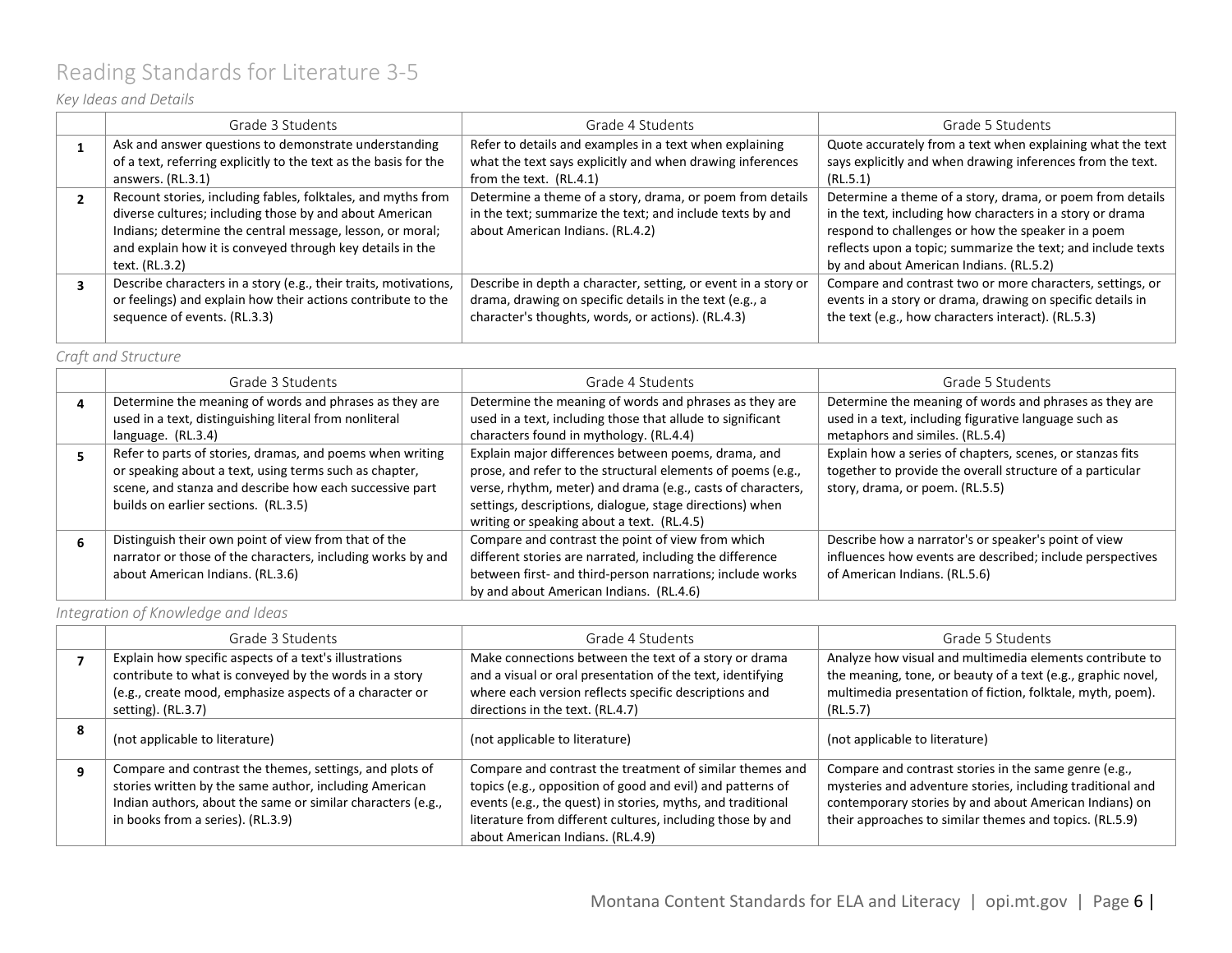*Range of Reading and Level of Text Complexity*

|    | Grade 3 Students                                                     | Grade 4 Students                                         | Grade 5 Students                                          |
|----|----------------------------------------------------------------------|----------------------------------------------------------|-----------------------------------------------------------|
| 10 | $^{\dagger}$ By the end of the year, read and comprehend literature, | By the end of the year, read and comprehend literature,  | By the end of the year, read and comprehend literature,   |
|    | including stories, dramas, and poetry, at the high end of            | including stories, dramas, and poetry, in the Grades 4-5 | including stories, dramas, and poetry, at the high end of |
|    | the Grades 2-3 text complexity band independently and                | text complexity band proficiently, with scaffolding as   | the Grades 4-5 text complexity band independently and     |
|    | proficiently. (RL.3.10)                                              | needed at the high end of the range. (RL.4.10)           | proficiently. (RL.5.10)                                   |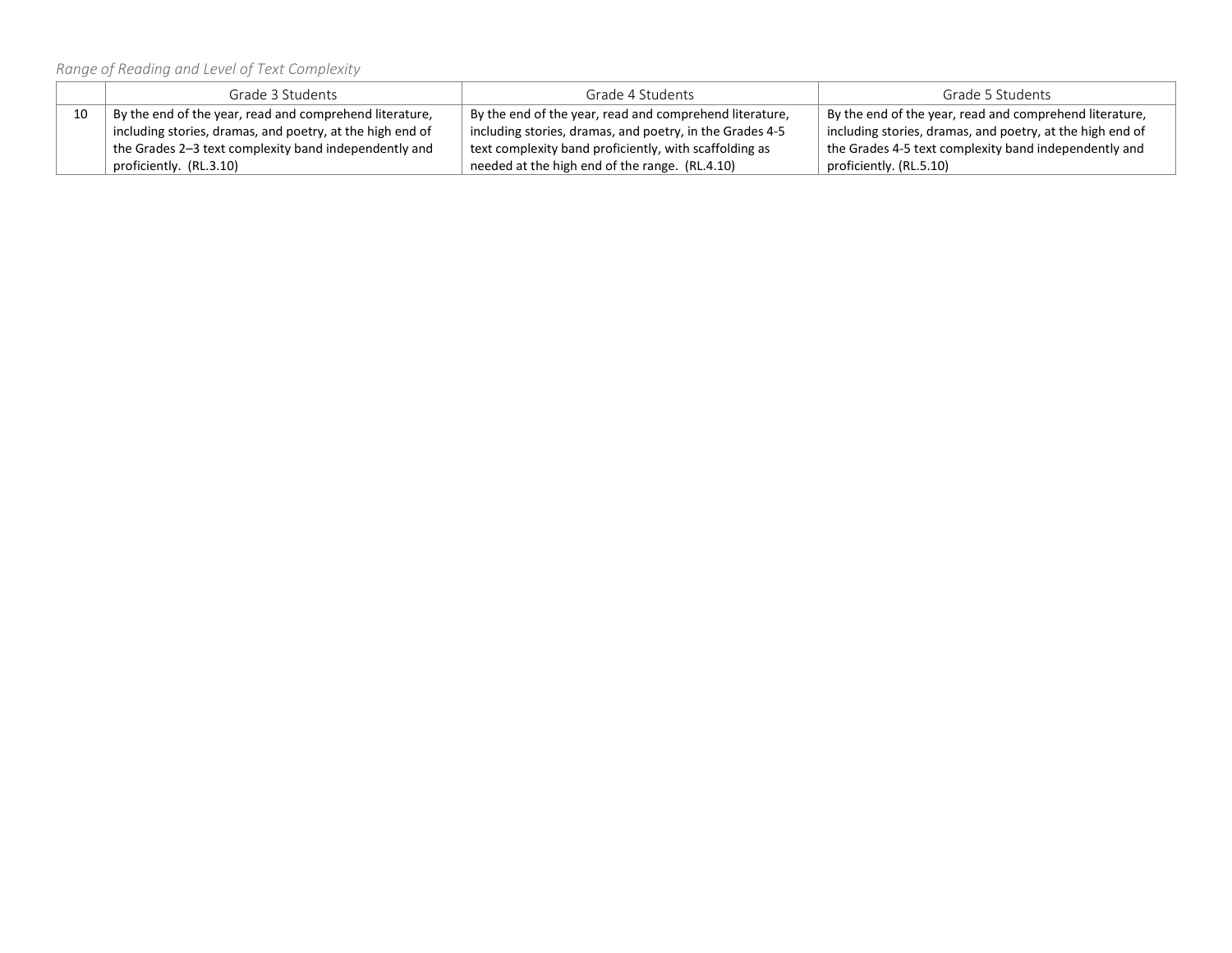## <span id="page-7-0"></span>Reading Standards for Literature 6-8

### *Key Ideas and Details*

| Grade 6 Students                                             | Grade 7 Students                                             | Grade 8 Students                                                |
|--------------------------------------------------------------|--------------------------------------------------------------|-----------------------------------------------------------------|
| Cite textual evidence to support analysis of what the text   | Cite several pieces of textual evidence to support analysis  | Cite the textual evidence that most strongly supports an        |
| says explicitly as well as inferences drawn from the text.   | of what the text says explicitly as well as inferences drawn | analysis of what the text says explicitly as well as inferences |
| (RL.6.1)                                                     | from the text. (RL.7.1)                                      | drawn from the text. (RL.8.1)                                   |
| Determine a theme or central idea of a text and how it is    | Determine a theme or central idea of a text; analyze its     | Determine a theme or central idea of a text; analyze its        |
| conveyed through particular details and provide a summary    | development over the course of the text; and provide an      | development over the course of the text, including its          |
| of the text distinct from personal opinions or judgments.    | objective summary of the text. (RL.7.2)                      | relationship to the characters, setting, and plot; and          |
| (RL.6.2)                                                     |                                                              | provide an objective summary of the text. (RL.8.2)              |
| Describe how a particular story's or drama's plot unfolds in | Analyze how particular elements of a story or drama          | Analyze how particular lines of dialogue or incidents in a      |
| a series of episodes as well as how the characters respond   | interact (e.g., how setting shapes the characters or plot).  | story or drama propel the action, reveal aspects of a           |
| or change as the plot moves toward a resolution. (RL.6.3)    | (RL.7.3)                                                     | character, or provoke a decision. (RL.8.3)                      |

### *Craft and Structure*

| Grade 6 Students                                                                                                                                                                                             | Grade 7 Students                                                                                                                                                                                                                                                                                        | Grade 8 Students                                                                                                                                                                                                                                                |
|--------------------------------------------------------------------------------------------------------------------------------------------------------------------------------------------------------------|---------------------------------------------------------------------------------------------------------------------------------------------------------------------------------------------------------------------------------------------------------------------------------------------------------|-----------------------------------------------------------------------------------------------------------------------------------------------------------------------------------------------------------------------------------------------------------------|
| Determine the meaning of words and phrases as they are<br>used in a text, including figurative and connotative<br>meanings and analyze the impact of a specific word choice<br>on meaning and tone. (RL.6.4) | Determine the meaning of words and phrases as they are<br>used in a text, including figurative and connotative<br>meanings and analyze the impact of rhymes and other<br>repetitions of sounds (e.g., alliteration) on a specific verse<br>or stanza of a poem or section of a story or drama. (RL.7.4) | Determine the meaning of words and phrases as they are<br>used in a text, including figurative and connotative<br>meanings and analyze the impact of specific word choices<br>on meaning and tone, including analogies or allusions to<br>other texts. (RL.8.4) |
| Analyze how a particular sentence, chapter, scene, or<br>stanza fits into the overall structure of a text and<br>contributes to the development of the theme, setting, or<br>plot. (RL.6.5)                  | Analyze how a drama's or poem's form or structure (e.g.,<br>soliloquy, sonnet) contributes to its meaning. (RL.7.5)                                                                                                                                                                                     | Compare and contrast the structure of two or more texts<br>and analyze how the differing structure of each text<br>contributes to its meaning and style. (RL.8.5)                                                                                               |
| Explain how an author develops the point of view of the<br>narrator or speaker in a text. (RL.6.6)                                                                                                           | Analyze how an author develops and contrasts the points<br>of view of different characters or narrators in a text.<br>(RL.7.6)                                                                                                                                                                          | Analyze how differences in the points of view of the<br>characters and the audience or reader (e.g., created<br>through the use of dramatic irony) create such effects as<br>suspense or humor. (RL.8.6)                                                        |

### *Integration of Knowledge and Ideas*

|   | Grade 6 Students                                                                                                                                                                                                                                                                             | Grade 7 Students                                                                                                                                                                                                                                               | Grade 8 Students                                                                                                                                                                                           |
|---|----------------------------------------------------------------------------------------------------------------------------------------------------------------------------------------------------------------------------------------------------------------------------------------------|----------------------------------------------------------------------------------------------------------------------------------------------------------------------------------------------------------------------------------------------------------------|------------------------------------------------------------------------------------------------------------------------------------------------------------------------------------------------------------|
|   | Compare and contrast the experience of reading a story,<br>drama, or poem to listening to or viewing an audio, video,<br>or live version of the text, including contrasting what they<br>"see" and "hear" when reading the text to what they<br>perceive when they listen or watch. (RL.6.7) | Compare and contrast a written story, drama, or poem to<br>its audio, filmed, staged, or multimedia version, analyzing<br>the effects of techniques unique to each medium (e.g.,<br>lighting, sound, color, or camera focus and angles in a film).<br>(RL.7.7) | Analyze the extent to which a filmed or live production of a<br>story or drama stays faithful to or departs from the text or<br>script, evaluating the choices made by the director or<br>actors. (RL.8.7) |
| 8 | (not applicable to literature)                                                                                                                                                                                                                                                               | (not applicable to literature)                                                                                                                                                                                                                                 | (not applicable to literature)                                                                                                                                                                             |
| q | Compare and contrast texts in different forms or genres<br>(e.g., stories and poems; historical novels and fantasy<br>stories; traditional and contemporary stories by and about                                                                                                             | Compare and contrast a fictional portrayal of a time, place,<br>or character with a historical account of the same period as<br>a means of understanding how authors of fiction use or                                                                         | Analyze how a modern work of fiction draws on themes,<br>patterns of events, or character types from myths,<br>traditional stories, or religious works such as the Bible,                                  |
|   | American Indians) in terms of their approaches to similar<br>themes and topics. (RL.6.9)                                                                                                                                                                                                     | alter history; include texts that contain portrayals and/or<br>accounts by and about American Indians. (RL.7.9)                                                                                                                                                | including describing how the material is rendered new and<br>include texts by and about American Indians. (RL.8.9)                                                                                         |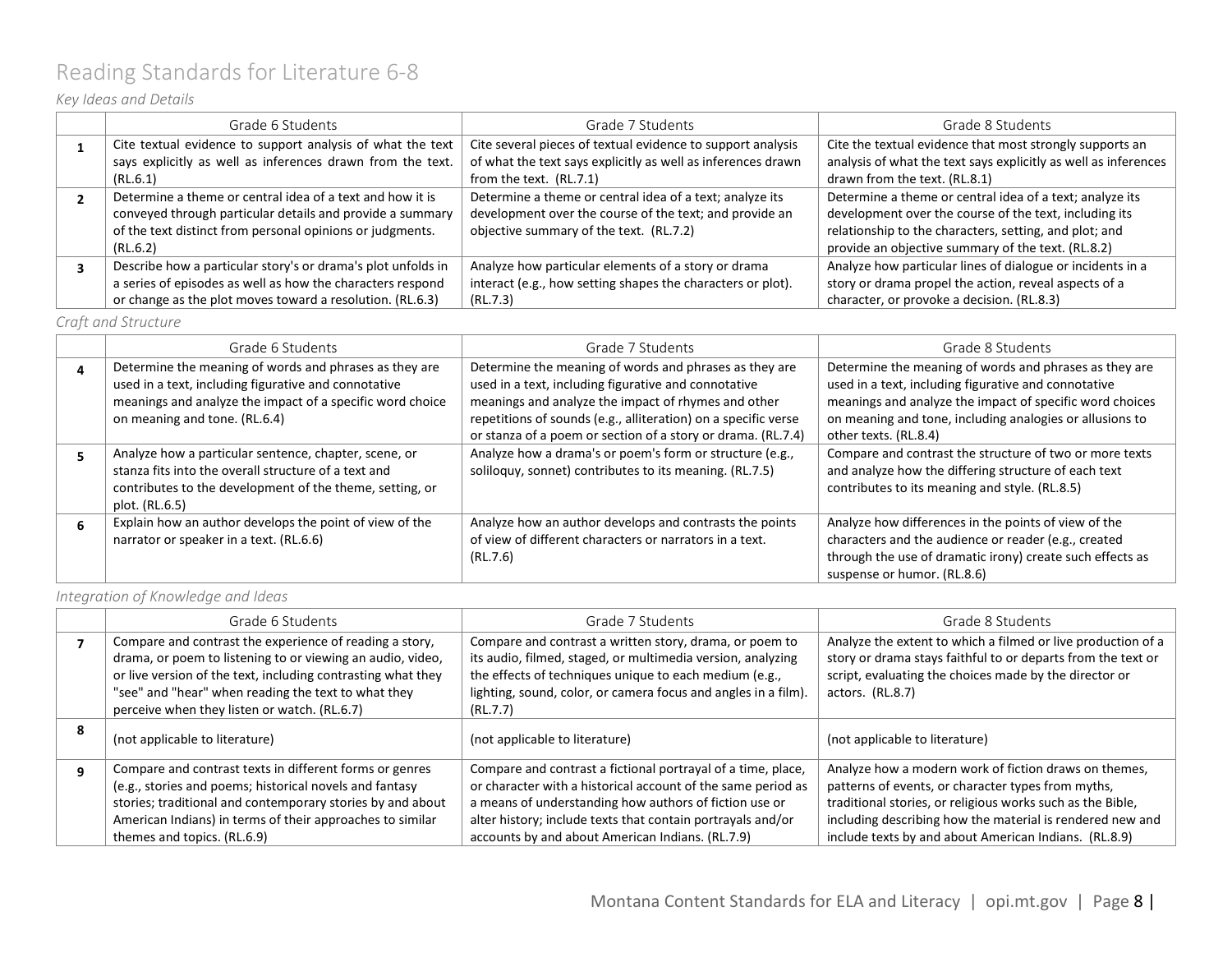*Range of Reading and Level of Text Complexity*

|    | Grade 6 Students                                        | Grade 7 Students                                        | Grade 8 Students                                         |
|----|---------------------------------------------------------|---------------------------------------------------------|----------------------------------------------------------|
| 10 | By the end of the year, read and comprehend literature, | By the end of the year, read and comprehend literature, | By the end of the year, read and comprehend literature,  |
|    | including stories, dramas, and poems, in the Grades 6-8 | including stories, dramas, and poems, in the Grades 6-8 | including stories, dramas, and poems, at the high end of |
|    | text complexity band proficiently, with scaffolding as  | text complexity band proficiently, with scaffolding as  | Grades 6-8 text complexity band independently and        |
|    | needed at the high end of the range. (RL.6.10)          | needed at the high end of the range. (RL.7.10)          | proficiently. (RL.8.10)                                  |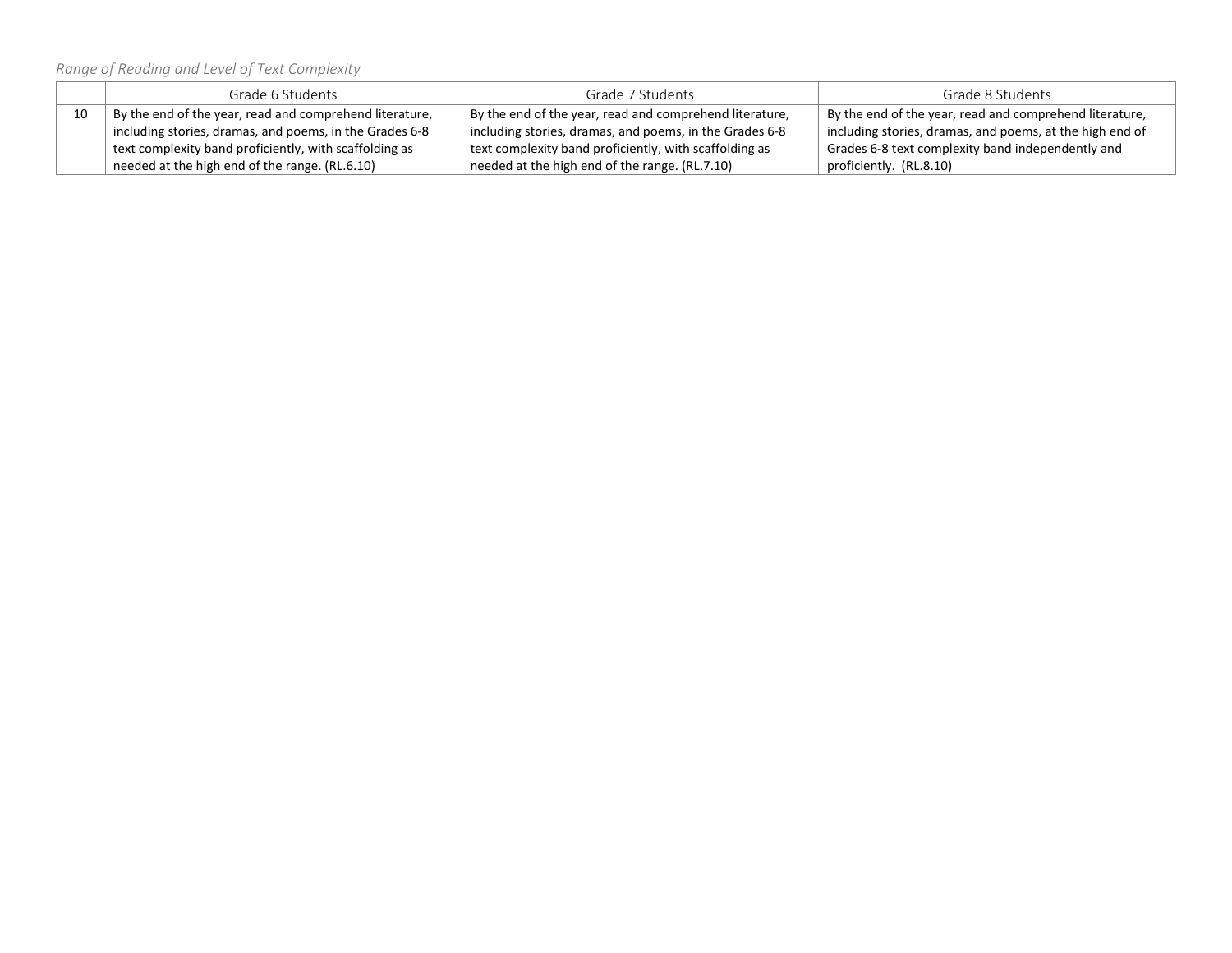## <span id="page-9-0"></span>Reading Standards for Literature 9-12

### *Key Ideas and Details*

| Grade 9-10 Students                                                                        | Grade 11-12 Students                                                                          |
|--------------------------------------------------------------------------------------------|-----------------------------------------------------------------------------------------------|
| Cite strong and thorough textual evidence to support analysis of what the text says        | Cite strong and thorough textual evidence to support analysis of what the text says           |
| explicitly as well as inferences drawn from the text and include works by and about        | explicitly as well as inferences drawn from the text, including determining where the text    |
| American Indians. (RL.9-10.1)                                                              | leaves matters uncertain. (RL.9-10.1)                                                         |
| Determine a theme or central idea of a text, including those by and about American         | Determine two or more themes or central ideas of a text, including those by and about         |
| Indians; analyze in detail its development over the course of the text, including how it   | American Indians; analyze their development over the course of the text, including how        |
| emerges and is shaped and refined by specific details; and provide an objective summary    | they interact and build on one another to produce a complex account; and provide an           |
| of the text. (RL.9-10.2)                                                                   | objective summary of the text. (RL.9-10.2)                                                    |
| Analyze how complex characters (e.g., those with multiple or conflicting motivations)      | Analyze the impact of the author's choices regarding how to develop and relate elements       |
| develop over the course of a text, including texts by and about American Indians; interact | of a story or drama or oral or written history (e.g., where a story is set, how the action is |
| with other characters; and advance the plot or develop the theme. (RL.9-10.3)              | ordered, how the characters are introduced and developed). (RL.9-10.3)                        |

*Craft and Structure*

| Grade 9-10 Students                                                                                                                                                                                                                                                                                                          | Grade 11-12 Students                                                                                                                                                                                                                                                                                                                                                                                         |
|------------------------------------------------------------------------------------------------------------------------------------------------------------------------------------------------------------------------------------------------------------------------------------------------------------------------------|--------------------------------------------------------------------------------------------------------------------------------------------------------------------------------------------------------------------------------------------------------------------------------------------------------------------------------------------------------------------------------------------------------------|
| Determine the meaning of words and phrases as they are used in the text, including<br>figurative and connotative meanings and analyze the cumulative impact of specific word<br>choices on meaning and tone (e.g., how the language evokes a sense of time and place;<br>how it sets a formal or informal tone). (RL.9-10.4) | Determine the meaning of words and phrases as they are used in the text, including<br>figurative and connotative meanings and analyze the impact of specific word choices on<br>meaning and tone, including words with multiple meanings or language that is particularly<br>fresh, engaging, or beautiful (include Shakespeare, works by American Indian authors, as<br>well as other authors). (RL.9-10.4) |
| Analyze how an author's choices concerning how to structure a text, order events within it<br>(e.g., parallel plots), and manipulate time (e.g., pacing, flashbacks) create such effects as<br>mystery, tension, or surprise. (RL.9-10.5)                                                                                    | Analyze how an author's choices concerning how to structure specific parts of a text (e.g.,<br>the choice of where to begin or end a story, the choice to provide a comedic or tragic<br>resolution) contribute to its overall structure and meaning as well as its aesthetic impact.<br>(RL.9-10.5)                                                                                                         |
| Analyze a particular point of view or cultural experience reflected in a work of literature<br>from outside the United States, drawing on a wide reading of world literature. (RL.9-10.6)                                                                                                                                    | Analyze a case in which grasping point of view requires distinguishing what is directly<br>stated in a text from what is really meant (e.g., satire, sarcasm, irony, or understatement)<br>and include works by and about American Indians. (RL.9-10.6)                                                                                                                                                      |

*Integration of Knowledge and Ideas*

|   | Grade 9-10 Students                                                                                                                                                                                                                                                                                                                                                                                                      | Grade 11-12 Students                                                                                                                                                                                                                                                                                                                             |
|---|--------------------------------------------------------------------------------------------------------------------------------------------------------------------------------------------------------------------------------------------------------------------------------------------------------------------------------------------------------------------------------------------------------------------------|--------------------------------------------------------------------------------------------------------------------------------------------------------------------------------------------------------------------------------------------------------------------------------------------------------------------------------------------------|
|   | Analyze the representation of a subject or a key scene in two different artistic mediums,<br>including what is emphasized or absent in each treatment (e.g., Auden's "Musée des Beaux<br>Arts," and Breughel's Landscape with the Fall of Icarus, and Painting: American Progress, by<br>John Gast (circa 1872) with "Birthright," a poem, by M. L. Smoker in Another Attempt at<br>Rescue). (RL.9-10.7)                 | Analyze multiple interpretations of a story, drama, poem (e.g., recorded or live production<br>of a play or recorded novel or poetry), or traditional American Indian oral histories,<br>evaluating how each version interprets the source text (include at least one play by<br>Shakespeare and one play by an American dramatist). (RL.9-10.7) |
| 8 | (not applicable to literature)                                                                                                                                                                                                                                                                                                                                                                                           | (not applicable to literature)                                                                                                                                                                                                                                                                                                                   |
| q | Analyze how an author draws on and transforms source material in a specific work (e.g.,<br>how Shakespeare treats a theme or topic from Ovid or the Bible, how a later author draws<br>on a play by Shakespeare, or how American Indian stories and oral histories appear in<br>contemporary works, such as James Welch's Fools Crow, where the author retells the<br>Pikuni traditional story, "Star Boy.") (RL.9-10.9) | Demonstrate knowledge of eighteenth-, nineteenth- and early-twentieth-century<br>foundational works of American literature, including American Indian works, including how<br>two or more texts from the same period treat similar themes or topics. (RL.9-10.9)                                                                                 |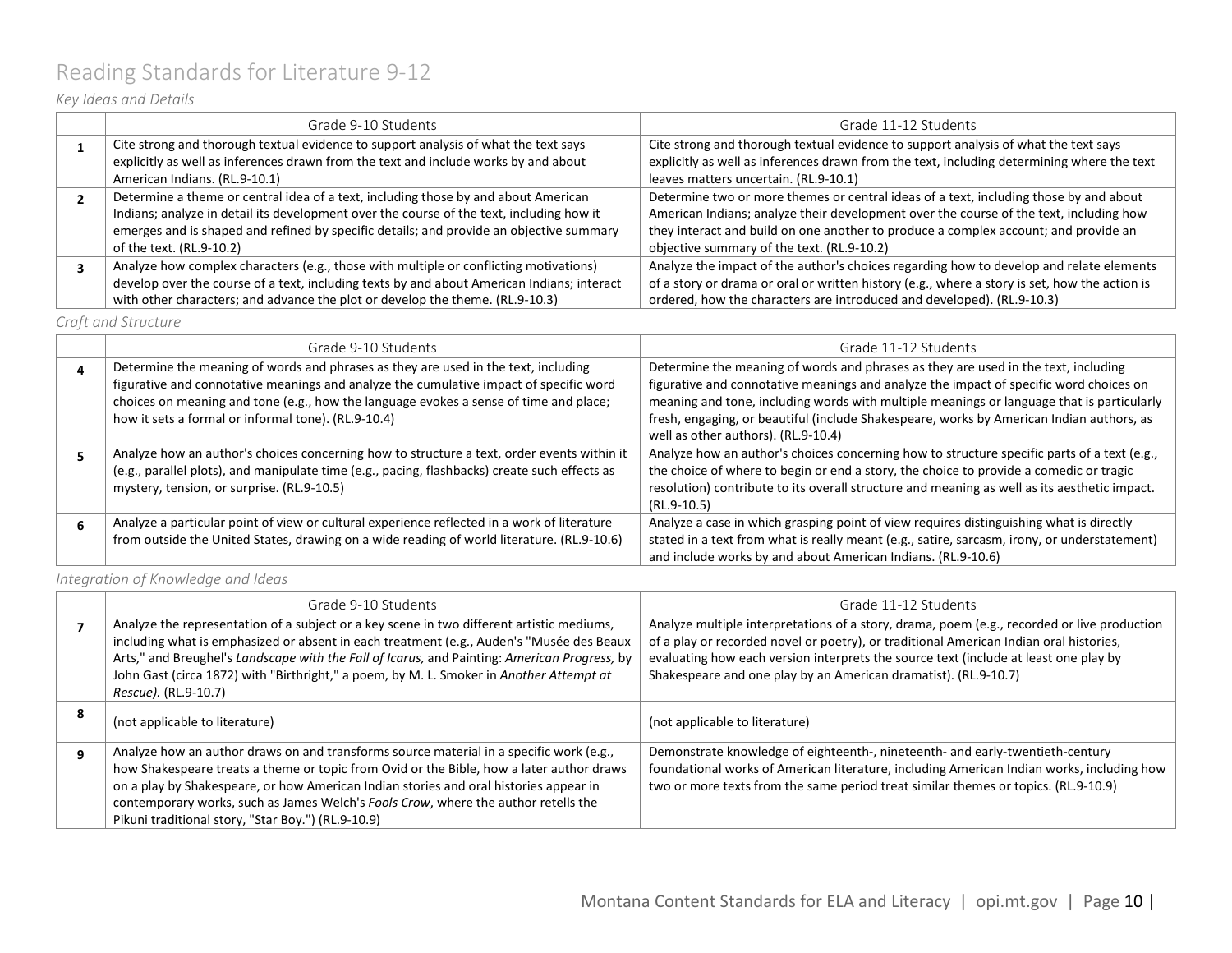*Range of Reading and Level of Text Complexity*

|    | Grade 9-10 Students                                                                        | Grade 11-12 Students                                                                      |
|----|--------------------------------------------------------------------------------------------|-------------------------------------------------------------------------------------------|
| 10 | By the end of Grade 9, read and comprehend literature, including stories, dramas, and      | By the end of Grade 11, read and comprehend literature, including stories, dramas, and    |
|    | poems, in the Grades 9-10 text complexity band proficiently, with scaffolding as needed at | poems, in the Grades 11-college and career ready (CCR) text complexity band proficiently, |
|    | the high end of the range. By the end of Grade 10, read and comprehend literature,         | with scaffolding as needed at the high end of the range. By the end of Grade 12, read and |
|    | including stories, dramas, and poems, at the high end of the Grades 9-10 text complexity   | comprehend literature, including stories, dramas, and poems, at the high end of the       |
|    | band independently and proficiently. (RL.9-10.10)                                          | Grades 11-CCR text complexity band independently and proficiently. (RL.9-10.10)           |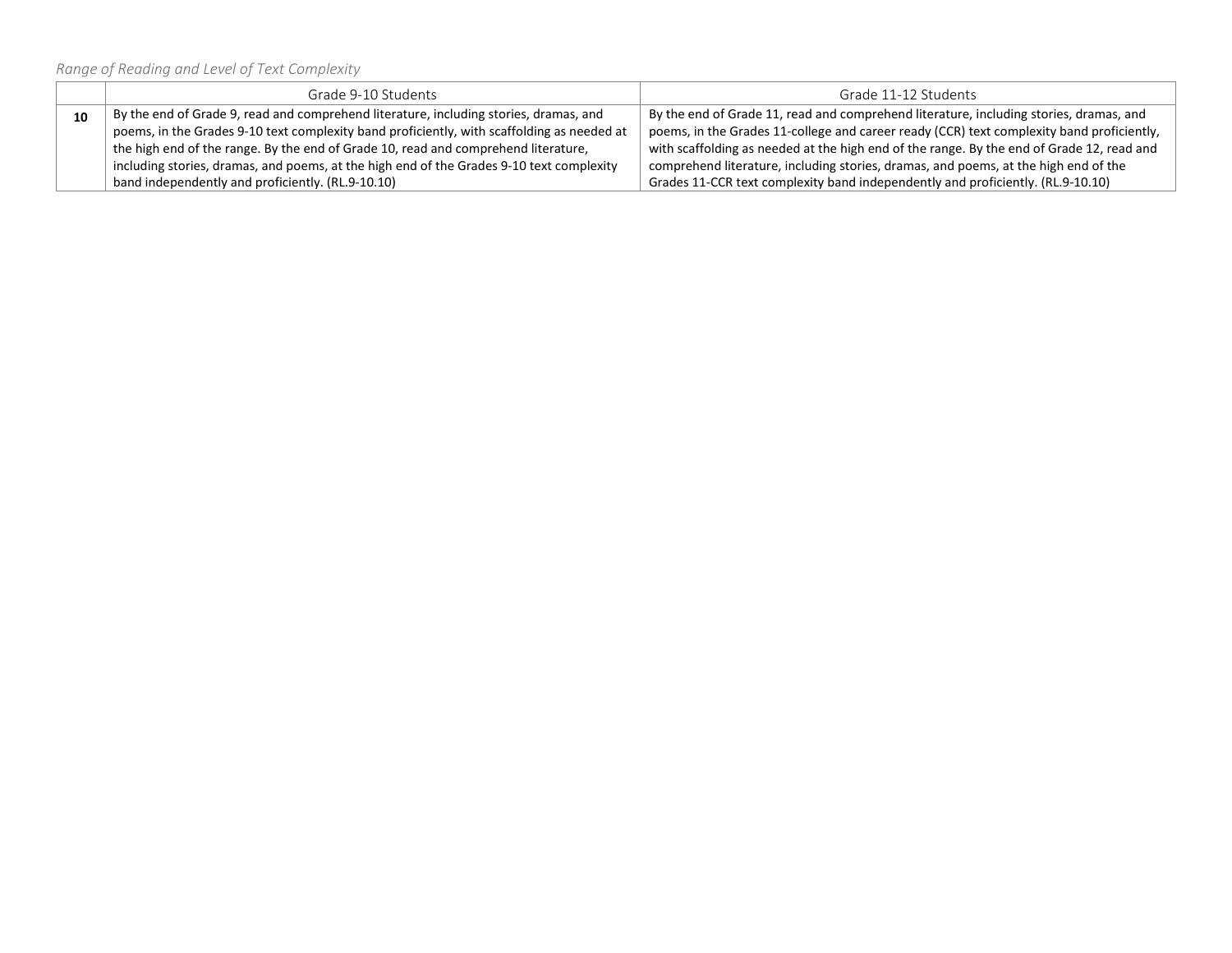# <span id="page-11-0"></span>Reading Standards for Informational Text K-2

### *Key Ideas and Details*

| Kindergarten Students                                                                                                                                                                             | Grade 1 Students                                                                                                                                                   | Grade 2 Students                                                                                                                                                                                           |
|---------------------------------------------------------------------------------------------------------------------------------------------------------------------------------------------------|--------------------------------------------------------------------------------------------------------------------------------------------------------------------|------------------------------------------------------------------------------------------------------------------------------------------------------------------------------------------------------------|
| With prompting and support, ask and answer questions<br>about key details in a text. (RI.K.1)                                                                                                     | Ask and answer questions about key details in a text.<br>(RI.1.1)                                                                                                  | Ask and answer such questions as who, what, where,<br>when, why, and how to demonstrate understanding of key<br>details in a text. (RI.2.1)                                                                |
| With prompting and support, identify the main topic and<br>retell key details of a text. (RI.K.2)                                                                                                 | Identify the main topic and retell key details of a text.<br>(RI.1.2)                                                                                              | Identify the main topic of a multi-paragraph text as well as<br>the focus of specific paragraphs within the text.<br>(RI.2.2)                                                                              |
| With prompting and support, describe the connection<br>between two individuals, events, ideas, or pieces of<br>information in a text and include texts by and about<br>American Indians. (RI.K.3) | Describe the connection between two individuals, events,<br>ideas, or pieces of information in a text and include texts by<br>and about American Indians. (RI.1.3) | Describe the connection between a series of historical<br>events, scientific ideas or concepts, or steps in technical<br>procedures in a text and include texts by and about<br>American Indians. (RI.2.3) |

### *Craft and Structure*

| Kindergarten Students                                          | Grade 1 Students                                            | Grade 2 Students                                                 |
|----------------------------------------------------------------|-------------------------------------------------------------|------------------------------------------------------------------|
| With prompting and support, ask and answer questions           | Ask and answer questions to help determine or clarify the   | Determine the meaning of words and phrases in a text             |
| about unknown words in a text and recognize words and          | meaning of words and phrases in a text and recognize        | relevant to a Grade 2 topic or subject area and recognize        |
| phrases with cultural significance to American Indians.        | words and phrases with cultural significance to American    | words and phrases with cultural significance to American         |
| (RI.K.4)                                                       | Indians. $(RI.1.4)$                                         | Indians. $(RI.2.4)$                                              |
| Identify the front cover, back cover, and title page of a      | Know and use various text features (e.g., headings, tables  | Know and use various text features (e.g., captions, bold         |
| book. (RI.K.5)                                                 | of contents, glossaries, electronic menus, icons) to locate | print, subheadings, glossaries, indexes, electronic menus,       |
|                                                                | key facts or information in a text. (RI.1.5)                | icons) to locate key facts or information in a text efficiently. |
|                                                                |                                                             | (RI.2.5)                                                         |
| Name the author and illustrator of a text and define the       | Distinguish between information provided by pictures or     | Identify the main purpose of a text, including what the          |
| role of each in presenting the ideas or information in a text. | other illustrations and information provided by the words   | author wants to answer, explain, or describe. (RI.2.6)           |
| (RI.K.6)                                                       | in a text. (RI.1.6)                                         |                                                                  |

*Integration of Knowledge and Ideas*

| Kindergarten Students                                                                                                                                                                                           | Grade 1 Students                                                                                                                                         | Grade 2 Students                                                                                                        |
|-----------------------------------------------------------------------------------------------------------------------------------------------------------------------------------------------------------------|----------------------------------------------------------------------------------------------------------------------------------------------------------|-------------------------------------------------------------------------------------------------------------------------|
| With prompting and support, describe the relationship<br>between illustrations and the text in which they appear<br>(e.g., what person, place, thing, or idea in the text an<br>illustration depicts). (RI.K.7) | Use illustrations and details in a text to describe its key<br>events. (RI.1.7)                                                                          | Explain how specific images (e.g., a diagram showing how a<br>machine works) contribute to and clarify a text. (RI.2.7) |
| With prompting and support, identify the reasons an<br>author gives to support points in a text. (RI.K.8)                                                                                                       | Identify the reasons an author gives to support points in a<br>text. (RI.1.8)                                                                            | Describe how reasons support specific points the author<br>makes in a text. (RI.2.8)                                    |
| With prompting and support, identify basic similarities in<br>and differences between two texts on the same topic (e.g.<br>in illustrations, descriptions, or procedures). (RI.K.9)                             | Identify basic similarities in and differences between two<br>texts on the same topic (e.g., in illustrations, descriptions,<br>or procedures). (RI.1.9) | Compare and contrast the most important points<br>presented by two texts on the same topic. (RI.2.9)                    |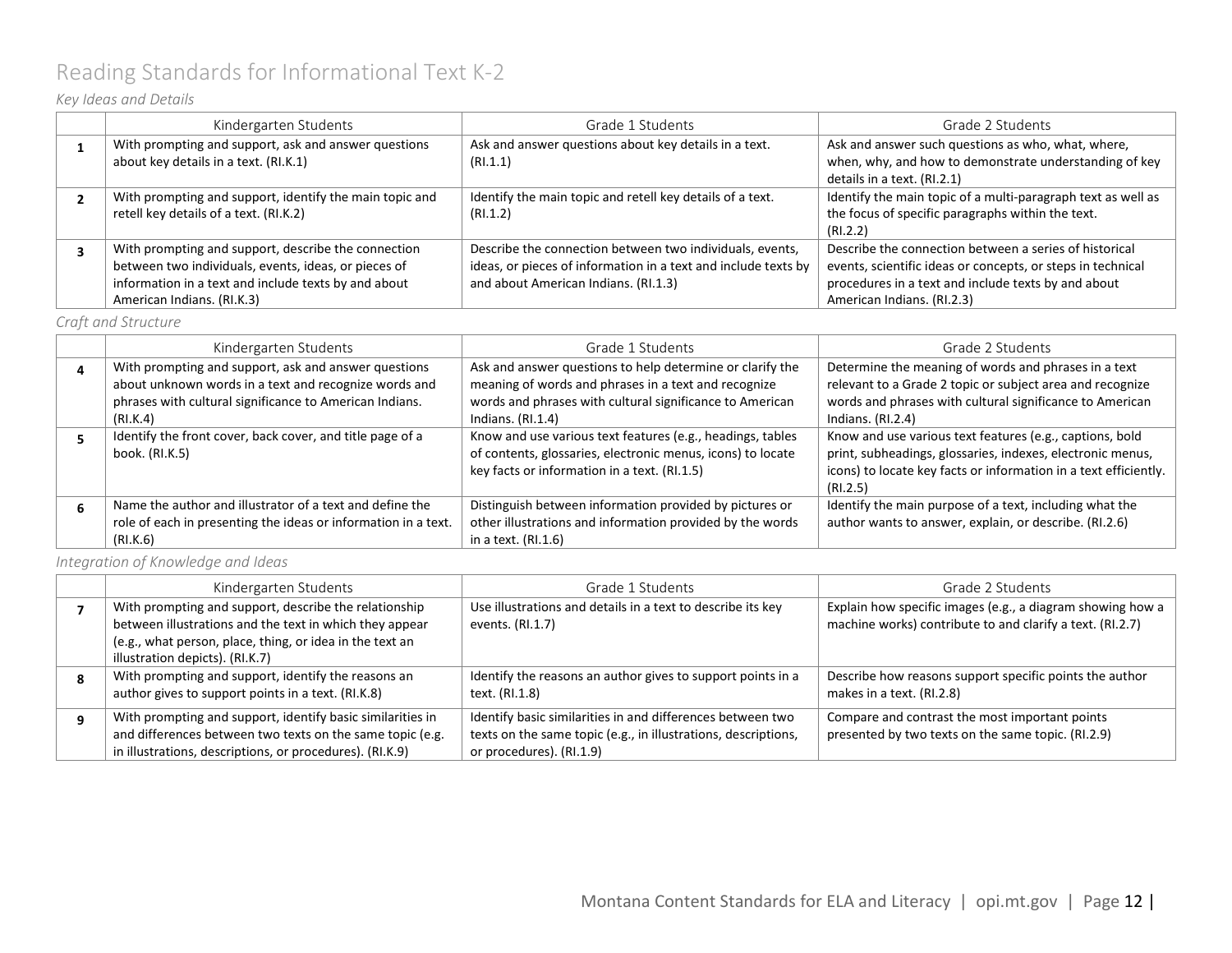*Range of Reading and Level of Text Complexity*

|    | Kindergarten Students                                                                    | Grade 1 Students                                                                                     | Grade 2 Students                                                                                                                                                                                                                                                   |
|----|------------------------------------------------------------------------------------------|------------------------------------------------------------------------------------------------------|--------------------------------------------------------------------------------------------------------------------------------------------------------------------------------------------------------------------------------------------------------------------|
| 10 | Actively engage in group reading activities with purpose<br>and understanding. (RI.K.10) | With prompting and support, read informational texts<br>appropriately complex for Grade 1. (RI.1.10) | By the end of year, read and comprehend informational<br>texts, including history/social studies, science, and<br>technical texts, in the Grades 2-3 text complexity band<br>proficiently, with scaffolding as needed at the high end of<br>the range. $(RI.2.10)$ |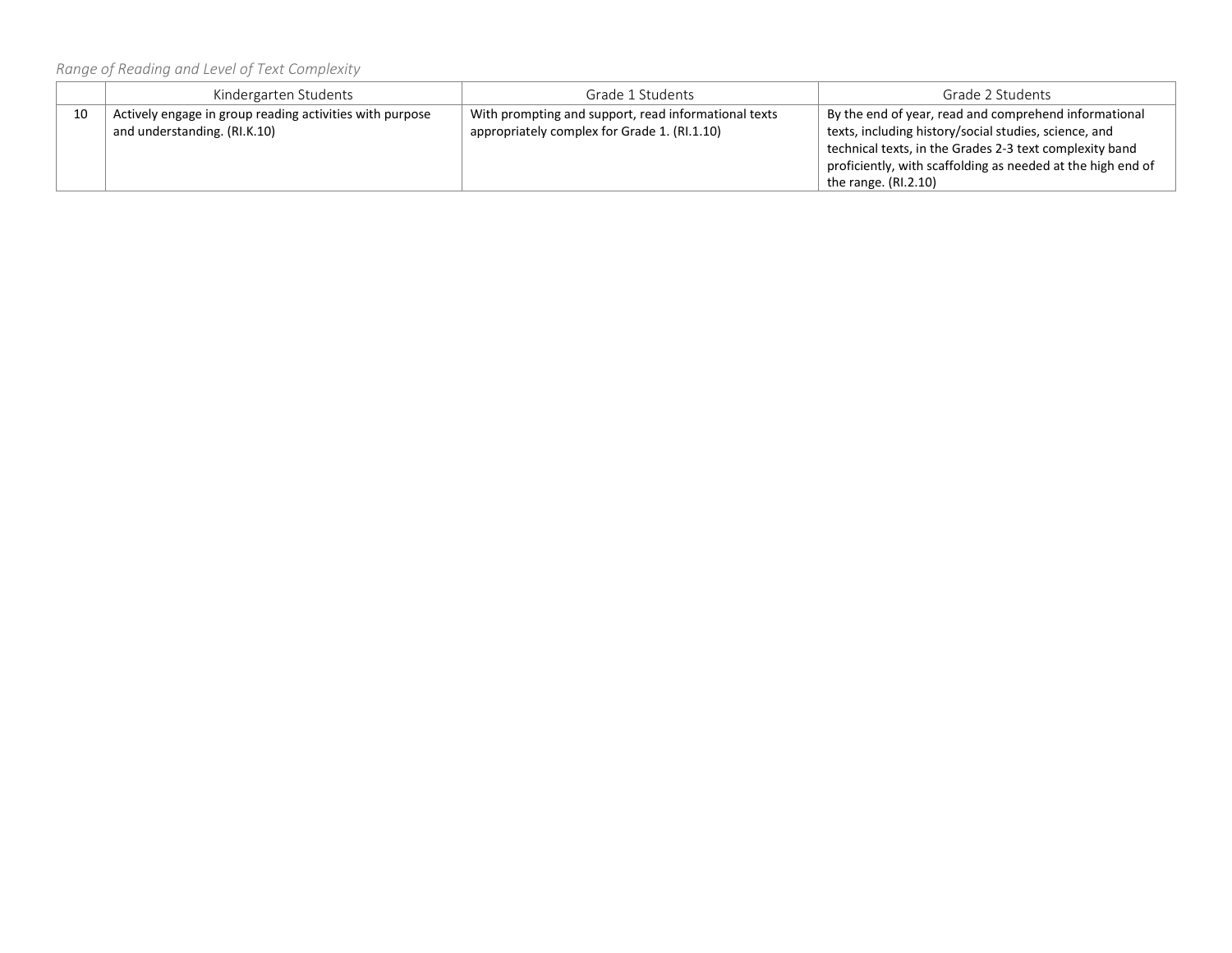# <span id="page-13-0"></span>Reading Standards for Informational Text 3-5

### *Key Ideas and Details*

| Grade 3 Students                                                                                                    | Grade 4 Students                                                                                                   | Grade 5 Students                                                                                                                  |
|---------------------------------------------------------------------------------------------------------------------|--------------------------------------------------------------------------------------------------------------------|-----------------------------------------------------------------------------------------------------------------------------------|
| Ask and answer questions to demonstrate understanding                                                               | Refer to details and examples in a text when explaining                                                            | Quote accurately from a text when explaining what the text                                                                        |
| of a text, referring explicitly to the text as the basis for the                                                    | what the text says explicitly and when drawing inferences                                                          | says explicitly and when drawing inferences from the text.                                                                        |
| answers. $(RI.3.1)$                                                                                                 | from the text. (RI.4.1)                                                                                            | (RI.5.1)                                                                                                                          |
| Determine the main idea of a text; recount the key details,<br>and explain how they support the main idea. (RI.3.2) | Determine the main idea of a text; explain how it is<br>supported by key details; and summarize the text. (RI.4.2) | Determine two or more main ideas of a text, explain how<br>they are supported by key details, and summarize the text.<br>(RI.5.2) |
| Describe the relationship between a series of historical                                                            | Explain events, procedures, ideas, or concepts in a                                                                | Explain the relationships or interactions between two or                                                                          |
| events, scientific ideas or concepts, or steps in technical                                                         | historical, scientific, or technical text, including what                                                          | more individuals, events, ideas, or concepts in a historical,                                                                     |
| procedures in a text, using language that pertains to time,                                                         | happened and why, based on specific information in the                                                             | scientific, or technical text based on specific information in                                                                    |
| sequence, and cause/effect and include texts by and about                                                           | text and include texts by and about American Indians.                                                              | the text and include texts by and about American Indians.                                                                         |
| American Indians. (RI.3.3)                                                                                          | (RI.4.3)                                                                                                           | (RI.5.3)                                                                                                                          |

#### *Craft and Structure*

| Grade 3 Students                                            | Grade 4 Students                                             | Grade 5 Students                                              |
|-------------------------------------------------------------|--------------------------------------------------------------|---------------------------------------------------------------|
| Determine the meaning of general academic and domain-       | Determine the meaning of general academic and domain-        | Determine the meaning of general academic and domain-         |
| specific words and phrases in a text relevant to a Grade 3  | specific words or phrases in a text relevant to a Grade 4    | specific words and phrases in a text relevant to a Grade 5    |
| topic or subject area. (RI.3.4)                             | topic or subject area. (RI.4.4)                              | topic or subject area. (RI.5.4)                               |
| Use text features and search tools (e.g., key words,        | Describe the overall structure (e.g., chronology,            | Compare and contrast the overall structure (e.g.,             |
| sidebars, hyperlinks) to locate information relevant to a   | comparison, cause/effect, problem/solution) of events,       | chronology, comparison, cause/effect, problem/solution) of    |
| given topic efficiently (RI.3.5)                            | ideas, concepts, or information in a text or part of a text. | events, ideas, concepts, or information in two or more texts. |
|                                                             | (RI.4.5)                                                     | (RI.5.5)                                                      |
| Distinguish their own point of view from that of the author | Compare and contrast a firsthand and secondhand account      | Analyze multiple accounts of the same event or topic,         |
| of a text. (RI.3.6)                                         | of the same event or topic, including those of American      | including those of historical and contemporary American       |
|                                                             | Indians and describe the differences in focus and the        | Indian events and topics, noting important similarities and   |
|                                                             | information provided. (RI.4.6)                               | differences in the point of view they represent. (RI.5.6)     |

### *Integration of Knowledge and Ideas*

| Grade 3 Students                                           | Grade 4 Students                                               | Grade 5 Students                                            |
|------------------------------------------------------------|----------------------------------------------------------------|-------------------------------------------------------------|
| Use information gained from illustrations (e.g., maps,     | Interpret information presented visually, orally, or           | Draw on information from multiple print or digital sources, |
| photographs) and the words in a text to demonstrate        | quantitatively (e.g., in charts, graphs, diagrams, time lines, | demonstrating the ability to locate an answer to a question |
| understanding of the text (e.g., where, when, why, and     | animations, or interactive elements on Web pages) and          | quickly or to solve a problem efficiently. (RI.5.7)         |
| how key events occur). (RI.3.7)                            | explain how the information contributes to an                  |                                                             |
|                                                            | understanding of the text in which it appears. (RI.4.7)        |                                                             |
| Describe the logical connection between particular         | Explain how an author uses reasons and evidence to             | Explain how an author uses reasons and evidence to          |
| sentences and paragraphs in a text (e.g., comparison,      | support particular points in a text. (RI.4.8)                  | support particular points in a text, identifying which      |
| cause/effect, first/second/third in a sequence). (RI.3.8)  |                                                                | reasons and evidence support which point(s). (RI.5.8)       |
| Compare and contrast the most important points and key     | Integrate information from two texts on the same topic in      | Integrate information from several texts on the same topic  |
| details presented in two texts on the same topic. (RI.3.9) | order to write or speak about the subject knowledgeably.       | in order to write or speak about the subject                |
|                                                            | (RI.4.9)                                                       | knowledgeably. (RI.5.9)                                     |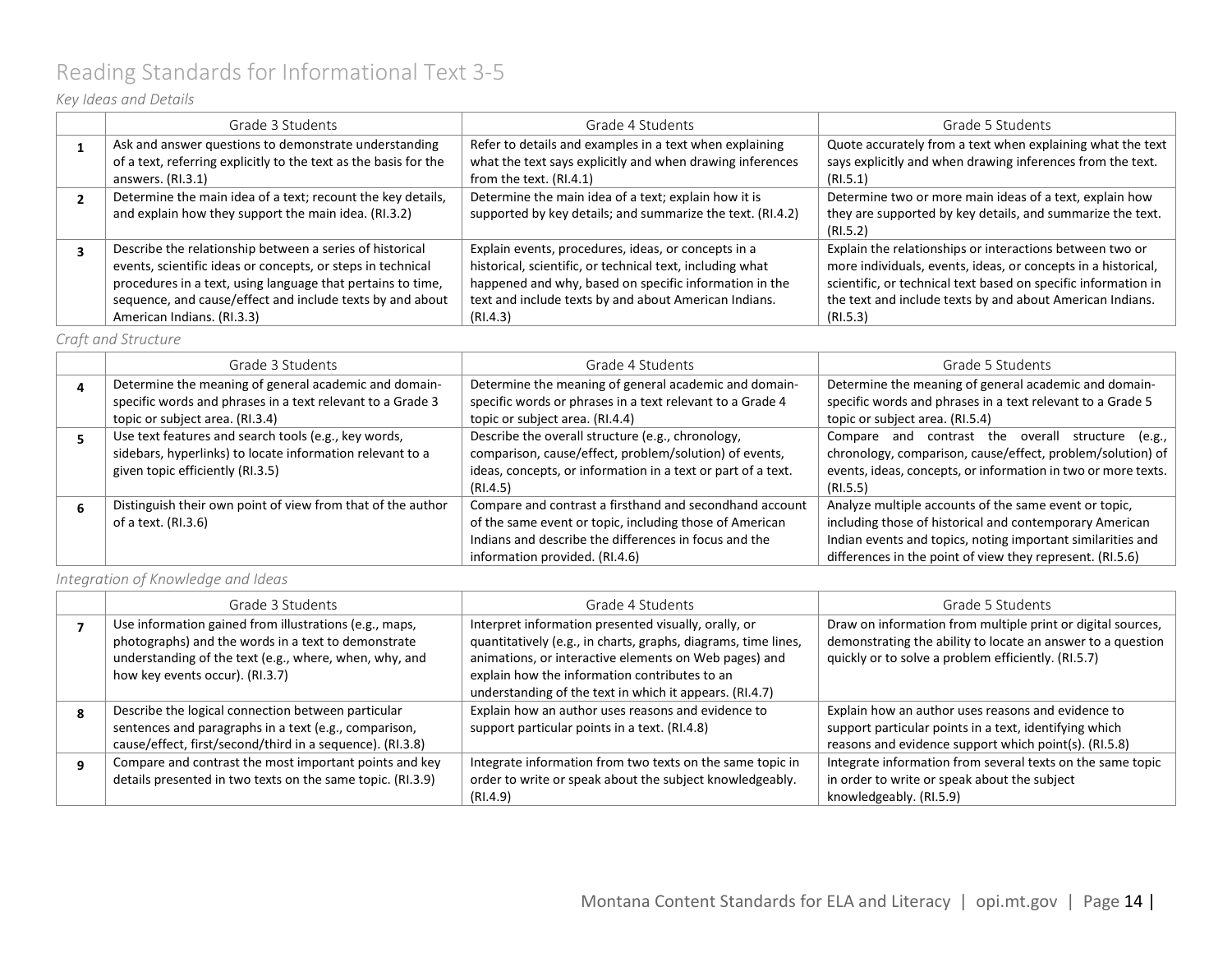*Range of Reading and Level of Text Complexity*

|    | Grade 3 Students                                          | Grade 4 Students                                                                                                   | Grade 5 Students                                          |
|----|-----------------------------------------------------------|--------------------------------------------------------------------------------------------------------------------|-----------------------------------------------------------|
| 10 | By the end of the year, read and comprehend informational | By the end of the year, read and comprehend informational<br>By the end of year, read and comprehend informational |                                                           |
|    | texts, including history/social studies, science, and     | texts, including history/social studies, science, and                                                              | texts, including history/social studies, science, and     |
|    | technical texts, at the high end of the Grades 2-3 text   | technical texts, in the Grades 4-5 text complexity band                                                            | technical texts, at the high end of the Grades 4-5 text   |
|    | complexity band independently and proficiently. (RI.3.10) | proficiently, with scaffolding as needed at the high end of                                                        | complexity band independently and proficiently. (RI.5.10) |
|    |                                                           | the range. $(RI.4.10)$                                                                                             |                                                           |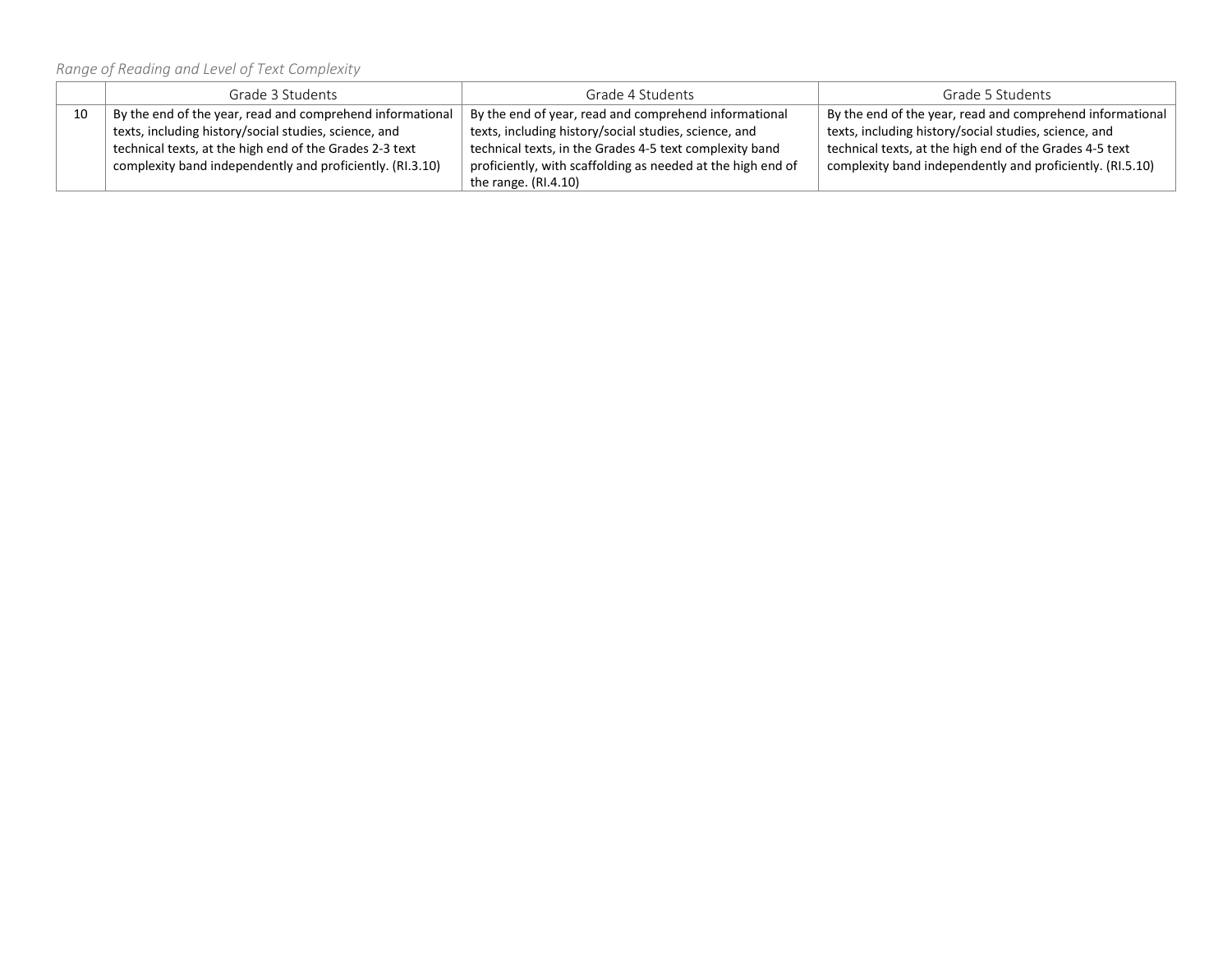# <span id="page-15-0"></span>Reading Standards for Informational Text 6-8

### *Key Ideas and Details*

| Grade 6 Students                                            | Grade 7 Students                                             | Grade 8 Students                                                |
|-------------------------------------------------------------|--------------------------------------------------------------|-----------------------------------------------------------------|
| Cite textual evidence to support analysis of what the text  | Cite several pieces of textual evidence to support analysis  | Cite the textual evidence that most strongly supports an        |
| says explicitly as well as inferences drawn from the text.  | of what the text says explicitly as well as inferences drawn | analysis of what the text says explicitly as well as inferences |
| (RI.6.1)                                                    | from the text. (RI.7.1)                                      | drawn from the text. (RI.8.1)                                   |
| Determine a central idea of a text and how it is conveyed   | Determine two or more central ideas in a text; analyze their | Determine a central idea of a text and analyze its              |
| through particular details and provide a summary of the     | development over the course of the text; and provide an      | development over the course of the text, including its          |
| text distinct from personal opinions or judgments. (RI.6.2) | objective summary of the text. (RI.7.2)                      | relationship to supporting ideas and provide an objective       |
|                                                             |                                                              | summary of the text. (RI.8.2)                                   |
| Analyze in detail how a key individual, event, or idea is   | Analyze the interactions between individuals, events, and    | Analyze how a text makes connections among and                  |
| introduced, illustrated, and elaborated in a text (e.g.,    | ideas in a text (e.g., how ideas influence individuals or    | distinctions between individuals, ideas, cultures, or events    |
| through examples or anecdotes). (RI.6.3)                    | events, or how individuals influence ideas or events).       | (e.g., through comparisons, analogies, or categories).          |
|                                                             | (RI.7.3)                                                     | (RI.8.3)                                                        |

#### *Craft and Structure*

| Grade 6 Students                                                                                                                                                            | Grade 7 Students                                                                                                                                                                                                         | Grade 8 Students                                                                                                                                                                                                                                                         |
|-----------------------------------------------------------------------------------------------------------------------------------------------------------------------------|--------------------------------------------------------------------------------------------------------------------------------------------------------------------------------------------------------------------------|--------------------------------------------------------------------------------------------------------------------------------------------------------------------------------------------------------------------------------------------------------------------------|
| Determine the meaning of words and phrases as they are<br>used in a text, including figurative, connotative, and<br>technical meanings. (RI.6.4)                            | Determine the meaning of words and phrases as they are<br>used in a text, including figurative, connotative, and<br>technical meanings and analyze the impact of a specific<br>word choice on meaning and tone. (RI.7.4) | Determine the meaning of words and phrases as they are<br>used in a text, including figurative, connotative, and<br>technical meanings; analyze the impact of specific word<br>choices on meaning and tone, including analogies or<br>allusions to other texts. (RI.8.4) |
| Analyze how a particular sentence, paragraph, chapter, or<br>section fits into the overall structure of a text and<br>contributes to the development of the ideas. (RI.6.5) | Analyze the structure an author uses to organize a text,<br>including how the major sections contribute to the whole<br>and to the development of the ideas. (RI.7.5)                                                    | Analyze in detail the structure of a specific paragraph in a<br>text, including the role of particular sentences in<br>developing and refining a key concept. (RI.8.5)                                                                                                   |
| Determine an author's point of view or purpose in a text<br>and explain how it is conveyed in the text and include texts<br>by and about American Indians. (RI.6.6)         | Determine an author's point of view or purpose in a text,<br>including those by and about American Indians, and<br>analyze how the author distinguishes his or her position<br>from that of others. (RI.7.6)             | Determine an author's point of view or purpose in a text,<br>including texts by and about American Indians, and analyze<br>how the author acknowledges and responds to conflicting<br>evidence or viewpoints. (RI.8.6)                                                   |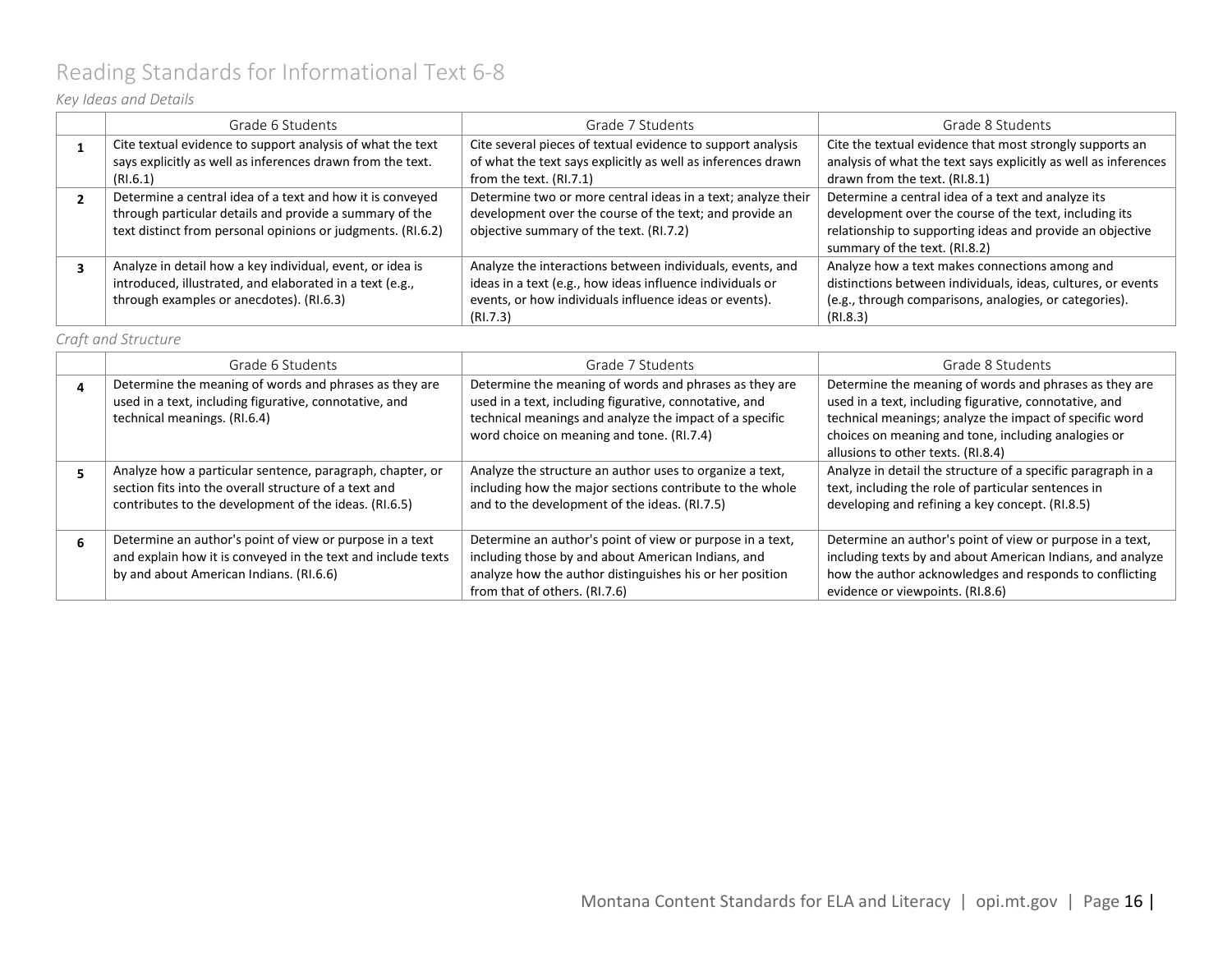*Integration of Knowledge and Ideas*

|   | Grade 6 Students                                                                                                                                                                                                           | Grade 7 Students                                                                                                                                                                                                                                                  | Grade 8 Students                                                                                                                                                                                                                                                                 |
|---|----------------------------------------------------------------------------------------------------------------------------------------------------------------------------------------------------------------------------|-------------------------------------------------------------------------------------------------------------------------------------------------------------------------------------------------------------------------------------------------------------------|----------------------------------------------------------------------------------------------------------------------------------------------------------------------------------------------------------------------------------------------------------------------------------|
|   | Integrate information presented in different media or<br>formats (e.g., visually, quantitatively) as well as in words to<br>develop a coherent understanding of a topic or issue.<br>(RI.6.7)                              | Compare and contrast a text to an audio, video, or<br>multimedia version of the text, analyzing each medium's<br>portrayal of the subject (e.g., how the delivery of a speech<br>affects the impact of the words). (RI.7.7)                                       | Evaluate the advantages and disadvantages of using<br>different mediums (e.g., print or digital text, video,<br>multimedia) to present a particular topic or idea. (RI.8.7)                                                                                                      |
| 8 | Trace and evaluate the argument and specific claims in a<br>text, including texts by and about American Indians,<br>distinguishing claims that are supported by reasons and<br>evidence from claims that are not. (RI.6.8) | Trace and evaluate the argument and specific claims in a<br>text, including texts by and about American Indians,<br>assessing whether the reasoning is sound and the evidence<br>is relevant and sufficient to support the claims. (RI.7.8)                       | Delineate and evaluate the argument and specific claims in<br>a text, assessing whether the reasoning is sound and the<br>evidence is relevant and sufficient; recognize when<br>irrelevant evidence is introduced; and include texts by and<br>about American Indians. (RI.8.8) |
| q | Compare and contrast one author's presentation of events<br>with that of another (e.g., a memoir written by and a<br>biography on the same person) and include texts by and<br>about American Indians. (RI.6.9)            | Analyze how two or more authors writing about the same<br>topic shape their presentations of key information by<br>emphasizing different evidence or advancing different<br>interpretations of facts and include texts by and about<br>American Indians. (RI.7.9) | Analyze a case in which two or more texts provide<br>conflicting information on the same topic; identify where<br>the texts disagree on matters of fact or interpretation; and<br>include texts by and about American Indians. (RI.8.9)                                          |

### *Range of Reading and Level of Text Complexity*

|    | Grade 6 Students                                            | Grade 7 Students                                            | Grade 8 Students                                          |
|----|-------------------------------------------------------------|-------------------------------------------------------------|-----------------------------------------------------------|
| 10 | By the end of the year, read and comprehend literary        | By the end of the year, read and comprehend literary        | By the end of the year, read and comprehend literary      |
|    | nonfiction in the Grades 6-8 text complexity band           | nonfiction in the Grades 6-8 text complexity band           | nonfiction at the high end of the Grades 6-8 text         |
|    | proficiently, with scaffolding as needed at the high end of | proficiently, with scaffolding as needed at the high end of | complexity band independently and proficiently. (RI.8.10) |
|    | the range. $(RI.6.10)$                                      | the range. $(RI.7.10)$                                      |                                                           |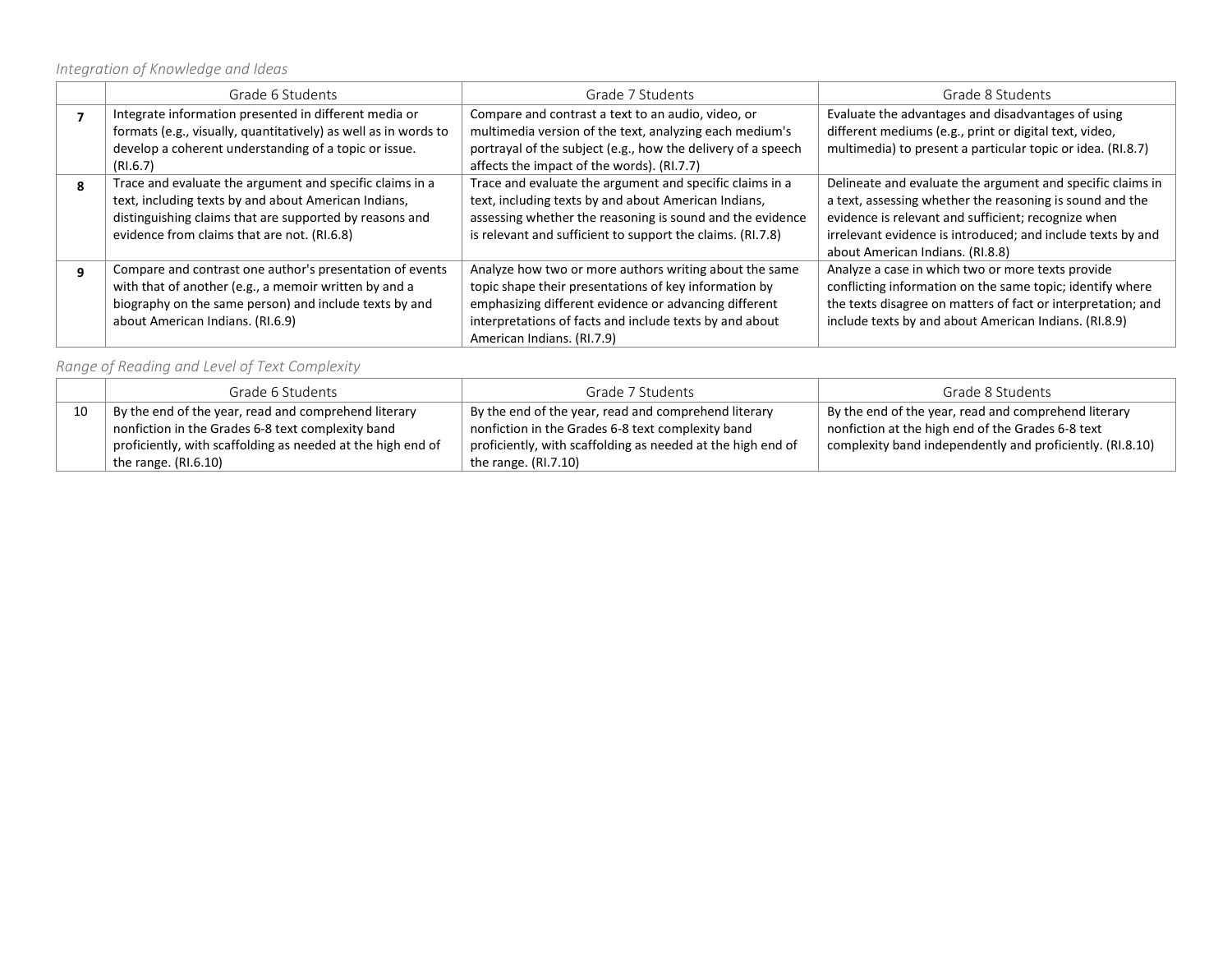# <span id="page-17-0"></span>Reading Standards for Informational Text 9-12

### *Key Ideas and Details*

| Grade 9-10 Students                                                                                                                                      | Grade 11-12 Students                                                                                                                                                              |
|----------------------------------------------------------------------------------------------------------------------------------------------------------|-----------------------------------------------------------------------------------------------------------------------------------------------------------------------------------|
| Cite strong and thorough textual evidence to support analysis of what the text says<br>explicitly as well as inferences drawn from the text. (RI.9-10.1) | Cite strong and thorough textual evidence to support analysis of what the text says<br>explicitly as well as inferences drawn from the text, including determining where the text |
|                                                                                                                                                          | leaves matters uncertain. (RI.11-12.1)                                                                                                                                            |
| Determine a central idea of a text and analyze its development over the course of the text,                                                              | Determine two or more central ideas of a text and analyze their development over the                                                                                              |
| including how it emerges and is shaped and refined by specific details and provide an                                                                    | course of the text, including how they interact and build on one another to provide a                                                                                             |
| objective summary of the text. (RI.9-10.2)                                                                                                               | complex analysis and provide an objective summary of the text. (RI.11-12.2)                                                                                                       |
| Analyze how the author unfolds an analysis or series of ideas or events, including the order                                                             | Analyze a complex set of ideas or sequence of events and explain how specific individuals,                                                                                        |
| in which the points are made, how they are introduced and developed, and the                                                                             | ideas, cultures, or events interact and develop over the course of the text. (RI.11-12.3)                                                                                         |
| connections that are drawn between them. (RI.9-10.3)                                                                                                     |                                                                                                                                                                                   |

*Craft and Structure*

| Grade 9-10 Students                                                                                                                                                                                                                                                                                                                                                                        | Grade 11-12 Students                                                                                                                                                                                                                                                                                                                                                                                                       |
|--------------------------------------------------------------------------------------------------------------------------------------------------------------------------------------------------------------------------------------------------------------------------------------------------------------------------------------------------------------------------------------------|----------------------------------------------------------------------------------------------------------------------------------------------------------------------------------------------------------------------------------------------------------------------------------------------------------------------------------------------------------------------------------------------------------------------------|
| Determine the meaning of words and phrases as they are used in a text, including<br>figurative, connotative, and technical meanings and analyze the cumulative impact of<br>specific word choices on meaning and tone (e.g., how the language of a court opinion<br>differs from that of a newspaper, or how American Indian treaty language differs from<br>everyday speech). (RI.9-10.4) | Determine the meaning of words and phrases as they are used in a text, including<br>figurative, connotative, and technical meanings and analyze how an author uses and<br>refines the meaning of a key term or terms over the course of a text (e.g., how Madison<br>defines "faction" in Federalist No. 10; how the use of "sovereignty" in official documents<br>impacts legal and political relationship). (RI.11-12.4) |
| Analyze in detail how an author's ideas or claims are developed and refined by particular<br>sentences, paragraphs, or larger portions of a text (e.g., a section or chapter). (RI.9-10.5)                                                                                                                                                                                                 | Analyze and evaluate the effectiveness of the structure an author uses in his or her<br>exposition or argument, including whether the structure makes points clear, convincing,<br>and engaging. $(RI.11-12.5)$                                                                                                                                                                                                            |
| Determine an author's point of view or purpose in a text, including texts by and about<br>Montana American Indians, and analyze how an author uses rhetoric to advance that point<br>of view or purpose. (RI.9-10.6)                                                                                                                                                                       | Determine an author's point of view or purpose in a text, including texts by and about<br>Montana American Indians, in which the rhetoric is particularly effective, analyzing how<br>style and content contribute to the power, persuasiveness, or beauty of the text. (RI.11-<br>12.6)                                                                                                                                   |

*Integration of Knowledge and Ideas*

| Grade 9-10 Students                                                                           | Grade 11-12 Students                                                                           |
|-----------------------------------------------------------------------------------------------|------------------------------------------------------------------------------------------------|
| Analyze various accounts of a subject told in different mediums, (e.g., a person's life story | Integrate and evaluate multiple sources of information presented in different media or         |
| in both print and multimedia, paying specific attention to cultural nuances) determining      | formats (e.g., visually, quantitatively) as well as in words in order to address a question or |
| which details are emphasized in each account. (RI.9-10.7)                                     | solve a problem. (RI.11-12.7)                                                                  |
| Delineate and evaluate the argument and specific claims in a text, assessing whether the      | Delineate and evaluate the reasoning in seminal U.S. texts and those that dealt with           |
| reasoning is valid and the evidence is relevant and sufficient and identify false statements  | American Indians, including the application of constitutional principles and use of legal      |
| and fallacious reasoning. (RI.9-10.8)                                                         | reasoning (e.g., in U.S. Supreme Court majority opinions and dissents) and the premises,       |
|                                                                                               | purposes, and arguments in works of public advocacy (e.g., The Federalist, presidential        |
|                                                                                               | addresses, American Indian policies). (RI.11-12.8)                                             |
| Analyze seminal U.S. documents of historical and literary significance (e.g., Washington's    | Analyze seventeenth-, eighteenth-, and nineteenth-century foundational U.S. documents          |
| Farewell Address, the Gettysburg Address, Roosevelt's Four Freedoms speech, King's            | of historical and literary significance (including The Declaration of Independence, the        |
| "Letter from Birmingham Jail," Onondaga Chief Canassatego's address "On Colonizing            | Preamble to the Constitution, the Bill of Rights, Lincoln's Second Inaugural Address,          |
| Education"), including how they address related themes and concepts. (RI.9-10.9)              | American Indian treaties, and Iroquois Confederacy) for their themes, purposes, and            |
|                                                                                               | rhetorical features. (RI.11-12.9)                                                              |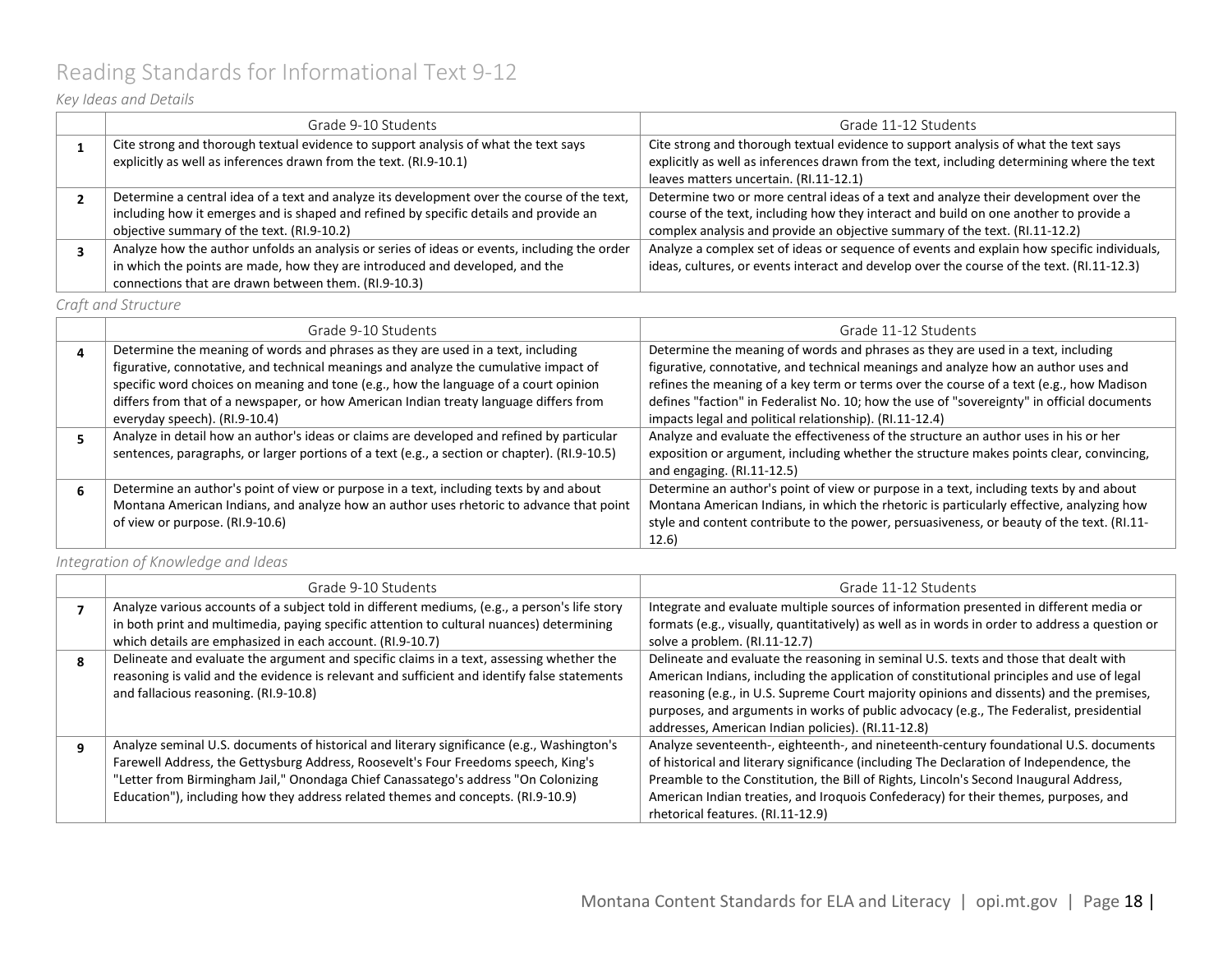*Range of Reading and Level of Text Complexity*

|    | Grade 9-10 Students                                                                       | Grade 11-12 Students                                                                                 |
|----|-------------------------------------------------------------------------------------------|------------------------------------------------------------------------------------------------------|
| 10 | By the end of Grade 9, read and comprehend literary nonfiction in the Grades 9-10 text    | By the end of Grade 11, read and comprehend literary nonfiction in the Grades 11-CCR text            |
|    | complexity band proficiently, with scaffolding as needed at the high end of the range. By | $^{\circ}$ complexity band proficiently, with scaffolding as needed at the high end of the range. By |
|    | the end of Grade 10, read and comprehend literary nonfiction at the high end of the       | the end of Grade 12, read and comprehend literary nonfiction at the high end of the                  |
|    | Grades 9-10 text complexity band independently and proficiently. (RI.9-10.10)             | Grades 11-CCR text complexity band independently and proficiently. (RI.11-12.10)                     |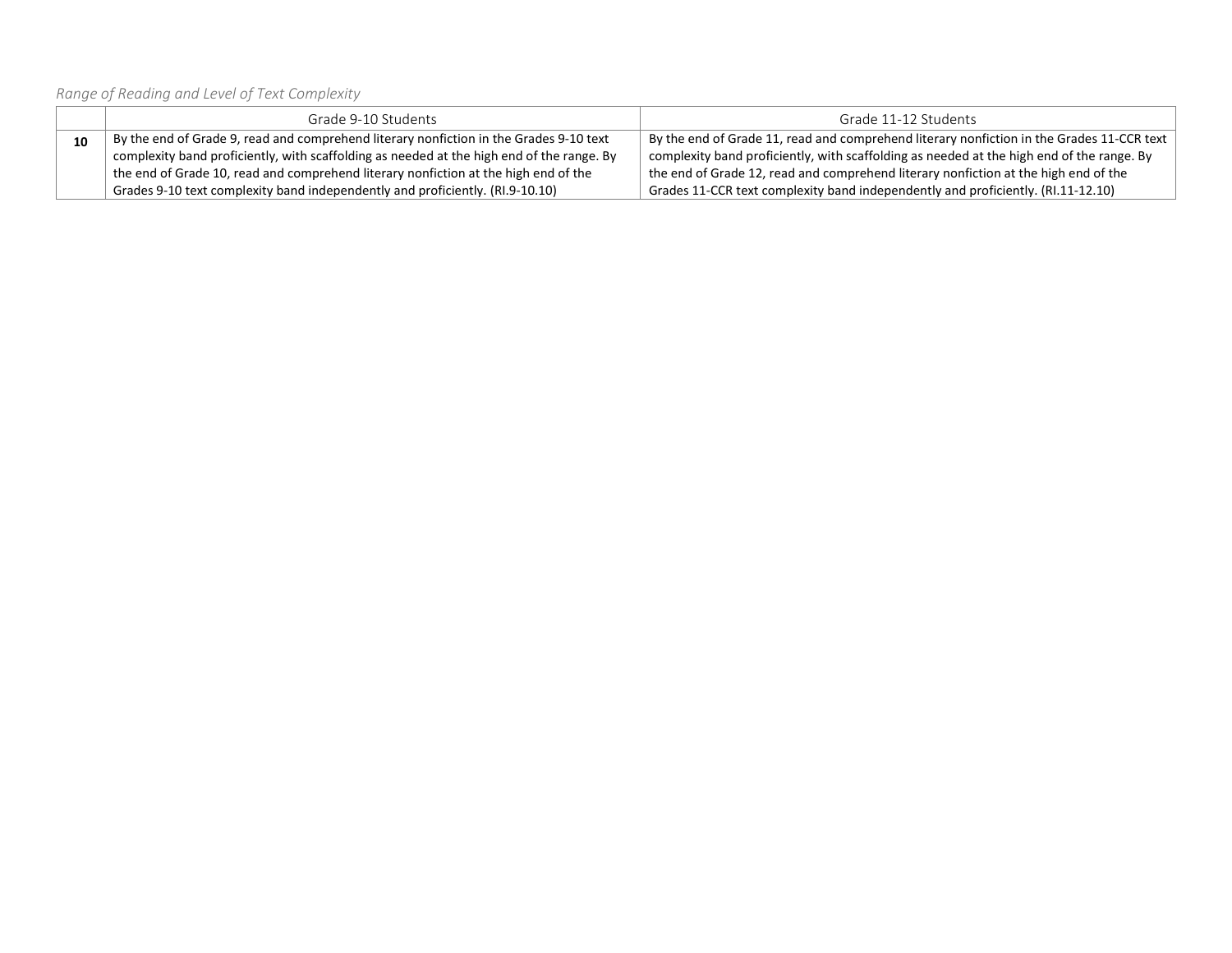# <span id="page-19-0"></span>Reading Standards Foundational Skills K-5

### *Print Concepts*

| Kindergarten Students                                   | Grade 1 Students                                        | Grade 2 Students |
|---------------------------------------------------------|---------------------------------------------------------|------------------|
| Demonstrate understanding of the organization and basic | Demonstrate understanding of the organization and basic |                  |
| features of print:                                      | features of print:                                      |                  |
| follow words from left to right, top to bottom, and     | recognize the distinguishing features of a sentence     |                  |
| page by page                                            | (e.g., first word, capitalization, ending punctuation). |                  |
| recognize that spoken words are represented in          | (RF.1.1)                                                |                  |
| written language by specific sequences of letters       |                                                         |                  |
| understand that words are separated by spaces in        |                                                         |                  |
| print                                                   |                                                         |                  |
| recognize and name all upper- and lowercase letters     |                                                         |                  |
| of the alphabe.t (RF.K.1)                               |                                                         |                  |

#### *Phonological Awareness*

| Kindergarten Students                                                                                                                                                                                                                                                                                                                                                                                                                                                                                                                                                                                                         | Grade 1 Students                                                                                                                                                                                                                                                                                                                                                                                                                                                                                                | Grade 2 Students |
|-------------------------------------------------------------------------------------------------------------------------------------------------------------------------------------------------------------------------------------------------------------------------------------------------------------------------------------------------------------------------------------------------------------------------------------------------------------------------------------------------------------------------------------------------------------------------------------------------------------------------------|-----------------------------------------------------------------------------------------------------------------------------------------------------------------------------------------------------------------------------------------------------------------------------------------------------------------------------------------------------------------------------------------------------------------------------------------------------------------------------------------------------------------|------------------|
| Demonstrate understanding of spoken words, syllables,<br>and sounds (phonemes):<br>recognize and produce rhyming words<br>count, pronounce, blend, and segment syllables in<br>spoken words<br>blend and segment onsets and rimes of single-syllable<br>spoken words<br>isolate and pronounce the initial, medial vowel, and<br>final sounds (phonemes) in three-phoneme<br>(consonant-vowel-consonant, or CVC) words (this<br>does not include CVCs ending with $\frac{1}{\sqrt{2}}$ /r/, or $\frac{x}{x}$<br>add or substitute individual sounds (phonemes) in<br>simple, one-syllable words to make new words.<br>(RF.K.2) | Demonstrate understanding of spoken words, syllables,<br>and sounds (phonemes):<br>• distinguish long from short vowel sounds in spoken<br>single-syllable words<br>• orally produce single-syllable words by blending sounds<br>(phonemes), including consonant blends<br>• isolate and pronounce initial, medial vowel, and final<br>sounds (phonemes) in spoken single-syllable words<br>• segment spoken single-syllable words into their<br>complete sequence of individual sounds (phonemes).<br>(RF.1.1) |                  |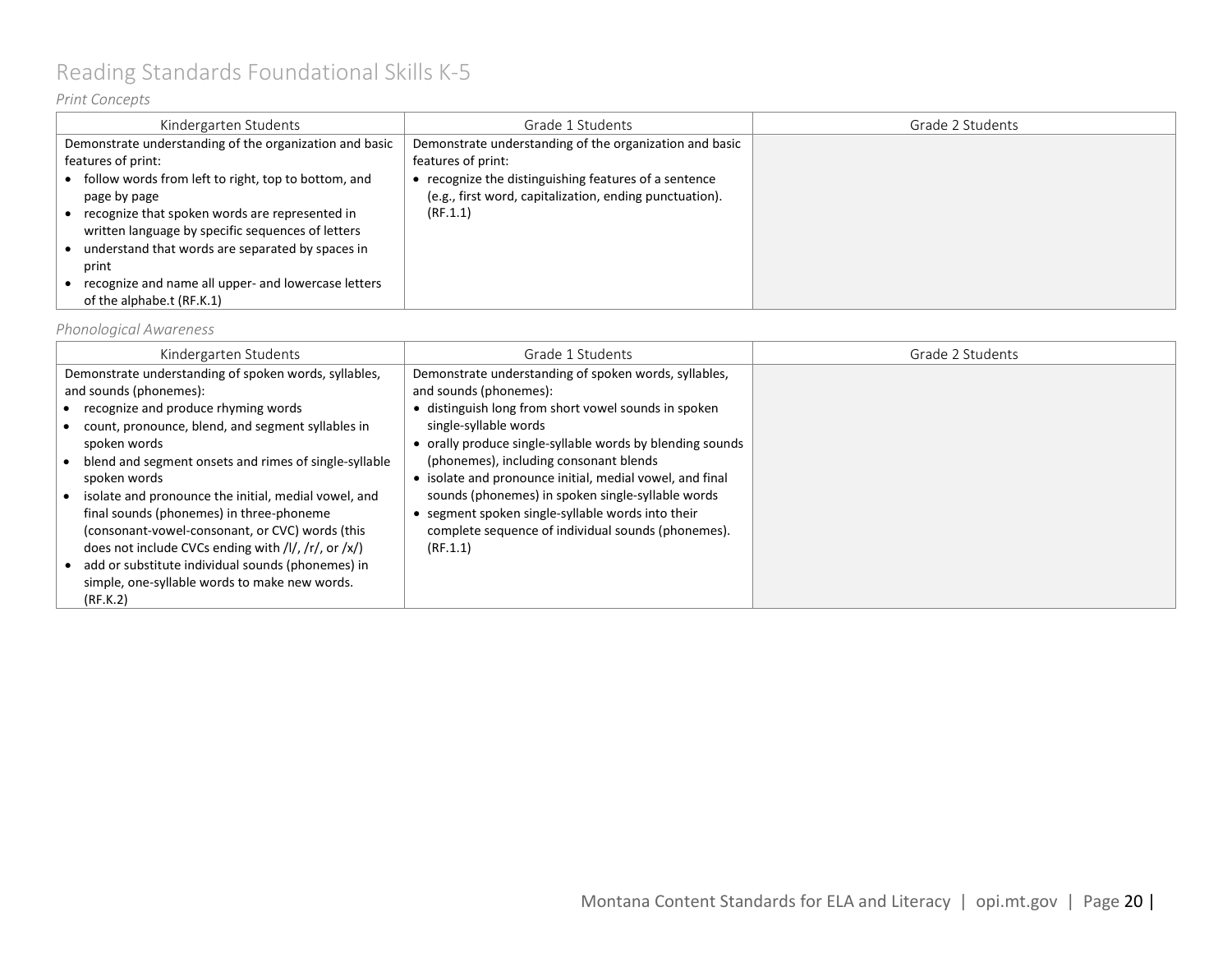### *Phonics and Word Recognition*

| Kindergarten Students                                                                                                                                                                                                                                                                                                                                                                                                                                                                                                                                                                          | Grade 1 Students                                                                                                                                                                                                                                                                                                                                                                                                                                                                                                                                                                                                                                                   | Grade 2 Students                                                                                                                                                                                                                                                                                                                                                                                                                                                                                                                            |
|------------------------------------------------------------------------------------------------------------------------------------------------------------------------------------------------------------------------------------------------------------------------------------------------------------------------------------------------------------------------------------------------------------------------------------------------------------------------------------------------------------------------------------------------------------------------------------------------|--------------------------------------------------------------------------------------------------------------------------------------------------------------------------------------------------------------------------------------------------------------------------------------------------------------------------------------------------------------------------------------------------------------------------------------------------------------------------------------------------------------------------------------------------------------------------------------------------------------------------------------------------------------------|---------------------------------------------------------------------------------------------------------------------------------------------------------------------------------------------------------------------------------------------------------------------------------------------------------------------------------------------------------------------------------------------------------------------------------------------------------------------------------------------------------------------------------------------|
| Know and apply grade-level phonics and word analysis<br>skills in decoding words:<br>demonstrate basic knowledge of one-to-one letter-<br>sound correspondences by producing the primary or<br>many of the most frequent sounds for each consonant<br>associate the long and short sounds with common<br>spellings (graphemes) for the five major vowels<br>read common high-frequency words by sight (e.g., the,<br>$\bullet$<br>of, to, you, she, my, is, are, do, does)<br>distinguish between similarly spelled words by<br>identifying the sounds of the letters that differ.<br>(RF.K.3) | Know and apply grade-level phonics and word analysis<br>skills in decoding words:<br>• know the spelling-sound correspondences for common<br>consonant digraphs<br>• decode regularly spelled one-syllable words<br>• know final -e and common vowel team conventions for<br>representing long vowel sounds<br>• use knowledge that every syllable must have a vowel<br>sound to determine the number of syllables in a<br>printed word<br>• decode two-syllable words following basic patterns by<br>breaking the words into syllables<br>• read words with inflectional endings<br>• recognize and read grade-appropriate irregularly<br>spelled words. (RF.1.3) | Know and apply grade-level phonics and word analysis skills in<br>decoding words:<br>distinguish long and short vowels when reading regularly spelled<br>one-syllable words<br>• know spelling-sound correspondences for additional common vowel<br>teams<br>decode regularly spelled two-syllable words with long vowels<br>decode words with common prefixes and suffixes<br>identify words with inconsistent but common spelling-sound<br>correspondences<br>recognize and read grade-appropriate irregularly spelled words.<br>(RF.2.3) |
| Grade 3 Students                                                                                                                                                                                                                                                                                                                                                                                                                                                                                                                                                                               | Grade 4 Students                                                                                                                                                                                                                                                                                                                                                                                                                                                                                                                                                                                                                                                   | Grade 5 Students                                                                                                                                                                                                                                                                                                                                                                                                                                                                                                                            |
| Know and apply grade-level phonics and word analysis<br>skills in decoding words:<br>• identify and know the meaning of the most common<br>prefixes and derivational suffixes<br>• decode words with common Latin suffixes<br>· decode multi-syllable words<br>• read grade-appropriate irregularly spelled words.<br>(RF.3.3)                                                                                                                                                                                                                                                                 | Know and apply grade-level phonics and word analysis<br>skills in decoding words:<br>• use combined knowledge of all letter-sound<br>correspondences, syllabication patterns, and<br>morphology (e.g., roots and affixes) to read accurately<br>unfamiliar multisyllabic words in context and out of<br>context. (RF.4.3)                                                                                                                                                                                                                                                                                                                                          | Know and apply grade-level phonics and word analysis skills in<br>decoding words:<br>use combined knowledge of all letter-sound correspondences,<br>syllabication patterns, and morphology (e.g., roots and affixes) to<br>read accurately unfamiliar multisyllabic words in context and out of<br>context. (RF.5.3)                                                                                                                                                                                                                        |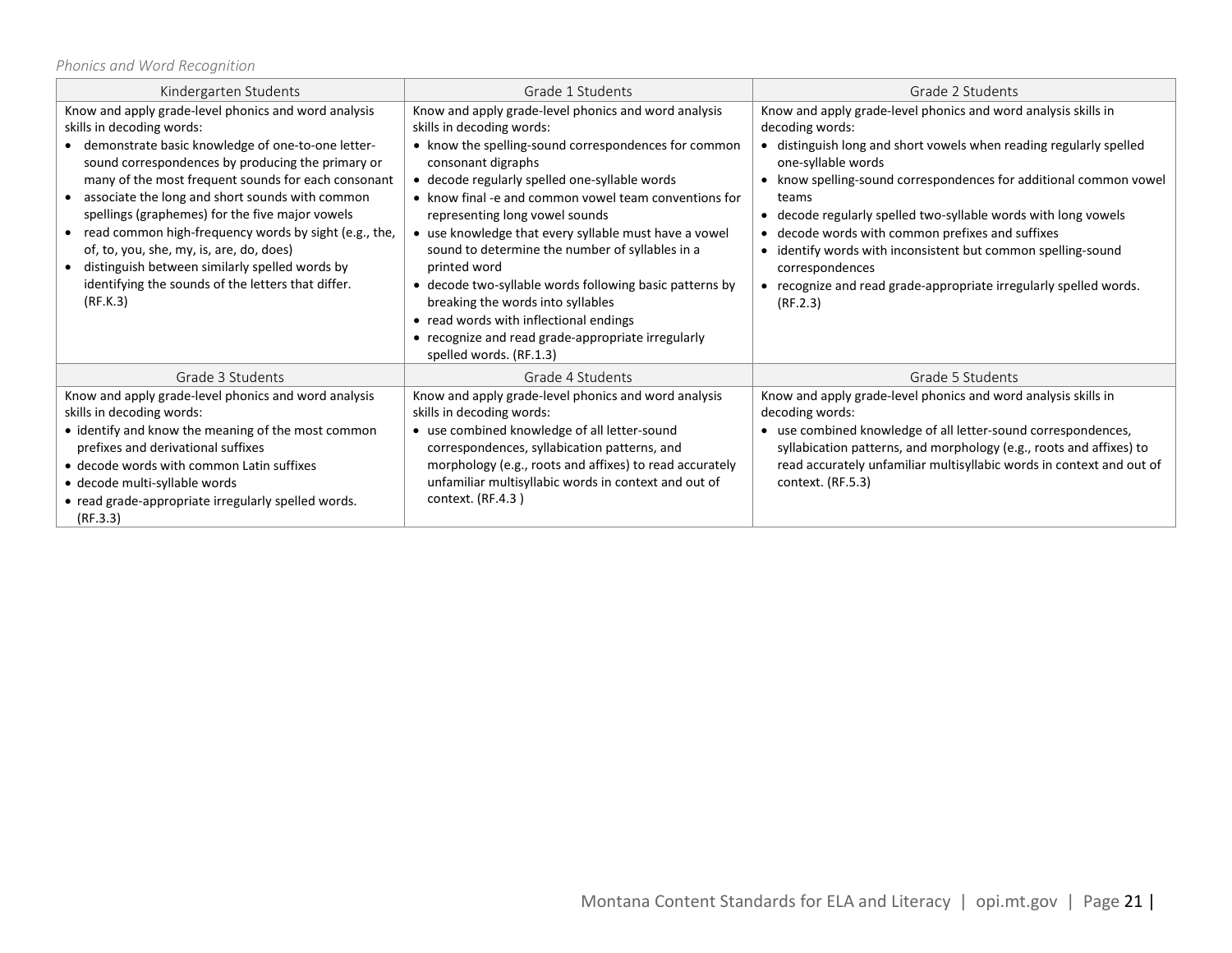*Fluency*

| Kindergarten Students                                                                                                                                                                                                                                                                                                                                                             | Grade 1 Students                                                                                                                                                                                                                                                                                                                                                                  | Grade 2 Students                                                                                                                                                                                                                                                                                                                                                              |
|-----------------------------------------------------------------------------------------------------------------------------------------------------------------------------------------------------------------------------------------------------------------------------------------------------------------------------------------------------------------------------------|-----------------------------------------------------------------------------------------------------------------------------------------------------------------------------------------------------------------------------------------------------------------------------------------------------------------------------------------------------------------------------------|-------------------------------------------------------------------------------------------------------------------------------------------------------------------------------------------------------------------------------------------------------------------------------------------------------------------------------------------------------------------------------|
| Read emergent-reader texts with purpose and<br>understanding. (RF.K.4)                                                                                                                                                                                                                                                                                                            | Read with sufficient accuracy and fluency to support<br>comprehension:<br>• read on-level text with purpose and understanding<br>• read on-level text orally with accuracy, appropriate<br>rate, and expression on successive readings<br>• use context to confirm or self-correct word recognition<br>and understanding, rereading as necessary. (RF.1.4)                        | Read with sufficient accuracy and fluency to support comprehension:<br>read on-level text with purpose and understanding<br>read on-level text orally with accuracy, appropriate rate, and<br>expression on successive readings<br>use context to confirm or self-correct word recognition and<br>understanding, rereading as necessary. (RF.2.4)                             |
| Grade 3 Students                                                                                                                                                                                                                                                                                                                                                                  | Grade 4 Students                                                                                                                                                                                                                                                                                                                                                                  | Grade 5 Students                                                                                                                                                                                                                                                                                                                                                              |
| Read with sufficient accuracy and fluency to support<br>comprehension.<br>Read grade-level text with purpose and<br>understanding.<br>Read grade-level prose and poetry orally with<br>accuracy, appropriate rate, and expression on<br>successive readings.<br>Use context to confirm or self-correct word<br>recognition and understanding, rereading as<br>necessary. (RF.3.4) | Read with sufficient accuracy and fluency to support<br>comprehension.<br>Read grade-level text with purpose and<br>understanding.<br>Read grade-level prose and poetry orally with<br>accuracy, appropriate rate, and expression on<br>successive readings.<br>Use context to confirm or self-correct word<br>recognition and understanding, rereading as<br>necessary. (RF.4.4) | Read with sufficient accuracy and fluency to support<br>comprehension.<br>Read grade-level text with purpose and understanding.<br>Read grade-level prose and poetry orally with accuracy,<br>appropriate rate, and expression on successive readings.<br>Use context to confirm or self-correct word recognition<br>٠<br>and understanding, rereading as necessary. (RF.5.4) |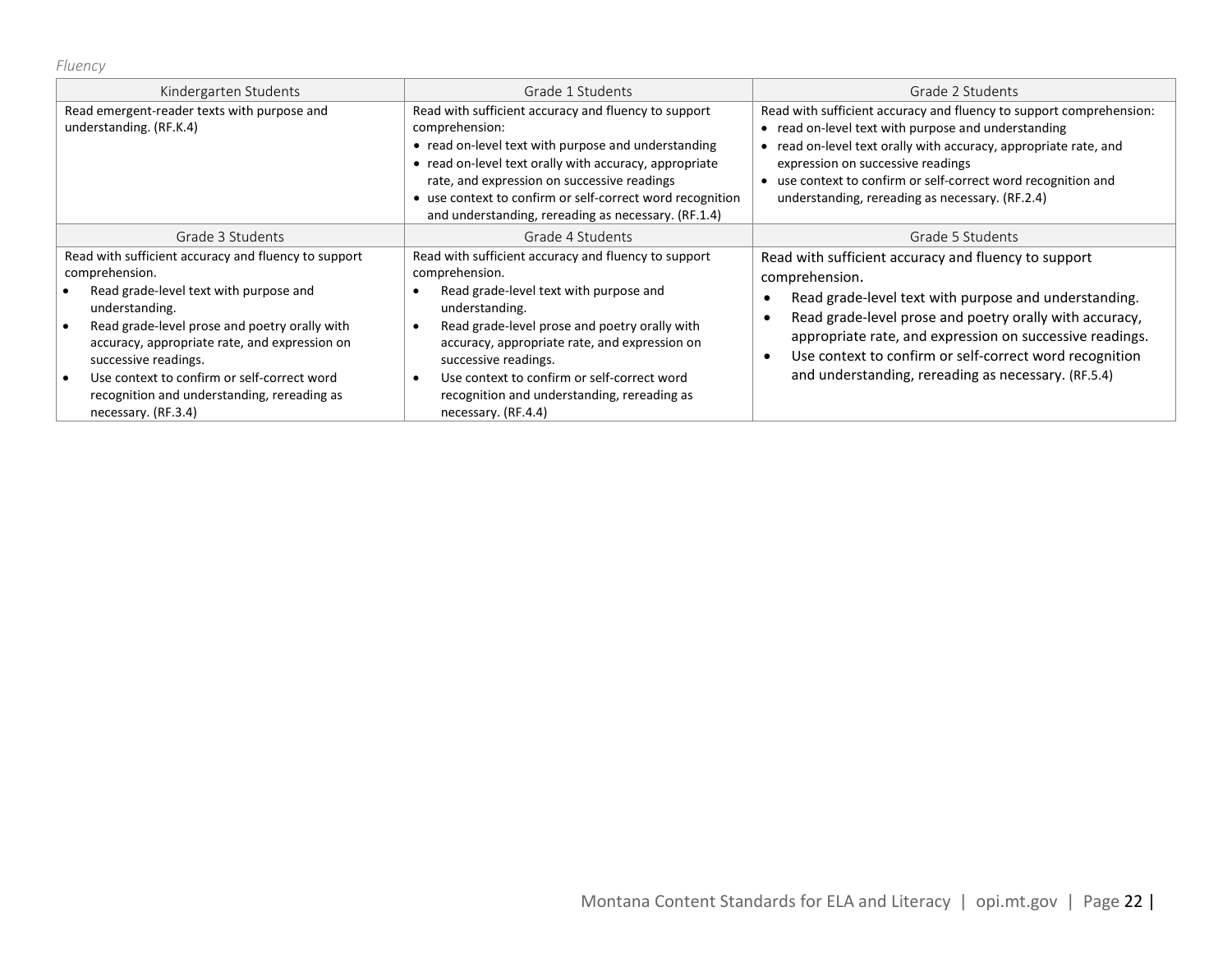# <span id="page-22-0"></span>Reading Standards for Literacy in History/Social Studies 6-12

### *Key Ideas and Details*

|  | Grades 6-8 Students                                                                                                                                                                    | Grade 9-10 Students                                                                                                                                                                           | Grade 11-12 Students                                                                                                                                                                                      |
|--|----------------------------------------------------------------------------------------------------------------------------------------------------------------------------------------|-----------------------------------------------------------------------------------------------------------------------------------------------------------------------------------------------|-----------------------------------------------------------------------------------------------------------------------------------------------------------------------------------------------------------|
|  | Cite specific textual evidence to support analysis of primary<br>and secondary sources. (RH.6-8.1)                                                                                     | Cite specific textual evidence to support analysis of primary<br>and secondary sources, attending to such features as the<br>date and origin of the information. (RH.9-10.1)                  | Cite specific textual evidence to support analysis of primary<br>and secondary sources, connecting insights gained from<br>specific details to an understanding of the text as a whole.<br>$(RH.11-12.1)$ |
|  | Determine the central ideas or information of a primary or<br>secondary source; provide an accurate summary of the<br>source distinct from prior knowledge or opinions. (RH.6-<br>8.2) | Determine the central ideas or information of a primary or<br>secondary source; provide an accurate summary of how<br>key events or ideas develop over the course of the text.<br>(RH.9-10.2) | Determine the central ideas or information of a primary or<br>secondary source; provide an accurate summary that<br>makes clear the relationships among the key details and<br>ideas. (RH.11-12.2)        |
|  | Identify key steps in a text's description of a process<br>related to history/social studies (e.g., how a bill becomes<br>law, how interest rates are raised or lowered). (RH.6-8.3)   | Analyze in detail a series of events described in a text;<br>determine whether earlier events caused later ones or<br>simply preceded them. (RH.9-10.3)                                       | Evaluate various explanations for actions or events and<br>determine which explanation best accords with textual<br>evidence, acknowledging where the text leaves matters<br>uncertain. (RH.11-12.3)      |

*Craft and Structure*

|   | Grades 6-8 Students                                                                                                                                                                                                  | Grade 9-10 Students                                                                                                                                                                                                                                      | Grade 11-12 Students                                                                                                                                                                                                                                                                                                                                              |
|---|----------------------------------------------------------------------------------------------------------------------------------------------------------------------------------------------------------------------|----------------------------------------------------------------------------------------------------------------------------------------------------------------------------------------------------------------------------------------------------------|-------------------------------------------------------------------------------------------------------------------------------------------------------------------------------------------------------------------------------------------------------------------------------------------------------------------------------------------------------------------|
| 4 | Determine the meaning of words and phrases as they are<br>used in a text, including vocabulary specific to domains<br>related to history/social studies. (RH.6-8.4)                                                  | Determine the meaning of words and phrases as they are<br>used in a text, including vocabulary describing political,<br>social, cultural, or economic aspects of history/social<br>studies. (RH.9-10.4)                                                  | Determine the meaning of words and phrases as they are<br>used in a text, including analyzing how an author uses and<br>refines the meaning of a key term over the course of a text<br>(e.g., how Madison defines faction in Federalist No. 10;<br>how the use of "sovereignty" in official documents impacts<br>political and legal relationships). (RH.11-12.4) |
|   | Describe how a text presents information (e.g.,<br>sequentially, comparatively, causally). (RH.6-8.5)                                                                                                                | Analyze how a text uses structure to emphasize key points<br>or advance an explanation or analysis. (RH.9-10.5)                                                                                                                                          | Analyze in detail how a complex primary source is<br>structured, including how key sentences, paragraphs, and<br>larger portions of the text contribute to the whole. (RH.11-<br>12.5)                                                                                                                                                                            |
| 6 | Identify aspects of a text, including those by and about<br>American Indians, that reveal an author's point of view or<br>purpose (e.g., loaded language, inclusion or avoidance of<br>particular facts). (RH.6-8.6) | Compare the point of view of two or more authors<br>(incorporating Montana American Indian authors) for how<br>they treat the same or similar topics, including which<br>details they include and emphasize in their respective<br>accounts. (RH.9-10.6) | Evaluate authors' (incorporating Montana American Indian<br>authors) differing points of view on the same historical<br>event or issue by assessing the authors' claims, reasoning,<br>and evidence. (RH.11-12.6)                                                                                                                                                 |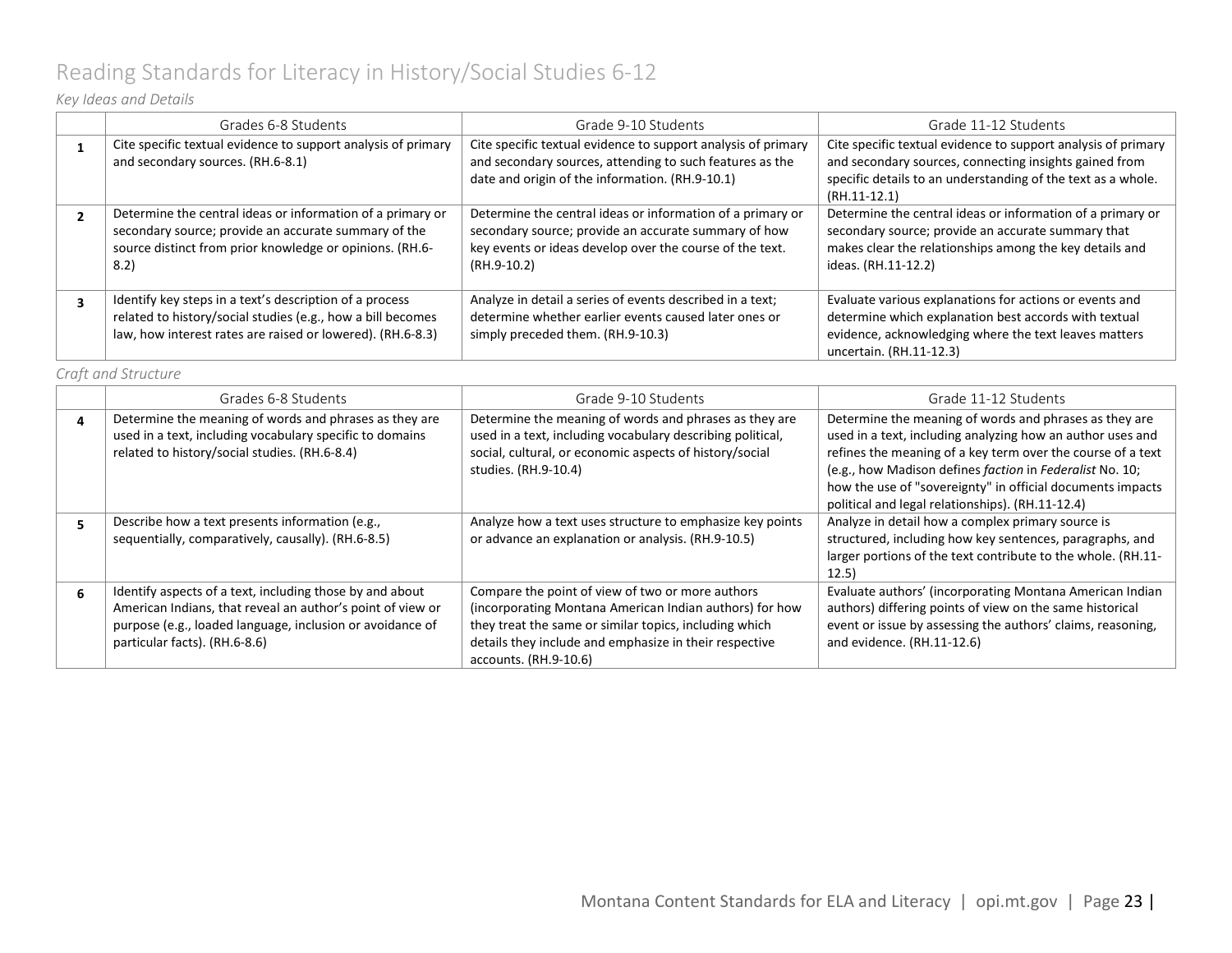*Integration of Knowledge and Ideas*

|   | Grades 6-8 Students                                                                                                                                      | Grade 9-10 Students                                                                                                                                         | Grade 11-12 Students                                                                                                                                                                                                         |
|---|----------------------------------------------------------------------------------------------------------------------------------------------------------|-------------------------------------------------------------------------------------------------------------------------------------------------------------|------------------------------------------------------------------------------------------------------------------------------------------------------------------------------------------------------------------------------|
|   | Integrate visual information (e.g., in charts, graphs,<br>photographs, videos, or maps) with other information in<br>print and digital texts. (RH.6-8.7) | Integrate quantitative or technical analysis (e.g., charts,<br>research data) with qualitative analysis in print or digital<br>text. (RH.9-10.7)            | Integrate and evaluate multiple sources of information<br>presented in diverse formats and media (e.g., visually,<br>quantitatively, as well as in words) in order to address a<br>question or solve a problem. (RH.11-12.7) |
| 8 | Distinguish among fact, opinion, and reasoned judgment in<br>a text including texts by and about American Indians. (RH.6-<br>8.8                         | Assess the extent to which the reasoning and evidence in a<br>text support the author's claims. Include texts by and about<br>American Indians. (RH.9-10.8) | Evaluate an author's premises, claims, and evidence by<br>corroborating or challenging them with other information.<br>Include texts by and about American Indians. (RH.11-12.8)                                             |
| q | Analyze the relationship between a primary and secondary<br>source on the same topic, including sources by and about<br>American Indians. (RH.6-8.9)     | Compare and contrast treatments of the same topic in<br>several primary and secondary sources including American<br>Indian sources. (RH.9-10.9)             | Integrate information from diverse sources (including<br>American Indian sources), both primary and secondary,<br>into a coherent understanding of an idea or event, noting<br>discrepancies among sources. (RH.11-12.9)     |

*Range of Reading and Text Complexity*

|    | Grades 6-8 Students                                                                                                                                              | Grade 9-10 Students                                                                                                                                                     | Grade 11-12 Students                                                                                                                                                       |
|----|------------------------------------------------------------------------------------------------------------------------------------------------------------------|-------------------------------------------------------------------------------------------------------------------------------------------------------------------------|----------------------------------------------------------------------------------------------------------------------------------------------------------------------------|
| 10 | By the end of grade 8, read and comprehend history/social<br>studies texts in the grades 6-8 text complexity band<br>independently and proficiently. (RH.6-8.10) | By the end of grade 10, read and comprehend<br>history/social studies texts in the grades 9-10 text<br>complexity band independently and proficiently. (RH.9-<br>10.10) | By the end of grade 12, read and comprehend<br>history/social studies texts in the grades 11-CCR text<br>complexity band independently and proficiently. (RH.11-<br>12.10) |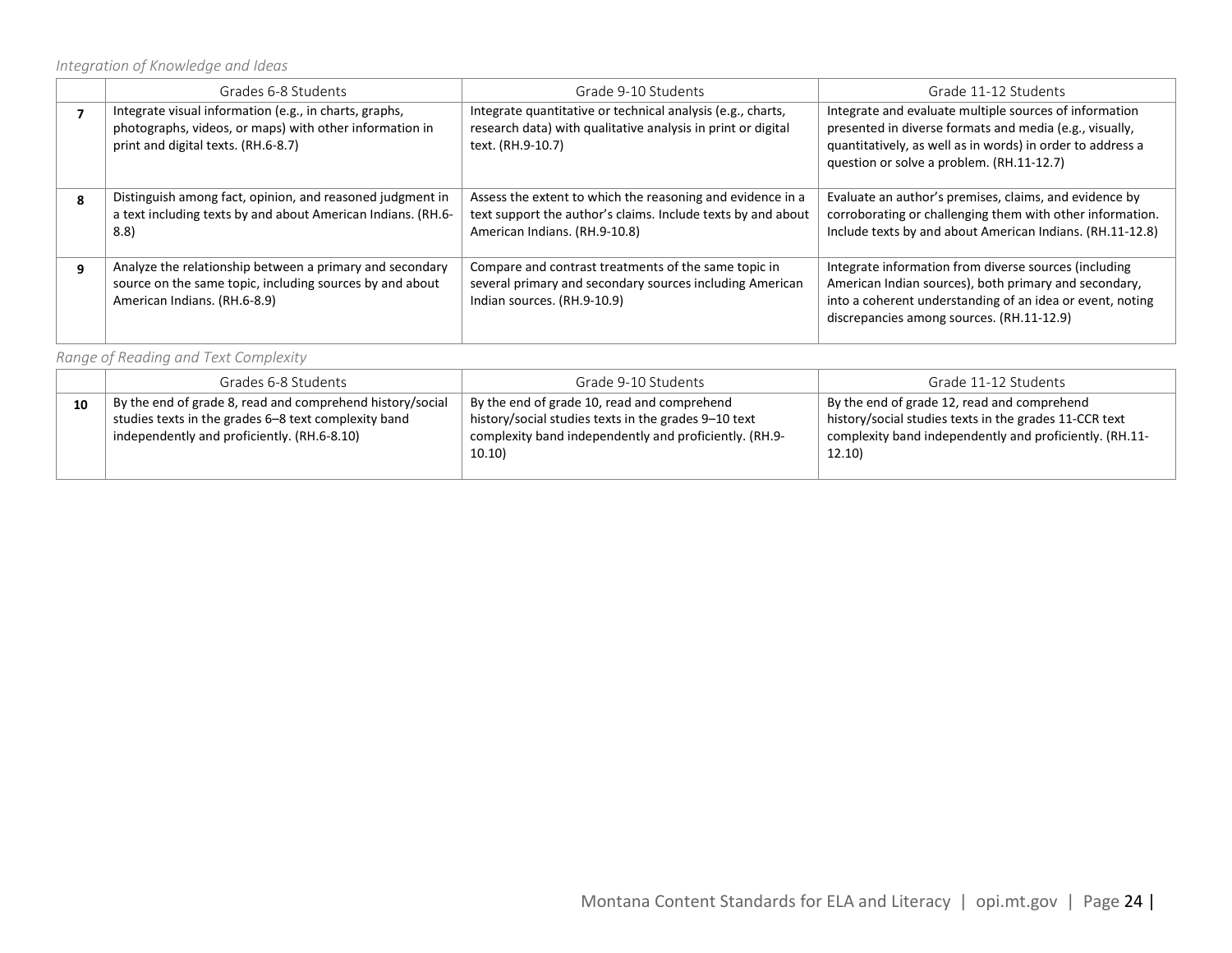# <span id="page-24-0"></span>Reading Standards for Literacy in Science and Technical Subjects 6-12

### *Key Ideas and Details*

| Grades 6-8 Students                                                                                                                                        | Grade 9-10 Students                                                                                                                                                                                                    | Grade 11-12 Students                                                                                                                                                                                                       |
|------------------------------------------------------------------------------------------------------------------------------------------------------------|------------------------------------------------------------------------------------------------------------------------------------------------------------------------------------------------------------------------|----------------------------------------------------------------------------------------------------------------------------------------------------------------------------------------------------------------------------|
| Cite specific textual evidence to support analysis of science and<br>technical texts. (RST.6-8.1)                                                          | Cite specific textual evidence to support analysis of science and<br>technical texts, attending to the precise details of explanations or<br>descriptions. (RST.9-10.1)                                                | Cite specific textual evidence to support analysis of science and<br>technical texts, attending to important distinctions the author<br>makes and to any gaps or inconsistencies in the account.<br>$(RST.11-12.1)$        |
| Determine the central ideas or conclusions of a text; provide an<br>accurate summary of the text distinct from prior knowledge or<br>opinions. (RST.6-8.2) | Determine the central ideas or conclusions of a text; trace the<br>text's explanation or depiction of a complex process,<br>phenomenon, or concept; provide an accurate summary of the<br>text. (RST.9-10.2)           | Determine the central ideas or conclusions of a text; summarize<br>complex concepts, processes, or information presented in a text by<br>paraphrasing them in simpler but still accurate terms. (RST.11-<br>12.2)          |
| Follow precisely a multistep procedure when carrying out<br>experiments, taking measurements, or performing technical tasks.<br>$(RST.6-8.3)$              | Follow precisely a complex multistep procedure when carrying out<br>experiments, taking measurements, or performing technical tasks,<br>attending to special cases or exceptions defined in the text. (RST.9-<br>10.3) | Follow precisely a complex multistep procedure when carrying out<br>experiments, taking measurements, or performing technical tasks;<br>analyze the specific results based on explanations in the text.<br>$(RST.11-12.3)$ |

#### *Craft and Structure*

| Grades 6-8 Students                                                                                                                                                                                                    | Grade 9-10 Students                                                                                                                                                                                                      | Grade 11-12 Students                                                                                                                                                                                                      |
|------------------------------------------------------------------------------------------------------------------------------------------------------------------------------------------------------------------------|--------------------------------------------------------------------------------------------------------------------------------------------------------------------------------------------------------------------------|---------------------------------------------------------------------------------------------------------------------------------------------------------------------------------------------------------------------------|
| Determine the meaning of symbols, key terms, and other<br>domain-specific words and phrases as they are used in a<br>specific scientific or technical context relevant to grades 6-<br>8 texts and topics. (RST.6-8.4) | Determine the meaning of symbols, key terms, and other<br>domain-specific words and phrases as they are used in a<br>specific scientific or technical context relevant to grades 9-<br>10 texts and topics. (RST.9-10.4) | Determine the meaning of symbols, key terms, and other<br>domain-specific words and phrases as they are used in a<br>specific scientific or technical context relevant to grades<br>11-12 texts and topics. (RST.11-12.4) |
| Analyze the structure an author uses to organize a text,<br>including how the major sections contribute to the whole<br>and to an understanding of the topic. (RST.6-8.5)                                              | Analyze the structure of the relationships among concepts<br>in a text, including relationships among key terms (e.g.,<br>force, friction, reaction force, energy). (RST.9-10.5)                                         | Analyze how the text structures information or ideas into<br>categories or hierarchies, demonstrating understanding of<br>the information or ideas. (RST.11-12.5)                                                         |
| Analyze the author's purpose in providing an explanation,<br>describing a procedure, or discussing an experiment in a<br>text. (RST.6-8.6)                                                                             | Analyze the author's purpose in providing an explanation,<br>describing a procedure, or discussing an experiment in a<br>text, defining the question the author seeks to address.<br>(RST.9-10.6)                        | Analyze the author's purpose in providing an explanation,<br>describing a procedure, or discussing an experiment in a<br>text, identifying important issues that remain unresolved.<br>$(RST.11-12.6)$                    |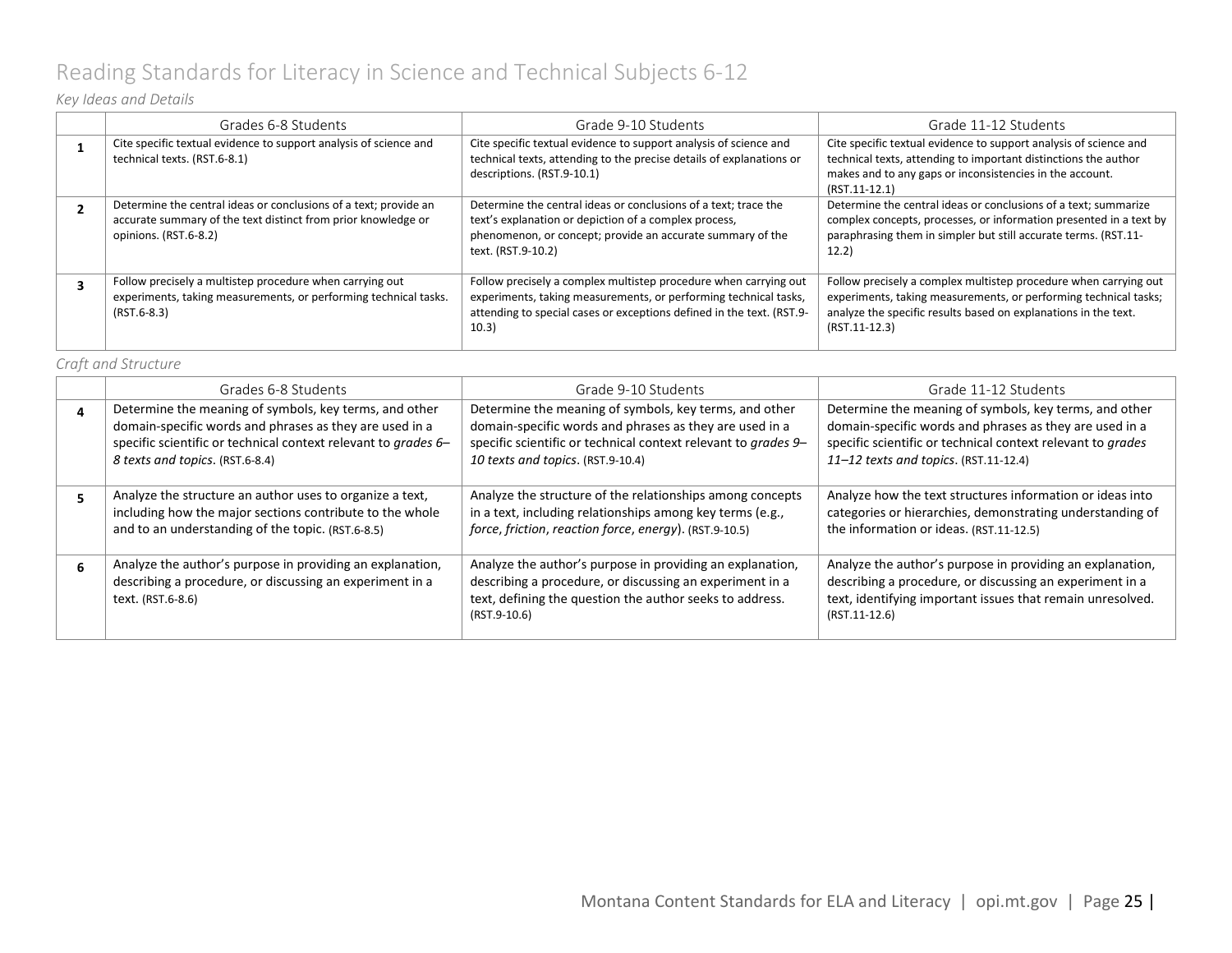*Integration of Knowledge and Ideas*

|   | Grades 6-8 Students                                                                                                                                                                                              | Grade 9-10 Students                                                                                                                                                                                                                                                                      | Grade 11-12 Students                                                                                                                                                                                                                                                                                   |
|---|------------------------------------------------------------------------------------------------------------------------------------------------------------------------------------------------------------------|------------------------------------------------------------------------------------------------------------------------------------------------------------------------------------------------------------------------------------------------------------------------------------------|--------------------------------------------------------------------------------------------------------------------------------------------------------------------------------------------------------------------------------------------------------------------------------------------------------|
|   | Integrate quantitative or technical information expressed in<br>words in a text with a version of that information<br>expressed visually (e.g., in a flowchart, diagram, model,<br>graph, or table). (RST.6-8.7) | Translate quantitative or technical information expressed<br>in words in a text into visual form (e.g., a table or chart)<br>and translate information expressed visually or<br>mathematically (e.g., in an equation) into words. (RST.9-<br>10.7)                                       | Integrate and evaluate multiple sources of information<br>presented in diverse formats and media (e.g., quantitative<br>data, video, multimedia, Montana tribal resources) in order<br>to address a question or solve a problem. (RST.11-12.7)                                                         |
| Я | Distinguish among facts, reasoned judgment based on<br>research findings, and speculation in a text. Include texts by<br>and about American Indians. (RST.6-8.8)                                                 | Assess the extent to which the reasoning and evidence in a<br>text support the author's claim or a recommendation for<br>solving a scientific or technical problem. (RST.9-10.8)                                                                                                         | Evaluate the hypotheses, data, analysis, and conclusions in<br>a science or technical text, verifying the data when possible<br>and corroborating or challenging conclusions with other<br>sources of information, including those from American<br>Indians. (RST.11-12.8)                             |
| q | Compare and contrast the information gained from<br>experiments, simulations, video, or multimedia sources<br>with that gained from reading a text on the same topic.<br>$(RST.6-8.9)$                           | Compare and contrast findings presented in a text to those<br>from other sources (including their own experiments, and<br>knowledge derived from Montana American Indian<br>cultures), noting when the findings support or contradict<br>previous explanations or accounts. (RST.9-10.9) | Synthesize information from a range of sources (e.g., texts,<br>experiments, simulations, and knowledge derived from<br>Montana American Indian cultures) into a coherent<br>understanding of a process, phenomenon, or concept,<br>resolving conflicting information when possible. (RST.11-<br>12.9) |

*Range of Reading and Text Complexity*

|    | Grades 6-8 Students                                       | Grade 9-10 Students                                        | Grade 11-12 Students                                     |
|----|-----------------------------------------------------------|------------------------------------------------------------|----------------------------------------------------------|
| 10 | By the end of grade 8, read and comprehend                | By the end of grade 10, read and comprehend                | By the end of grade 12, read and comprehend              |
|    | science/technical texts in the grades 6-8 text complexity | science/technical texts in the grades 9-10 text complexity | science/technical texts in the grades 11-CCR text        |
|    | band independently and proficiently. (RST.6-8.10)         | band independently and proficiently. (RST.9-10.10)         | complexity band independently and proficiently. (RST.11- |
|    |                                                           |                                                            | 12.10)                                                   |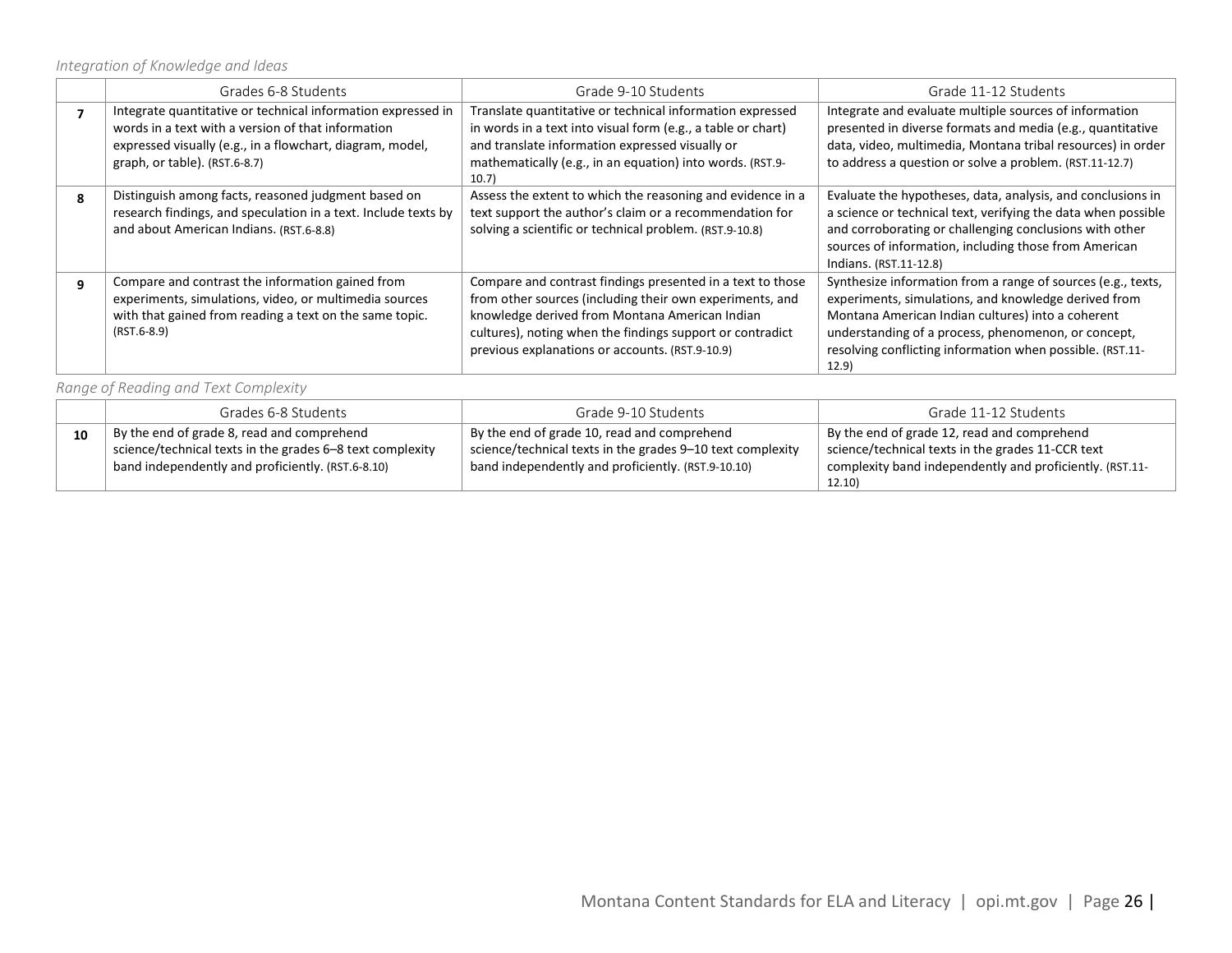### <span id="page-26-0"></span>Montana Anchor Standards for Writing

The K-12 Montana Anchor Standards for Writing define what students should know and be able to do by the end of a grade or grade band. The anchor standards below provide the broad look at what students should be able to do, while the grade level topics provide specificity for instructional planning. These anchor standards are grouped into four broad concepts: *Text Types and Purposes, Production and Distribution of Writing, Research to Build and Present Knowledge, and Range of Writing.* Specific topic areas such as *Writing Standards* and the *Writing Standards for Literacy in History/Social Studies, Science and Technical Subjects* provide grade-level specific standards to support teachers in designing their instruction. Together, these standards define the skills and understandings all students should demonstrate to be career, college, and community ready.

#### **Text Types and Purposes**

- 1. Write arguments to support claims in an analysis of substantive topics or texts, using valid reasoning and relevant and sufficient evidence (CCRA.W.1)
- 2. Write informative/explanatory texts to examine and convey complex ideas and information clearly and accurately through the effective selection, organization, and analysis of content. (CCRA.W.2)
- 3. Write narratives to develop real or imagined experiences or events using effective technique, well-chosen details, and well-structured event sequences. (CCRA.W.3)

#### **Production and Distribution of Writing**

- 4. Produce clear and coherent writing in which the development, organization, and style are appropriate to task, purpose, and audience. (CCRA.W.4)
- 5. Develop and strengthen writing as needed by planning, revising, editing, rewriting, or trying a new approach. (CCRA.W.5)
- 6. Use technology, including the Internet, to produce and publish writing and to interact and collaborate with others. (CCRA.W.6 )

#### **Research to Build and Present Knowledge**

- 7. Conduct short as well as more sustained research projects based on focused questions, demonstrating understanding of the subject under investigation. (CCRA.W.7)
- 8. Gather relevant information from multiple print and digital sources, assess the credibility and accuracy of each source, and integrate the information while avoiding plagiarism. (CCRA.W.8)
- 9. Draw evidence from literary or informational texts to support analysis, reflection, and research. (CCRA.W.9)

#### **Range of Writing**

10. Write routinely over extended time frames (time for research, reflection, and revision) and shorter time frames (a single sitting or a day or two) for a range of tasks, purposes, and audiences. (CCRA.W.10)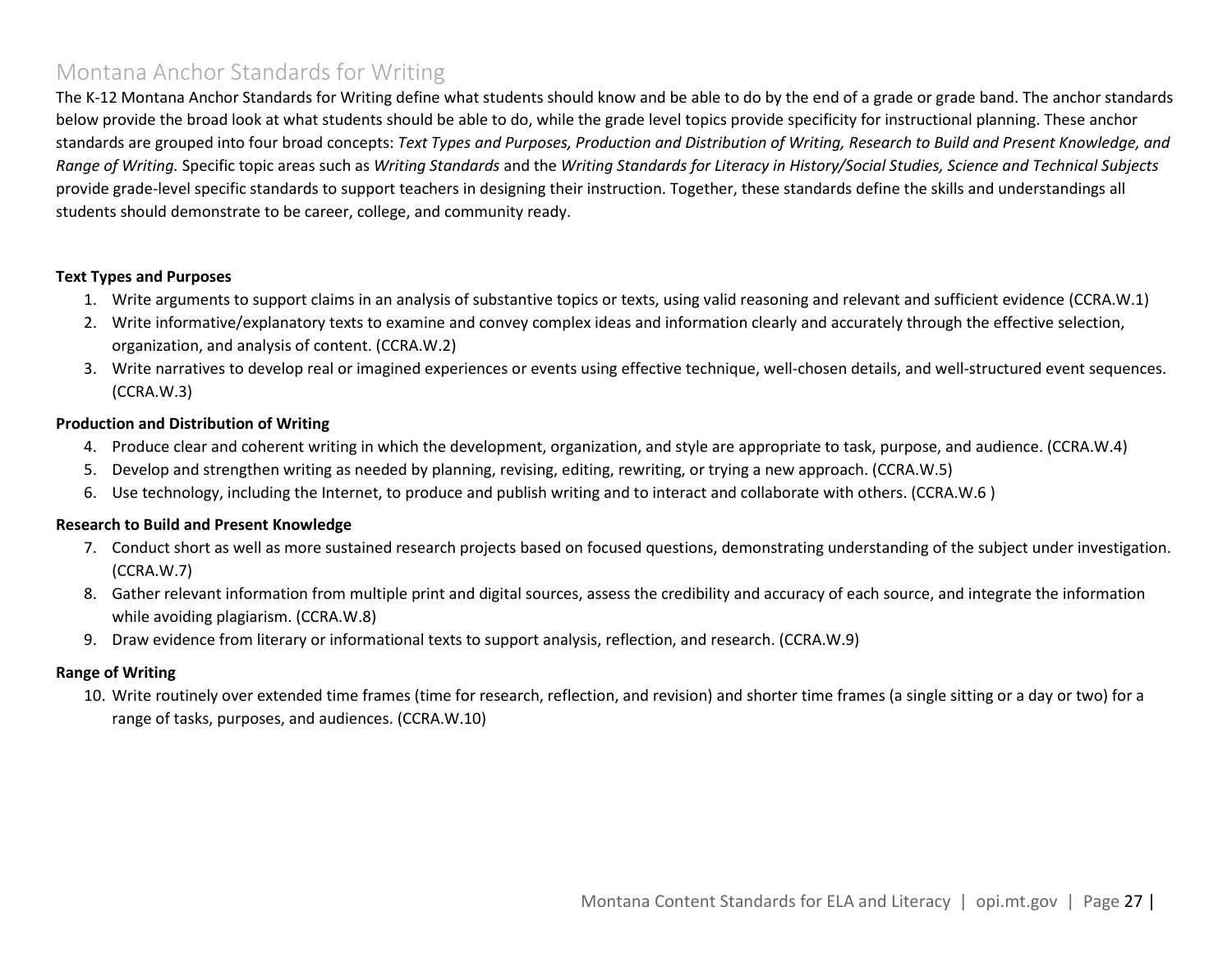# <span id="page-27-0"></span>Writing Standards for K-2

### *Text Types and Purposes*

| Kindergarten Students                                         | Grade 1 Students                                           | Grade 2 Students                                             |
|---------------------------------------------------------------|------------------------------------------------------------|--------------------------------------------------------------|
| Use a combination of drawing, dictating, and writing to       | Write opinion pieces in which they introduce the topic or  | Write opinion pieces in which they introduce the topic or    |
| compose opinion pieces in which they tell a reader the        | name the book they are writing about, state an opinion,    | book they are writing about, state an opinion, supply        |
| topic or the name of the book they are writing about and      | supply a reason for the opinion, and provide some sense of | reasons that support the opinion, use linking words (e.g.    |
| state an opinion or preference about the topic or book        | closure. $(W.1.1)$                                         | because, and, also) to connect opinion and reasons, and      |
| (e.g., My favorite book is) (W.K.1)                           |                                                            | provide a concluding statement or section. (W.2.1)           |
| Use a combination of drawing, dictating, and writing to       | Write informative/explanatory texts in which they name a   | Write informative/explanatory texts in which they            |
| compose informative/explanatory texts in which they name      | topic, supply some facts about the topic, and provide some | introduce a topic, use facts and definitions to develop      |
| what they are writing about and supply some information       | sense of closure. (W.1.2)                                  | points, and provide a concluding statement or section.       |
| about the topic. (W.K.2)                                      |                                                            | (W.2.2)                                                      |
| Use a combination of drawing, dictating, and writing to       | Write narratives in which they recount two or more         | Write narratives in which they recount a well-elaborated     |
| narrate a single event or several loosely linked events; tell | appropriately sequenced events, include some details       | event or short sequence of events; include details to        |
| about the events in the order in which they occurred; and     | regarding what happened, use temporal words to signal      | describe actions, thoughts, and feelings; use temporal       |
| provide a reaction to what happened. (W.K.3)                  | event order, and provide some sense of closure. (W.1.3)    | words to signal event order; and provide a sense of closure. |
|                                                               |                                                            | (W.2.3)                                                      |

*Production and Distribution of Writing*

|   | Kindergarten Students                                       | Grade 1 Students                                           | Grade 2 Students                                           |
|---|-------------------------------------------------------------|------------------------------------------------------------|------------------------------------------------------------|
|   | (begins in grade 3)                                         | (begins in grade 3)                                        | (begins in grade 3)                                        |
|   |                                                             |                                                            |                                                            |
|   | With guidance and support from adults, respond to           | With guidance and support from adults, focus on a topic,   | With guidance and support from adults and peers, focus on  |
|   | questions and suggestions from peers and add details to     | respond to questions and suggestions from peers, and add   | a topic and strengthen writing as needed by revising and   |
|   | strengthen writing as needed. (W.K.5)                       | details to strengthen writing as needed. (W.1.5)           | editing. $(W.2.5)$                                         |
| h | With guidance and support from adults, explore a variety of | With guidance and support from adults, use a variety of    | With guidance and support from adults, use a variety of    |
|   | digital tools to produce and publish writing, including in  | digital tools to produce and publish writing, including in | digital tools to produce and publish writing, including in |
|   | collaboration with peers. (W.K.6)                           | collaboration with peers. (W.1.6)                          | collaboration with peers. (W.2.6)                          |

*Research to Build and Present Knowledge*

| Kindergarten Students                                      | Grade 1 Students                                           | Grade 2 Students                                            |
|------------------------------------------------------------|------------------------------------------------------------|-------------------------------------------------------------|
| Participate in shared research and writing projects (e.g., | Participate in shared research and writing projects (e.g., | Participate in shared research and writing projects (e.g.,  |
| explore a number of books by a favorite author and express | explore a number of "how-to" books on a given topic and    | read a number of books on a single topic to produce a       |
| opinions about them) and include sources by and about      | use them to write a sequence of instructions) and include  | report; record science observations) and include sources by |
| American Indians. (W.K.7)                                  | sources by and about American Indians closure (W.1.7)      | and about American Indians. (W.2.7)                         |
| With guidance and support from adults, recall information  | With guidance and support from adults, recall information  | Recall information from experiences or gather information   |
| from experiences or gather information from provided       | from experiences or gather information from provided       | from provided sources to answer a question, including       |
| sources to answer a question and include sources by and    | sources to answer a question, including sources by and     | sources by and about American Indians. (W.2.8)              |
| about American Indians. (W.K.8)                            | about American Indians. (W.1.8)                            |                                                             |
| (begins in grade 4)                                        | (begins in grade 4)                                        | (begins in grade 4)                                         |

*Range of Writing*

|    | $\cdots$<br>Students<br>∵≏n<br>Kinde<br>$\overline{1}$ | .<br>rod.<br>idents<br>araue | irade<br>tudents    |
|----|--------------------------------------------------------|------------------------------|---------------------|
| 10 | $\sim$<br>(begins in grade)                            | (begins in grade 3)          | (begins in grade 3) |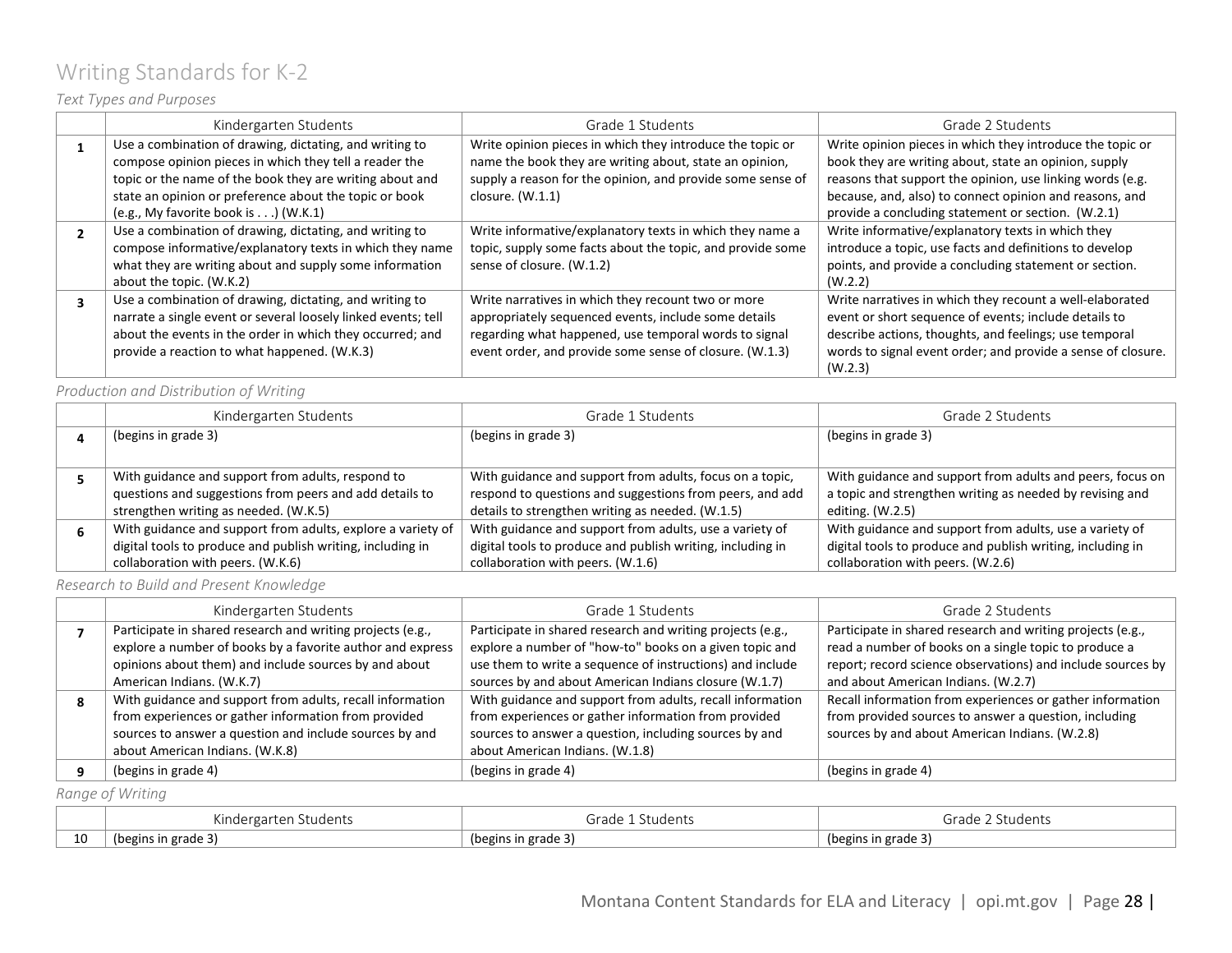# <span id="page-28-0"></span>Writing Standards for 3-5

### *Text Types and Purposes*

|                         | Grade 3 Students                                                                                                                                                                                                                                                                                                                                                                                                                                                                                                                                        | Grade 4 Students                                                                                                                                                                                                                                                                                                                                                                                                                                                                                                                                                                                                                                                                                                                                                                                   | Grade 5 Students                                                                                                                                                                                                                                                                                                                                                                                                                                                                                                                                                                                                                                                                                                                                                                                                                        |
|-------------------------|---------------------------------------------------------------------------------------------------------------------------------------------------------------------------------------------------------------------------------------------------------------------------------------------------------------------------------------------------------------------------------------------------------------------------------------------------------------------------------------------------------------------------------------------------------|----------------------------------------------------------------------------------------------------------------------------------------------------------------------------------------------------------------------------------------------------------------------------------------------------------------------------------------------------------------------------------------------------------------------------------------------------------------------------------------------------------------------------------------------------------------------------------------------------------------------------------------------------------------------------------------------------------------------------------------------------------------------------------------------------|-----------------------------------------------------------------------------------------------------------------------------------------------------------------------------------------------------------------------------------------------------------------------------------------------------------------------------------------------------------------------------------------------------------------------------------------------------------------------------------------------------------------------------------------------------------------------------------------------------------------------------------------------------------------------------------------------------------------------------------------------------------------------------------------------------------------------------------------|
| $\mathbf{1}$            | Write opinion pieces on topics or texts supporting a point<br>of view with reasons:<br>• introduce the topic or text they are writing about, state<br>an opinion, and create an organizational structure that<br>lists reasons<br>• provide reasons that support the opinion<br>• use linking words and phrases (e.g., because, therefore,<br>since, for example) to connect opinion and reasons<br>• provide a concluding statement or section. (W.3.1)                                                                                                | Write opinion pieces on topics or texts supporting a point<br>of view with reasons and information:<br>• introduce a topic or text clearly, state an opinion, and<br>create an organizational structure in which related ideas<br>are grouped to support the writer's purpose<br>• provide reasons that are supported by facts and details<br>• link opinion and reasons using words and phrases (e.g.,<br>for instance, in order to, in addition)<br>• provide a concluding statement or section related to the<br>opinion presented. (W.4.1)                                                                                                                                                                                                                                                     | Write opinion pieces on topics or texts supporting a point<br>of view with reasons and information:<br>• introduce a topic or text clearly, state an opinion, and<br>create an organizational structure in which ideas are<br>logically grouped to support the writer's purpose<br>• provide logically ordered reasons that are supported by<br>facts and details<br>• link opinion and reasons using words, phrases, and<br>clauses (e.g., consequently, specifically)<br>• provide a concluding statement or section related to the<br>opinion presented. (W.5.1)                                                                                                                                                                                                                                                                     |
| $\overline{2}$          | Write informative/explanatory texts to examine a topic and<br>convey ideas and information clearly:<br>• introduce a topic and group related information together<br>and include illustrations when useful to aid<br>comprehension<br>• develop the topic with facts, definitions, and details:<br>• use linking words and phrases (e.g., also, another, and,<br>more, but) to connect ideas within categories of<br>information<br>• provide a concluding statement or section. (W.3.2)                                                                | Write informative/explanatory texts to examine a topic and<br>convey ideas and information clearly:<br>• introduce a topic clearly and group related information in<br>paragraphs and sections and include formatting (e.g.,<br>headings), illustrations, and multimedia when useful to<br>aiding comprehension<br>• develop the topic with facts, definitions, concrete details,<br>quotations, or other information and examples related to<br>the topic<br>• link ideas within categories of information using words<br>and phrases (e.g., another, for example, also, because)<br>• use precise language and domain-specific vocabulary to<br>inform about or explain the topic<br>• provide a concluding statement or section related to the<br>information or explanation presented. (W.4.2) | Write informative/explanatory texts to examine a topic and<br>convey ideas and information clearly:<br>• introduce a topic clearly, provide a general observation<br>and focus, and group related information logically and<br>include formatting (e.g., headings), illustrations, and<br>multimedia when useful to aiding comprehension<br>• develop the topic with facts, definitions, concrete details,<br>quotations, or other information and examples related to<br>the topic<br>• link ideas within and across categories of information<br>using words, phrases, and clauses (e.g., in contrast,<br>especially)<br>• use precise language and domain-specific vocabulary to<br>inform about or explain the topic<br>• provide a concluding statement or section related to the<br>information or explanation presented. (W.5.2) |
| $\overline{\mathbf{3}}$ | Write narratives to develop real or imagined experiences or<br>events using effective technique, descriptive details, and<br>clear event sequences:<br>• establish a situation and introduce a narrator and/or<br>characters and organize an event sequence that unfolds<br>naturally<br>• use dialogue and descriptions of actions, thoughts, and<br>feelings to develop experiences and events or show the<br>response of characters to situations<br>• use temporal words and phrases to signal event order<br>• provide a sense of closure. (W.3.3) | Write narratives to develop real or imagined experiences or<br>events using effective technique, descriptive details, and<br>clear event sequences:<br>• orient the reader by establishing a situation and<br>introducing a narrator and/or characters and organize an<br>event sequence that unfolds naturally<br>• use dialogue and description to develop experiences and<br>events or show the responses of characters to situations<br>• use a variety of transitional words and phrases to<br>manage the sequence of events<br>• use concrete words and phrases and sensory details to<br>convey experiences and events precisely<br>• provide a conclusion that follows from the narrated<br>experiences or events. (W.4.3)                                                                 | Write narratives to develop real or imagined experiences or<br>events using effective technique, descriptive details, and<br>clear event sequences:<br>• orient the reader by establishing a situation and<br>introducing a narrator and/or characters and organize an<br>event sequence that unfolds naturally<br>• use narrative techniques, such as dialogue, description,<br>and pacing, to develop experiences and events or show<br>the responses of characters to situations<br>• use a variety of transitional words, phrases, and clauses<br>to manage the sequence of events<br>• use concrete words and phrases and sensory details to<br>convey experiences and events precisely<br>• provide a conclusion that follows from the narrated<br>experiences or events. (W.5.3)                                                 |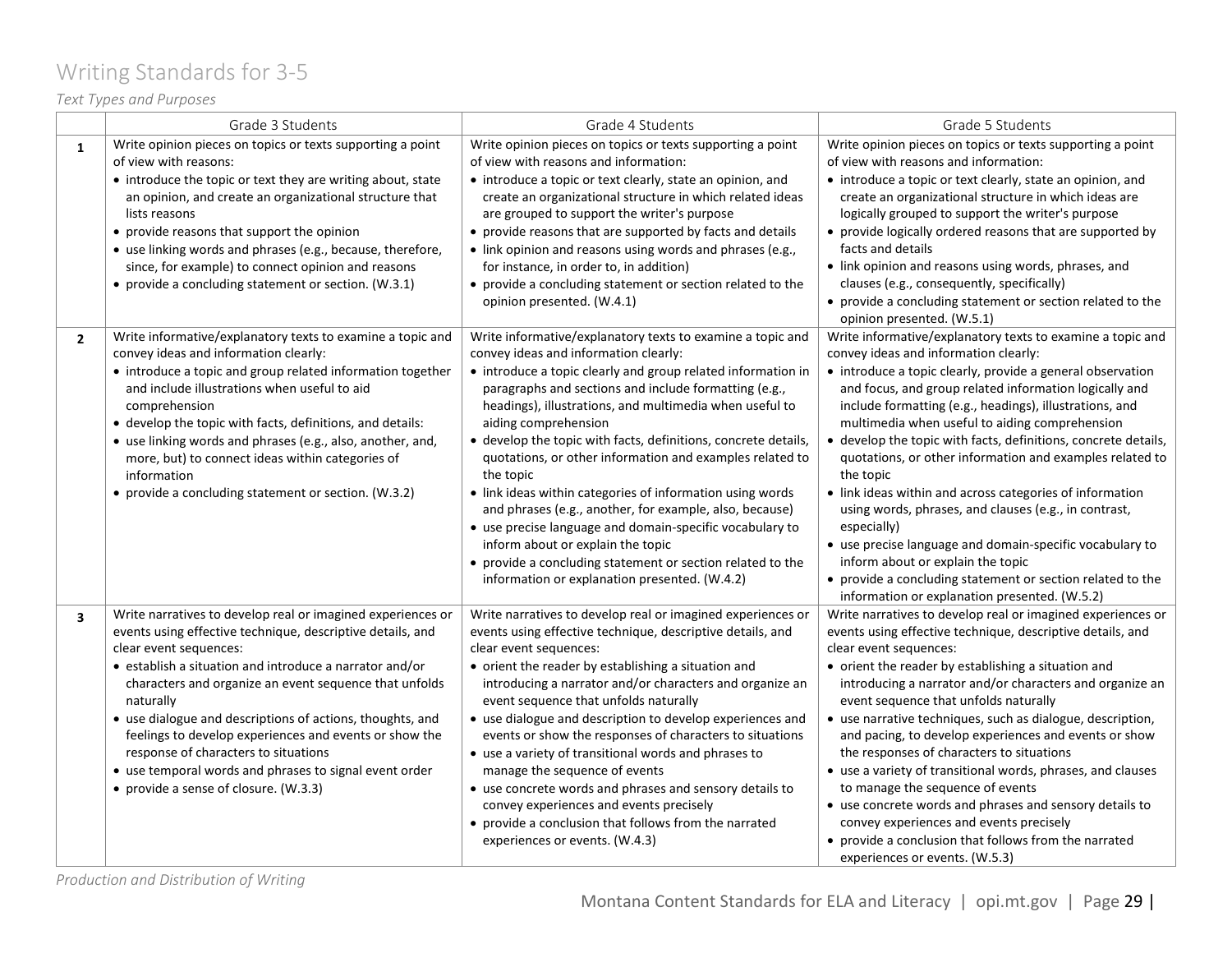| Grade 3 Students                                            | Grade 4 Students                                            | Grade 5 Students                                            |
|-------------------------------------------------------------|-------------------------------------------------------------|-------------------------------------------------------------|
| With guidance and support from adults, produce writing in   | Produce clear and coherent writing in which the             | Produce clear and coherent writing in which the             |
| which the development and organization are appropriate      | development and organization are appropriate to task,       | development and organization are appropriate to task,       |
| to task and purpose. (W.3.4)                                | purpose, and audience. (W.4.4)                              | purpose, and audience. (W.5.4)                              |
| With guidance and support from peers and adults, develop    | With guidance and support from peers and adults, develop    | With guidance and support from peers and adults, develop    |
| and strengthen writing as needed by planning, revising, and | and strengthen writing as needed by planning, revising, and | and strengthen writing as needed by planning, revising,     |
| editing. $(W.3.5)$                                          | editing. $(W.4.5)$                                          | editing, rewriting, or trying a new approach. (W.5.5)       |
| With guidance and support from adults, use technology to    | With some guidance and support from adults, use             | With some guidance and support from adults, use             |
| produce and publish writing (using keyboarding skills) as   | technology, including the Internet, to produce and publish  | technology, including the Internet, to produce and publish  |
| well as to interact and collaborate with others. (W.3.6)    | writing as well as to interact and collaborate with others  | writing as well as to interact and collaborate with others  |
|                                                             | and demonstrate sufficient command of keyboarding skills    | and demonstrate sufficient command of keyboarding skills    |
|                                                             | to type a minimum of one page in a single sitting. (W.4.6)  | to type a minimum of two pages in a single sitting. (W.5.6) |

### *Research to Build and Present Knowledge*

|   | Grade 3 Students                                             | Grade 4 Students                                          | Grade 5 Students                                            |
|---|--------------------------------------------------------------|-----------------------------------------------------------|-------------------------------------------------------------|
| 7 | Conduct short research projects that build knowledge         | Conduct short research projects that build knowledge      | Conduct short research projects that use several sources to |
|   | about a topic and include sources by and about American      | through investigation of different aspects of a topic and | build knowledge through investigation of different aspects  |
|   | Indians. $(W.3.7)$                                           | include topics and/or sources by and about American       | of a topic and include sources and/or topics by and about   |
|   |                                                              | Indians. $(W.4.7)$                                        | American Indians. (W.5.7)                                   |
| 8 | Recall information from experiences or gather information    | Recall relevant information from experiences or gather    | Recall relevant information from experiences or gather      |
|   | from print and digital sources; take brief notes on sources, | relevant information from print and digital sources; take | relevant information from print and digital sources;        |
|   | sort evidence into provided categories; and include sources  | notes and categorize information; and provide a list of   | summarize or paraphrase information in notes and finished   |
|   | by and about American Indians. (W.3.8)                       | sources. (W.4.8)                                          | work; and provide a list of sources. (W.5.8)                |
| 9 |                                                              | Draw evidence from literary or informational texts to     | Draw evidence from literary or informational texts to       |
|   |                                                              | support analysis, reflection, and research:               | support analysis, reflection, and research:                 |
|   |                                                              | apply Grade 4 reading standards to literature (e.g.,      | apply Grade 5 reading standards to literature (e.g., "and   |
|   |                                                              | "Describe in depth a character, setting, or event in a    | contrast two or more characters, settings, or events in a   |
|   | (begins in grade 4)                                          | story or drama, drawing on specific details in the text   | story or a drama, drawing on specific details in the text   |
|   |                                                              | [e.g., a character's thoughts, words, or actions].")      | [e.g., how characters interact]")                           |
|   |                                                              | apply Grade 4 reading standards to informational texts    | apply Grade 5 reading standards to informational texts      |
|   |                                                              | (e.g., "Explain how an author uses reasons and evidence   | (e.g., "Explain how an author uses reasons and evidence     |
|   |                                                              | to support particular points in a text.") (W.4.9)         | to support particular points in a text, identifying which   |
|   |                                                              |                                                           | reasons and evidence support which point[s].") (W.5.9)      |

### *Range of Writing*

|    | Grade 3 Students                                                    | Grade 4 Students                                                           | Grade 5 Students                                              |
|----|---------------------------------------------------------------------|----------------------------------------------------------------------------|---------------------------------------------------------------|
| 10 | Write routinely over extended time frames (time for                 | Write routinely over extended time frames (time for                        | Write routinely over extended time frames (time for           |
|    | research, reflection, and revision) and shorter time frames         | research, reflection, and revision) and shorter time frames                | research, reflection, and revision) and shorter time frames   |
|    | $\pm$ (a single sitting or a day or two) for a range of discipline- | <sup>1</sup> (a single sitting or a day or two) for a range of discipline- | (a single sitting or a day or two) for a range of discipline- |
|    | specific tasks, purposes, and audiences. (W.3.10)                   | specific tasks, purposes, and audiences. (W.4.10)                          | specific tasks, purposes, and audiences. (W.5.10)             |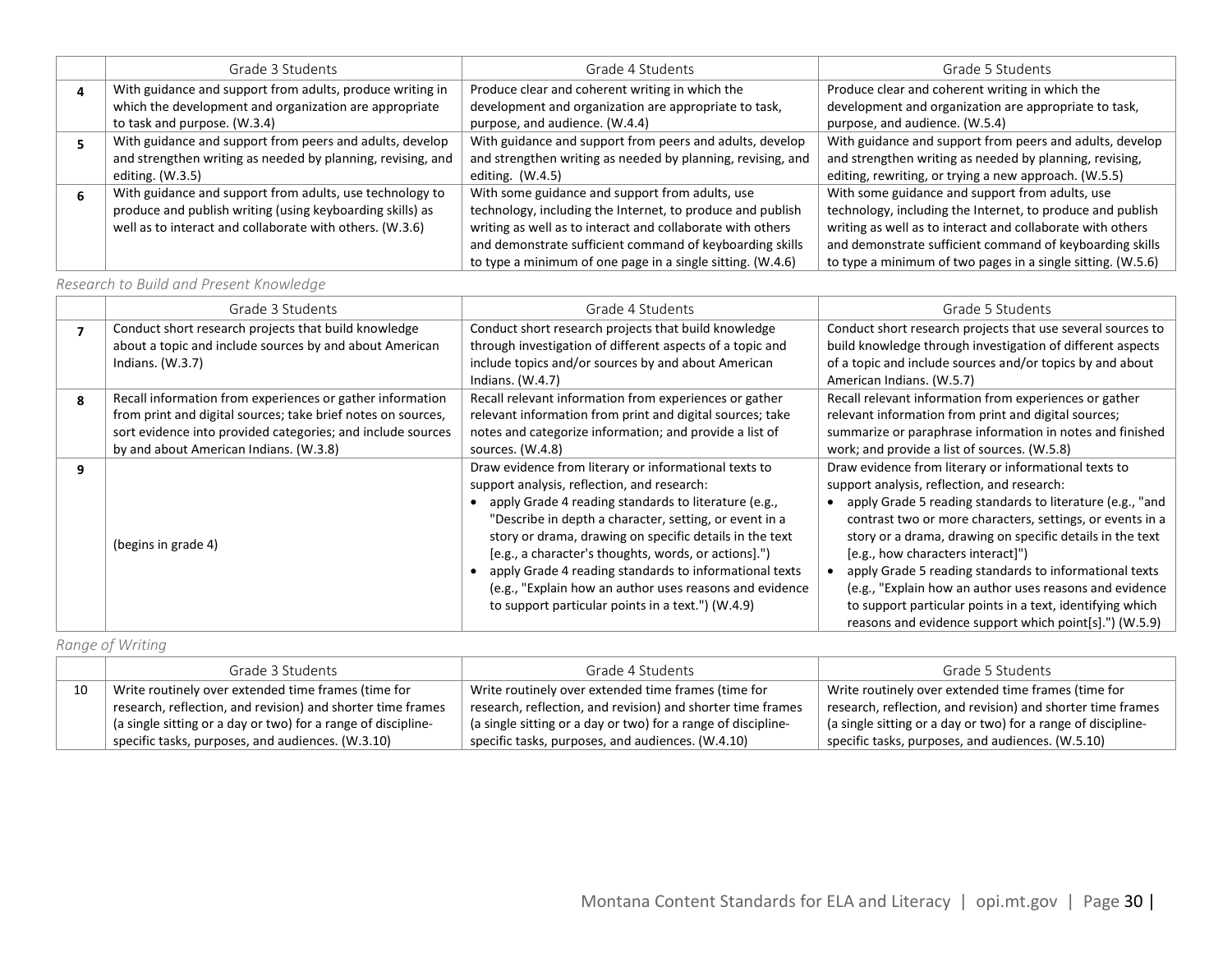# <span id="page-30-0"></span>Writing Standards for 6-8

### *Text Types and Purposes*

| Grade 6 Students                                                                                                                                                                                                                                                                                                                                                                                                                                                                                                       | Grade 7 Students                                                                                                                                                                                                                                                                                                                                                                                                                                                                                                                                                                                                              | Grade 8 Students                                                                                                                                                                                                                                                                                                                                                                                                                                                                                                                                                                                                                                               |
|------------------------------------------------------------------------------------------------------------------------------------------------------------------------------------------------------------------------------------------------------------------------------------------------------------------------------------------------------------------------------------------------------------------------------------------------------------------------------------------------------------------------|-------------------------------------------------------------------------------------------------------------------------------------------------------------------------------------------------------------------------------------------------------------------------------------------------------------------------------------------------------------------------------------------------------------------------------------------------------------------------------------------------------------------------------------------------------------------------------------------------------------------------------|----------------------------------------------------------------------------------------------------------------------------------------------------------------------------------------------------------------------------------------------------------------------------------------------------------------------------------------------------------------------------------------------------------------------------------------------------------------------------------------------------------------------------------------------------------------------------------------------------------------------------------------------------------------|
| Write arguments to support claims with clear reasons and relevant<br>evidence:                                                                                                                                                                                                                                                                                                                                                                                                                                         | Write arguments to support claims with clear reasons and relevant<br>evidence:                                                                                                                                                                                                                                                                                                                                                                                                                                                                                                                                                | Write arguments to support claims with clear reasons and relevant<br>evidence:                                                                                                                                                                                                                                                                                                                                                                                                                                                                                                                                                                                 |
| introduce claim(s) and organize the reasons and evidence<br>а.<br>clearly<br>support claim(s) with clear reasons and relevant evidence,<br>b.<br>using credible sources, including oral sources, and<br>demonstrating an understanding of the topic or text<br>use words, phrases, and clauses to clarify the relationships<br>C.<br>among claim(s) and reasons<br>establish and maintain a formal style<br>a.<br>provide a concluding statement or section that follows from<br>e.<br>the argument presented. (W.6.1) | introduce claim(s), acknowledge alternate or opposing claims,<br>а.<br>and organize the reasons and evidence logically<br>support claim(s) with logical reasoning and relevant evidence,<br>b.<br>using accurate, credible sources, including oral sources, and<br>demonstrating an understanding of the topic or text<br>use words, phrases, and clauses to create cohesion and clarify<br>c.<br>the relationships among claim(s), reasons, and evidence<br>establish and maintain a formal style<br>d.<br>provide a concluding statement or section that follows from<br>е.<br>and supports the argument presented. (W.7.1) | introduce claim(s), acknowledge and distinguish the claim(s)<br>from alternate or opposing claims, and organize the reasons and<br>evidence logically<br>support claim(s) with logical reasoning and relevant<br>evidence using accurate, credible sources, including oral<br>sources, and demonstrating an understanding of the topic<br>or text<br>use words, phrases, and clauses to create cohesion and<br>b.<br>clarify the relationships among claim(s), counterclaims,<br>reasons, and evidence<br>establish and maintain a formal style<br>provide a concluding statement or section that follows<br>from and supports the argument presented. (W.8.1) |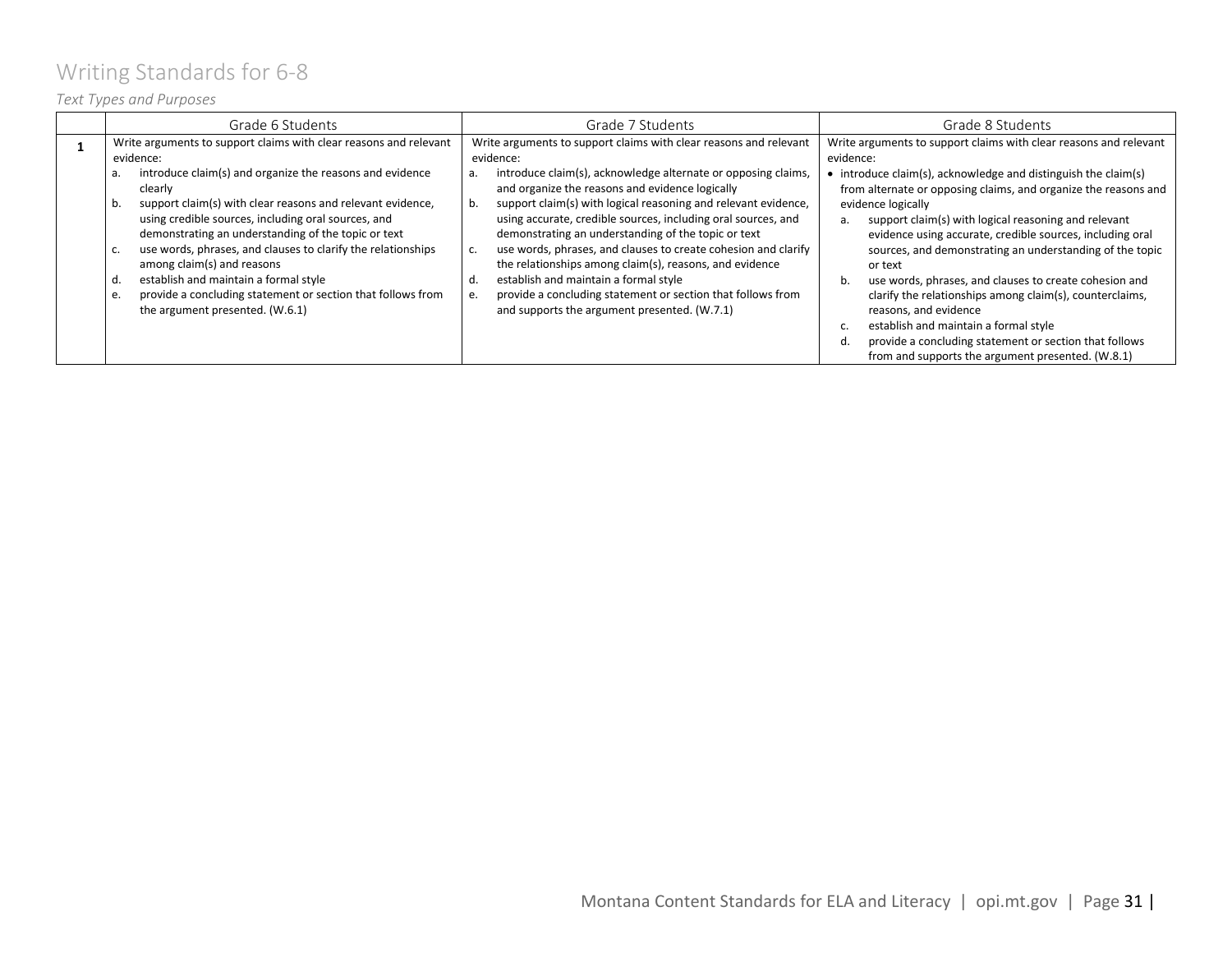*Text Types and Purposes continued*

|                         | Grade 6 Students                                                                                                                                                                                                                                                                                                                                                                                                                                                                                                                                                                                                                                                                                                                                                                                                                                                                                                                                                                                          | Grade 7 Students                                                                                                                                                                                                                                                                                                                                                                                                                                                                                                                                                                                                                                                                                                                                                                                                                                                                                                                                                                                                                                                                          | Grade 8 Students                                                                                                                                                                                                                                                                                                                                                                                                                                                                                                                                                                                                                                                                                                                                                                                                                                                                                                                                                                                                                        |  |
|-------------------------|-----------------------------------------------------------------------------------------------------------------------------------------------------------------------------------------------------------------------------------------------------------------------------------------------------------------------------------------------------------------------------------------------------------------------------------------------------------------------------------------------------------------------------------------------------------------------------------------------------------------------------------------------------------------------------------------------------------------------------------------------------------------------------------------------------------------------------------------------------------------------------------------------------------------------------------------------------------------------------------------------------------|-------------------------------------------------------------------------------------------------------------------------------------------------------------------------------------------------------------------------------------------------------------------------------------------------------------------------------------------------------------------------------------------------------------------------------------------------------------------------------------------------------------------------------------------------------------------------------------------------------------------------------------------------------------------------------------------------------------------------------------------------------------------------------------------------------------------------------------------------------------------------------------------------------------------------------------------------------------------------------------------------------------------------------------------------------------------------------------------|-----------------------------------------------------------------------------------------------------------------------------------------------------------------------------------------------------------------------------------------------------------------------------------------------------------------------------------------------------------------------------------------------------------------------------------------------------------------------------------------------------------------------------------------------------------------------------------------------------------------------------------------------------------------------------------------------------------------------------------------------------------------------------------------------------------------------------------------------------------------------------------------------------------------------------------------------------------------------------------------------------------------------------------------|--|
| $\overline{2}$          | Write informative/explanatory texts to examine a topic and<br>convey ideas, concepts, and information through the<br>selection, organization, and analysis of relevant content:<br>introduce a topic; organize ideas, concepts, and<br>information, using strategies such as definition,<br>classification, comparison/contrast, and cause/effect<br>and include formatting (e.g., headings), graphics (e.g.,<br>charts, tables), and multimedia when useful to aiding<br>comprehension<br>develop the topic with relevant facts, definitions,<br>b.<br>concrete details, quotations, or other information and<br>examples<br>use appropriate transitions to clarify the relationships<br>c.<br>among ideas and concepts<br>use precise language and domain-specific vocabulary<br>d.<br>to inform about or explain the topic<br>establish and maintain a formal style<br>e.<br>f.<br>provide a concluding statement or section that follows<br>from the information or explanation presented.<br>(W.6.2) | Write informative/explanatory texts to examine a topic<br>and convey ideas, concepts, and information through the<br>selection, organization, and analysis of relevant content:<br>introduce a topic clearly, previewing what is to<br>a.<br>follow: organize ideas, concepts, and information<br>using strategies such as definition, classification,<br>comparison/contrast, and cause/effect and include<br>formatting (e.g., headings), graphics (e.g., charts,<br>tables), and multimedia when useful to aiding<br>comprehension;<br>develop the topic with relevant facts, definitions,<br>b.<br>concrete details, quotations, or other information<br>and examples<br>use appropriate transitions to create cohesion and<br>c.<br>clarify the relationships among ideas and concepts<br>use precise language and domain-specific vocabulary<br>d.<br>to inform about or explain the topic<br>establish and maintain a formal style<br>e.<br>f.<br>provide a concluding statement or section that<br>follows from and supports the information or<br>explanation presented. (W.7.2) | Write informative/explanatory texts to examine a topic and<br>convey ideas, concepts, and information through the<br>selection, organization, and analysis of relevant content:<br>a. introduce a topic clearly previewing what is to<br>follow; organize ideas, concepts, and information<br>into broader categories; and include formatting<br>(e.g., headings), graphics (e.g., charts, tables), and<br>multimedia when useful to aiding comprehension<br>develop the topic with relevant, well-chosen facts,<br>b.<br>definitions, concrete details, quotations, or other<br>information and examples<br>use appropriate and varied transitions to create<br>c.<br>cohesion and clarify the relationships among ideas<br>and concepts<br>use precise language and domain-specific<br>d.<br>vocabulary to inform about or explain the topic<br>establish and maintain a formal style<br>e.<br>f.<br>provide a concluding statement or section that<br>follows from and supports the information or<br>explanation presented. (W.8.2) |  |
| $\overline{\mathbf{3}}$ | Write narratives to develop real or imagined experiences or<br>events using effective technique, relevant descriptive<br>details, and well-structured event sequences:<br>engage and orient the reader by establishing a<br>а.<br>context and introducing a narrator and/or characters<br>and organize an event sequence that unfolds<br>naturally and logically<br>use narrative techniques, such as dialogue, pacing,<br>b.<br>and description, to develop experiences, events,<br>and/or characters<br>use a variety of transition words, phrases, and clauses<br>c.<br>to convey sequence and signal shifts from one-time<br>frame or setting to another<br>use precise words and phrases, relevant descriptive<br>d.<br>details, and sensory language to convey experiences<br>and events<br>provide a conclusion that follows from the narrated<br>e.<br>experiences or events. (W.6.3)                                                                                                             | Write narratives to develop real or imagined experiences<br>or events using effective technique, relevant descriptive<br>details, and well-structured event sequences:<br>engage and orient the reader by establishing a<br>a.<br>context, point of view, and introducing a narrator<br>and/or characters and organize an event sequence<br>that unfolds naturally and logically<br>b.<br>use narrative techniques, such as dialogue, pacing,<br>and description to develop experiences, events,<br>and/or characters<br>use a variety of transition words, phrases, and clauses<br>c.<br>to convey sequence and signal shifts from one-time<br>frame or setting to another<br>d.<br>use precise words and phrases, relevant descriptive<br>details, and sensory language to capture the action<br>and convey experiences and events<br>provide a conclusion that follows from and reflects<br>e.<br>on the narrated experiences or events. (W.7.3)                                                                                                                                       | Write narratives to develop real or imagined experiences or<br>events using effective technique, relevant descriptive<br>details, and well-structured event sequences:<br>engage and orient the reader by establishing a<br>a.<br>context, point of view, and introducing a narrator<br>and/or characters and organize an event sequence<br>that unfolds naturally and logically<br>b <sub>1</sub><br>use narrative techniques, such as dialogue, pacing,<br>description, and reflection, to develop experiences,<br>events, and/or characters<br>use a variety of transition words, phrases, and clauses<br>c.<br>to convey sequence, signal shifts from one-time frame<br>or setting to another, and show the relationships<br>among experiences and events<br>d.<br>use precise words and phrases, relevant descriptive<br>details, and sensory language to capture the action<br>and convey experiences and events<br>provide a conclusion that follows from and reflects on<br>e.<br>the narrated experiences or events. (W.8.3)   |  |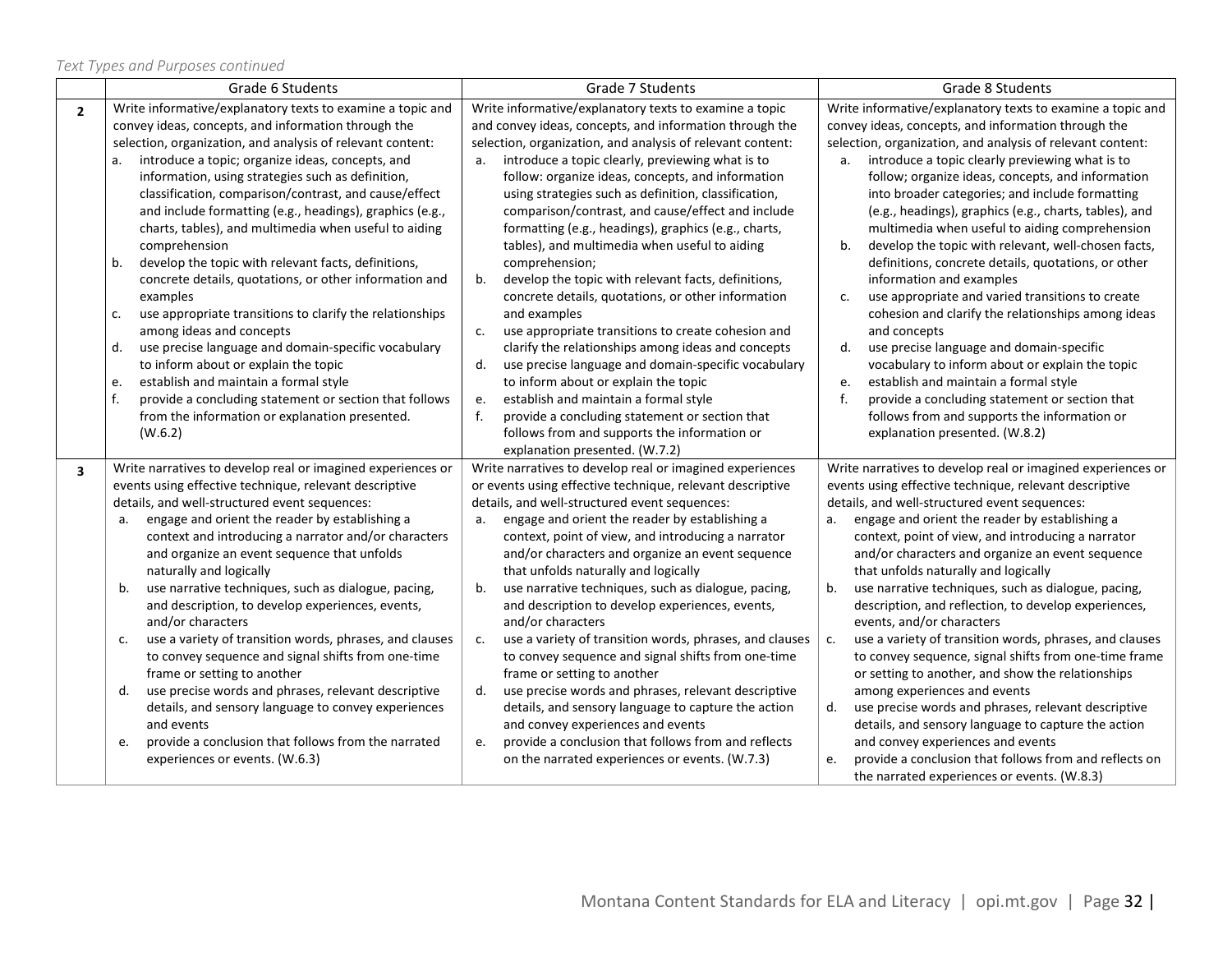*Production and Distribution of Writing*

| Grade 6 Students                                            | Grade 7 Students                                           | Grade 8 Students                                             |
|-------------------------------------------------------------|------------------------------------------------------------|--------------------------------------------------------------|
| Produce clear and coherent writing in which the             | Produce clear and coherent writing in which the            | Produce clear and coherent writing in which the              |
| development, organization, and style are appropriate to     | development, organization, and style are appropriate to    | development, organization, and style are appropriate to      |
| task, purpose, and audience. (W.6.4)                        | task, purpose, and audience. (W.7.4)                       | task, purpose, and audience. (W.8.4)                         |
| With some guidance and support from peers and adults,       | With some guidance and support from peers and adults,      | With some guidance and support from peers and adults,        |
| develop and strengthen writing as needed by planning,       | develop and strengthen writing as needed by planning,      | develop and strengthen writing as needed by planning,        |
| revising, editing, rewriting, or trying a new approach.     | revising, editing, rewriting, or trying a new approach and | revising, editing, rewriting, or trying a new approach,      |
| (W.6.5)                                                     | focusing on how well purpose and audience have been        | focusing on how well purpose and audience have been          |
|                                                             | addressed. (W.7.5)                                         | addressed. (W.8.5)                                           |
| Use technology, including the Internet, to produce and      | Use technology, including the Internet, to produce and     | Use technology, including the Internet, to produce and       |
| publish writing as well as to interact and collaborate with | publish writing and link to and cite sources as well as to | publish writing and present the relationships between        |
| others and demonstrate sufficient command of                | interact and collaborate with others, including linking to | information and ideas efficiently as well as to interact and |
| keyboarding skills to type a minimum of three pages in a    | and citing sources. (W.7.6)                                | collaborate with others. (W.8.6)                             |
| single sitting. (W.6.6)                                     |                                                            |                                                              |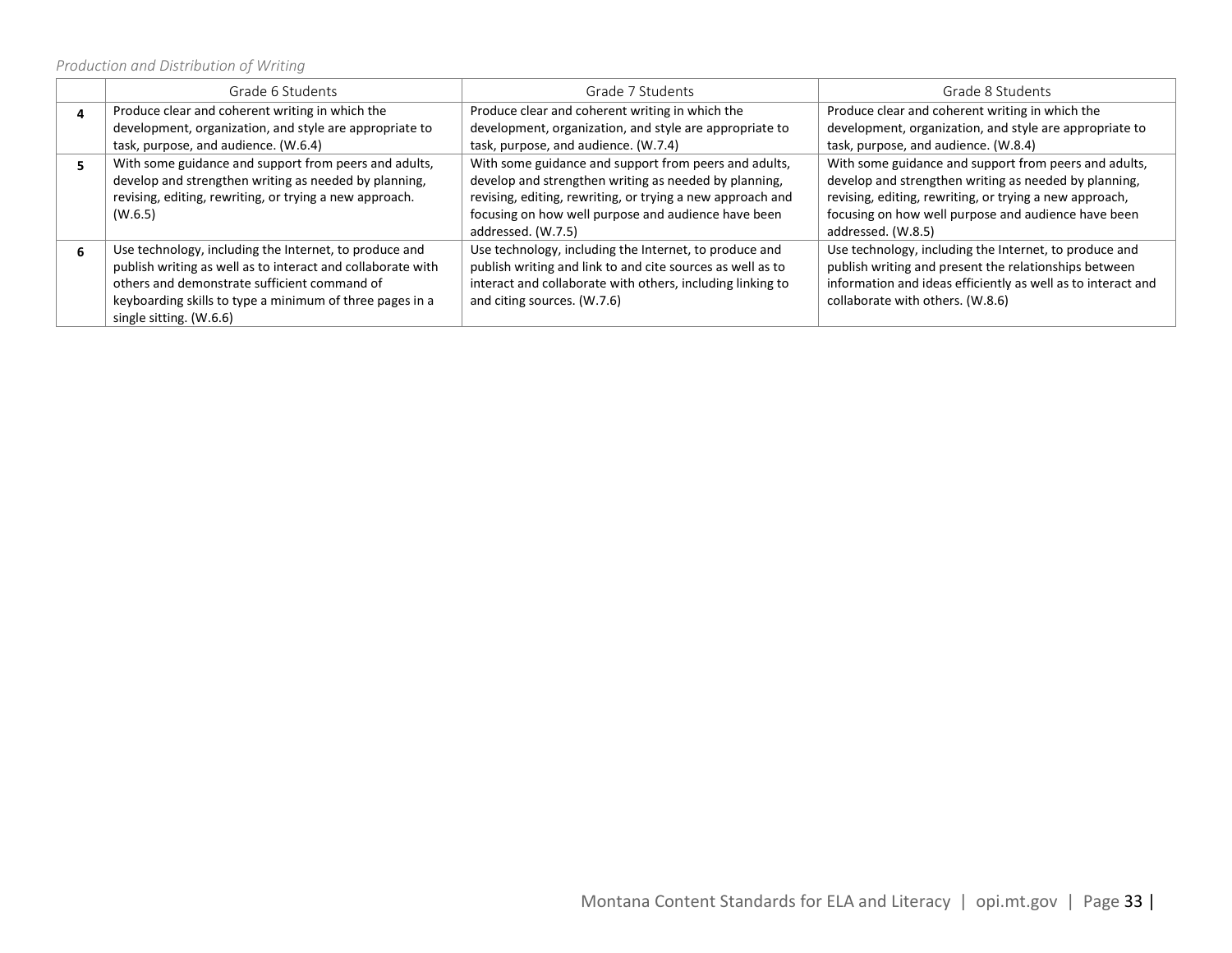*Research to Build and Present Knowledge*

|   | Grade 6 Students                                                                                                                                                                                                                                                                                                                                                                                                                                                                                                                                                                                                   | Grade 7 Students                                                                                                                                                                                                                                                                                                                                                                                                                                                                                                                                                                                                                              | Grade 8 Students                                                                                                                                                                                                                                                                                                                                                                                                                                                                                                                                                                                                                                                                                                  |  |
|---|--------------------------------------------------------------------------------------------------------------------------------------------------------------------------------------------------------------------------------------------------------------------------------------------------------------------------------------------------------------------------------------------------------------------------------------------------------------------------------------------------------------------------------------------------------------------------------------------------------------------|-----------------------------------------------------------------------------------------------------------------------------------------------------------------------------------------------------------------------------------------------------------------------------------------------------------------------------------------------------------------------------------------------------------------------------------------------------------------------------------------------------------------------------------------------------------------------------------------------------------------------------------------------|-------------------------------------------------------------------------------------------------------------------------------------------------------------------------------------------------------------------------------------------------------------------------------------------------------------------------------------------------------------------------------------------------------------------------------------------------------------------------------------------------------------------------------------------------------------------------------------------------------------------------------------------------------------------------------------------------------------------|--|
| 7 | Conduct short research projects to answer a question,<br>drawing on several sources and refocusing the inquiry<br>when appropriate and include sources and/or topics by and<br>about American Indians. (W.6.7)                                                                                                                                                                                                                                                                                                                                                                                                     | Conduct short research projects to answer a question,<br>drawing on several sources and generating additional<br>related, focused questions for further research and<br>investigation and include sources and/or topics by and<br>about American Indians. (W.7.7)                                                                                                                                                                                                                                                                                                                                                                             | Conduct short research projects to answer a question<br>(including a self-generated question), drawing on several<br>sources and generating additional related, focused<br>questions that allow for multiple avenues of exploration<br>and include sources and/or topics by and about American<br>Indians. $(W.8.7)$                                                                                                                                                                                                                                                                                                                                                                                              |  |
| 8 | Gather relevant information from multiple oral, print, and<br>digital sources; assess the credibility of each source; and<br>quote or paraphrase the data and conclusions of others<br>while avoiding plagiarism and providing basic bibliographic<br>information for sources. (W.6.8)                                                                                                                                                                                                                                                                                                                             | Gather relevant information from multiple print and digital<br>sources using search terms effectively; assess the<br>credibility and accuracy of each source; and quote or<br>paraphrase the data and conclusions of others while<br>avoiding plagiarism and following a standard format for<br>citation. (W.7.8)                                                                                                                                                                                                                                                                                                                             | Gather relevant information from multiple print and digital<br>sources, using search terms effectively; assess the<br>credibility and accuracy of each source; and quote or<br>paraphrase the data and conclusions of others while<br>avoiding plagiarism and following a standard format for<br>citation. (W.8.8)                                                                                                                                                                                                                                                                                                                                                                                                |  |
| 9 | Draw evidence from literary or informational texts to<br>support analysis, reflection, and research:<br>• apply Grade 6 reading standards to literature (e.g.,<br>"Compare and contrast texts in different forms or<br>genres [e.g., stories and poems; historical novels and<br>fantasy stories] in terms of their approaches to similar<br>themes and topics")<br>apply Grade 6 reading standards to literary nonfiction<br>(e.g., "Trace and evaluate the argument and specific<br>claims in a text, distinguishing claims that are supported<br>by reasons and evidence from claims that are not.")<br>(W.6.9) | Draw evidence from literary or informational texts to<br>support analysis, reflection, and research:<br>• apply Grade 7 reading standards to literature (e.g.,<br>"Compare and contrast a fictional portrayal of a time,<br>place, or character and a historical account of the same<br>period as a means of understanding how authors of<br>fiction use or alter history")<br>apply Grade 7 reading standards to literary nonfiction<br>(e.g. "Trace and evaluate the argument and specific<br>claims in a text, assessing whether the reasoning is<br>sound and the evidence is relevant and sufficient to<br>support the claims.") (W.7.9) | Draw evidence from literary or informational texts to<br>support analysis, reflection, and research:<br>apply Grade 8 reading standards to literature (e.g.,<br>"Analyze how a modern work of fiction draws on<br>themes, patterns of events, or character types from<br>myths, traditional stories, or religious works such as the<br>Bible, including describing how the material is rendered<br>new")<br>apply Grade 8 reading standards to literary nonfiction<br>(e.g., "Delineate and evaluate the argument and specific<br>claims in a text, assessing whether the reasoning is<br>sound and the evidence is relevant and sufficient and<br>recognize when irrelevant evidence is introduced.")<br>(W.8.9) |  |

*Range of Writing*

|    | Grade 6 Students                                                            | Grade 7 Students                                              | Grade 8 Students                                              |
|----|-----------------------------------------------------------------------------|---------------------------------------------------------------|---------------------------------------------------------------|
| 10 | Write routinely over extended time frames (time for                         | Write routinely over extended time frames (time for           | Write routinely over extended time frames (time for           |
|    | research, reflection, and revision) and shorter time frames                 | research, reflection, and revision) and shorter time frames   | research, reflection, and revision) and shorter time frames   |
|    | $^{\text{+}}$ (a single sitting or a day or two) for a range of discipline- | (a single sitting or a day or two) for a range of discipline- | (a single sitting or a day or two) for a range of discipline- |
|    | specific tasks, purposes, and audiences. (W.6.10)                           | specific tasks, purposes, and audiences. (W.7.10)             | specific tasks, purposes, and audiences. (W.8.10)             |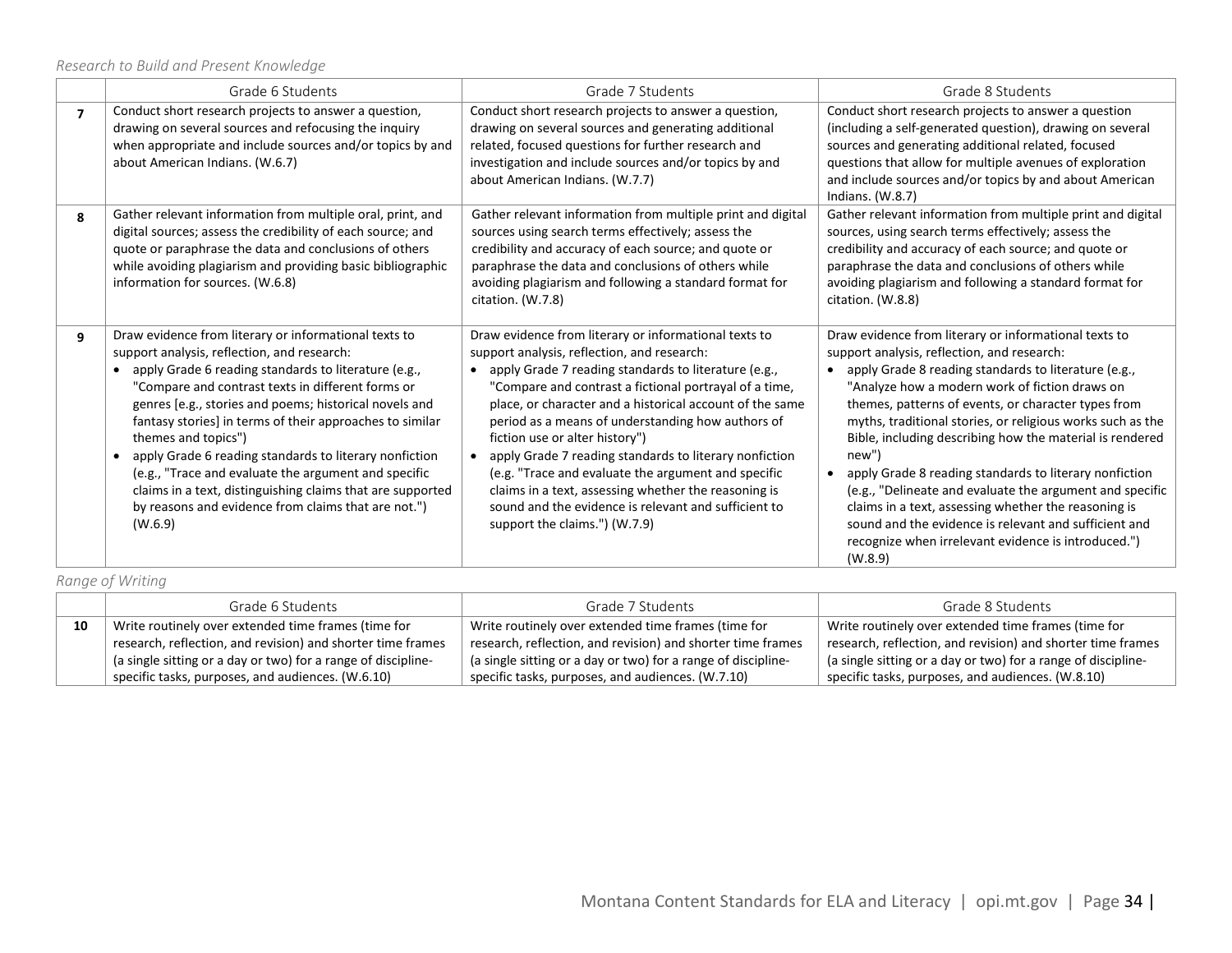# <span id="page-34-0"></span>Writing Standards for 9-12

*Text Types and Purposes*

|                | Grade 9-10 Students                                                                                                                                                                                                                                                                                                                                                                                                                                                                                                                                                                                                                                                                                                                                                                                                                                                                                                                                                                                                                                                                                                                                                                                                                                  | Grade 11-12 Students                                                                                                                                                                                                                                                                                                                                                                                                                                                                                                                                                                                                                                                                                                                                                                                                                                                                                                                                                                                                                                                                                                                                                                                                                                                                                                                                                     |
|----------------|------------------------------------------------------------------------------------------------------------------------------------------------------------------------------------------------------------------------------------------------------------------------------------------------------------------------------------------------------------------------------------------------------------------------------------------------------------------------------------------------------------------------------------------------------------------------------------------------------------------------------------------------------------------------------------------------------------------------------------------------------------------------------------------------------------------------------------------------------------------------------------------------------------------------------------------------------------------------------------------------------------------------------------------------------------------------------------------------------------------------------------------------------------------------------------------------------------------------------------------------------|--------------------------------------------------------------------------------------------------------------------------------------------------------------------------------------------------------------------------------------------------------------------------------------------------------------------------------------------------------------------------------------------------------------------------------------------------------------------------------------------------------------------------------------------------------------------------------------------------------------------------------------------------------------------------------------------------------------------------------------------------------------------------------------------------------------------------------------------------------------------------------------------------------------------------------------------------------------------------------------------------------------------------------------------------------------------------------------------------------------------------------------------------------------------------------------------------------------------------------------------------------------------------------------------------------------------------------------------------------------------------|
| $\mathbf{1}$   | Write arguments to support claims in an analysis of substantive topics or text, including<br>culturally diverse topics or texts, using valid reasoning and relevant and sufficient<br>evidence.                                                                                                                                                                                                                                                                                                                                                                                                                                                                                                                                                                                                                                                                                                                                                                                                                                                                                                                                                                                                                                                      | Write arguments to support claims in an analysis of substantive topics or texts, including<br>culturally diverse topics or texts, using valid reasoning and relevant and sufficient<br>evidence.                                                                                                                                                                                                                                                                                                                                                                                                                                                                                                                                                                                                                                                                                                                                                                                                                                                                                                                                                                                                                                                                                                                                                                         |
|                | Introduce precise claim(s), distinguish the claim(s) from alternate or opposing<br>а.<br>claims, and create an organization that establishes clear relationships among<br>claim(s), counterclaims, reasons, and evidence.<br>Develop claim(s) and counterclaims fairly, supplying evidence for each while<br>b.<br>pointing out the strengths and limitations of both in a manner that anticipates<br>the audience's knowledge level and concerns.<br>Use words, phrases, and clauses to link the major sections of the text, create<br>c.<br>cohesion, and clarify the relationships between claim(s) and reasons, reasons<br>and evidence, and claim(s) and counterclaims.<br>Establish and maintain a formal style and objective tone while attending to the<br>d.<br>norms and conventions of the discipline in which they are writing<br>Provide a concluding statement or section that follows from and supports the<br>e.<br>argument presented. (W.9-10.1)                                                                                                                                                                                                                                                                                   | a. Introduce precise, knowledgeable claim(s); establish the significance of the<br>claim(s), distinguish the claim(s) from alternate or opposing claims; and create an<br>organization that logically sequences claim(s), counterclaims, reasons, and<br>evidence.<br>Develop claim(s) and counterclaims fairly and thoroughly, supplying the most<br>b.<br>relevant evidence for each while pointing out the strengths and limitations of<br>both in a manner that anticipates the audience's knowledge level, concerns,<br>values, and possible biases.<br>Use words, phrases, and clauses as well as varied syntax to link the major<br>c.<br>sections of the text; create cohesion; and clarify the relationships between<br>claim(s) and reasons, reasons and evidence, and claim(s) and counterclaims<br>d.<br>Establish and maintain a formal style and objective tone while attending to the<br>norms and conventions of the discipline in which they are writing.<br>Provide a concluding statement or section that follows from and supports the<br>e.<br>argument presented. (W.11-12.1)                                                                                                                                                                                                                                                                      |
| $\overline{2}$ | Write informative/explanatory texts to examine and convey complex ideas, concepts, and<br>information clearly and accurately through the effective selection, organization, and<br>analysis of content.<br>Introduce a topic; organize complex ideas, concepts, and information to make<br>a.<br>important connections and distinctions; and include formatting (e.g., headings),<br>graphics (e.g., figures, tables), and multimedia when useful to aid<br>comprehension.<br>Develop the topic with well-chosen, relevant, and sufficient facts, extended<br>b.<br>definitions, concrete details, quotations, or other information and examples<br>appropriate to the audience's knowledge of the topic;<br>Use appropriate and varied transitions to link the major sections of the text,<br>c.<br>create cohesion, and clarify the relationships among complex ideas and<br>concepts.<br>Use precise language and domain-specific vocabulary to manage the complexity<br>d.<br>of the topic.<br>Establish and maintain a formal style and objective tone while attending to the<br>e.<br>norms and conventions of the discipline in which they are writing.<br>Provide a concluding statement or section that follows from and supports the<br>f. | Write informative/explanatory texts to examine and convey complex ideas, concepts, and<br>information clearly and accurately through the effective selection, organization, and<br>analysis of content:<br>a. Introduce a topic; organize complex ideas, concepts, and information so that<br>each new element builds on that which precedes it to create a unified whole;<br>and include formatting (e.g., headings), graphics (e.g., figures, tables), and<br>multimedia when useful to aid comprehension.<br>Develop the topic thoroughly by selecting the most significant and relevant facts,<br>b.<br>extended definitions, concrete details, quotations, or other information and<br>examples appropriate to the audience's knowledge of the topic.<br>Use appropriate and varied transitions and syntax to link the major sections of<br>c.<br>the text, create cohesion, and clarify the relationships among complex ideas and<br>concepts.<br>Use precise language, domain-specific vocabulary, and techniques such as<br>d.<br>metaphor, simile, and analogy to manage the complexity of the topic.<br>Establish and maintain a formal style and objective tone while attending to the<br>e.<br>norms and conventions of the discipline in which they are writing provide a<br>concluding statement or section that follows from and supports the information |
|                | information or explanation presented (e.g., articulating implications or the<br>significance of the topic). (w.9-10.2)                                                                                                                                                                                                                                                                                                                                                                                                                                                                                                                                                                                                                                                                                                                                                                                                                                                                                                                                                                                                                                                                                                                               | or explanation presented (e.g., articulating implications or the significance of the<br>topic). (w.11-12.2)                                                                                                                                                                                                                                                                                                                                                                                                                                                                                                                                                                                                                                                                                                                                                                                                                                                                                                                                                                                                                                                                                                                                                                                                                                                              |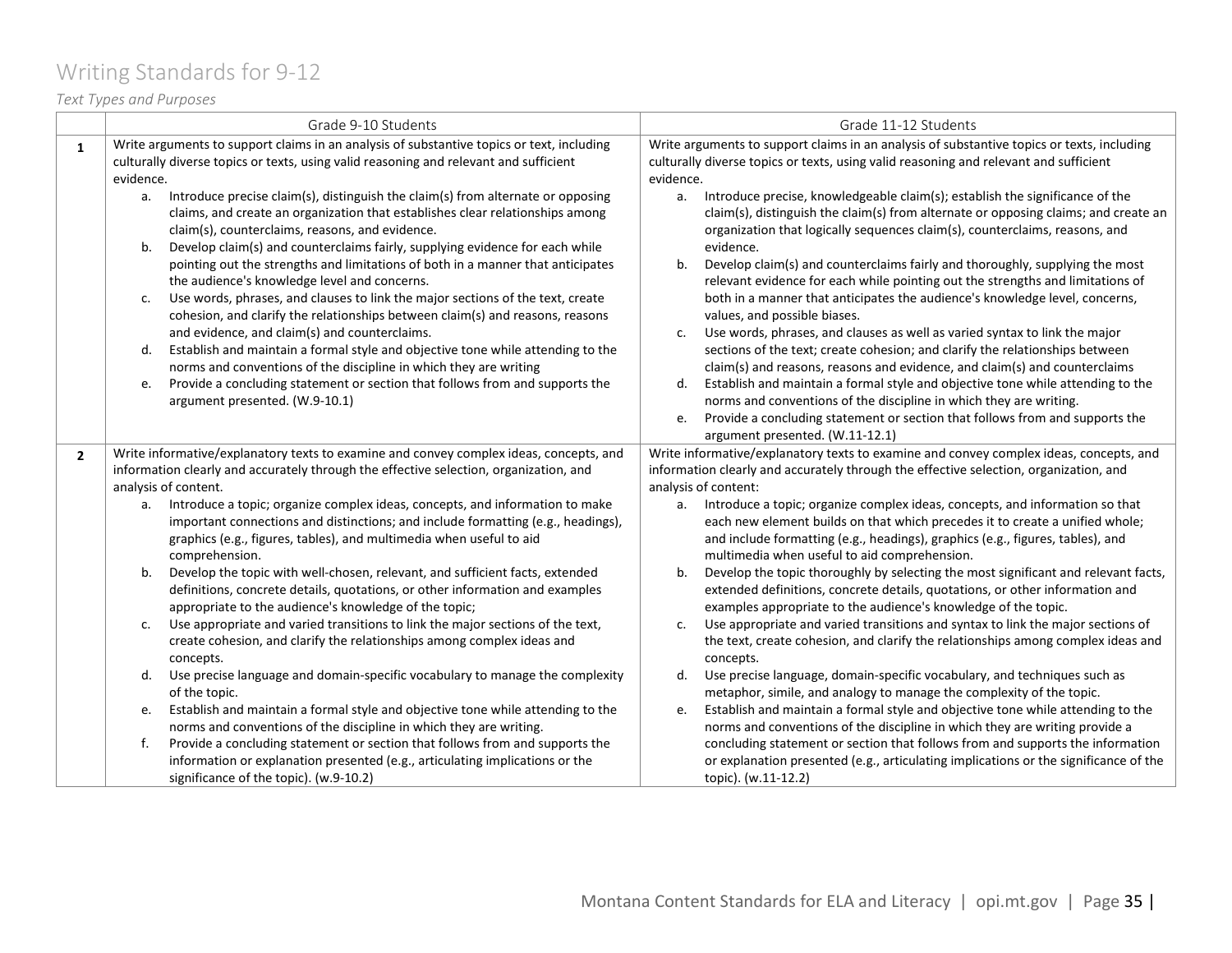| Grade 9-10 Students                                                                                                                                                                                                                                                                                                                                                                                                                                                                                                                                                                                                                                                                                                                                                                                                                                                                                                                                                                                                                     | Grade 11-12 Students                                                                                                                                                                                                                                                                                                                                                                                                                                                                                                                                                                                                                                                                                                                                                                                                                                                                                                                                                                                                                                                                                                                                                   |
|-----------------------------------------------------------------------------------------------------------------------------------------------------------------------------------------------------------------------------------------------------------------------------------------------------------------------------------------------------------------------------------------------------------------------------------------------------------------------------------------------------------------------------------------------------------------------------------------------------------------------------------------------------------------------------------------------------------------------------------------------------------------------------------------------------------------------------------------------------------------------------------------------------------------------------------------------------------------------------------------------------------------------------------------|------------------------------------------------------------------------------------------------------------------------------------------------------------------------------------------------------------------------------------------------------------------------------------------------------------------------------------------------------------------------------------------------------------------------------------------------------------------------------------------------------------------------------------------------------------------------------------------------------------------------------------------------------------------------------------------------------------------------------------------------------------------------------------------------------------------------------------------------------------------------------------------------------------------------------------------------------------------------------------------------------------------------------------------------------------------------------------------------------------------------------------------------------------------------|
| Write narratives to develop real or imagined experiences or events using effective<br>technique, well-chosen details, and well-structured event sequences.<br>a. Engage and orient the reader by setting out a problem, situation, or observation;<br>establishing one or multiple point(s) of view; introducing a narrator and/or<br>characters; and create a smooth progression of experiences or events.<br>Use narrative techniques, such as dialogue, pacing, description, reflection, and<br>b.<br>multiple plot lines, to develop experiences, events, and/or characters.<br>Use a variety of techniques to sequence events so that they build on one another<br>C.<br>to create a coherent whole.<br>Use precise words and phrases, telling details, and sensory language to convey a<br>d.<br>vivid picture of the experiences, events, setting, and/or characters.<br>Provide a conclusion that follows from and reflects on what is experienced,<br>e.<br>observed, or resolved over the course of the narrative. (W.9-10.3) | Write narratives to develop real or imagined experiences or events using effective<br>technique, well-chosen details, and well-structured event sequences.<br>Engage and orient the reader by setting out a problem, situation, or observation<br>a.<br>and its significance; establish one or multiple point(s) of view; introduce a<br>narrator and/or characters; and create a smooth progression of experiences or<br>events.<br>Use narrative techniques, such as dialogue, pacing, description, reflection, and<br>b.<br>multiple plot lines, to develop experiences, events, and/or characters.<br>Use a variety of techniques to sequence events so that they build on one another<br>to create a coherent whole and build toward a particular tone and outcome (e.g.,<br>a sense of mystery, suspense, growth, or resolution).<br>Use precise words and phrases, telling details, and sensory language to convey a<br>d.<br>vivid picture of the experiences, events, setting, and/or characters.<br>Provide a conclusion that follows from and reflects on what is experienced,<br>e.<br>observed, or resolved over the course of the narrative. (W.11-12.3) |

*Production and Distribution of Writing*

| Grade 9-10 Students                                                                                                                                                                                                                                         | Grade 11-12 Students                                                                                                                                                                                                 |
|-------------------------------------------------------------------------------------------------------------------------------------------------------------------------------------------------------------------------------------------------------------|----------------------------------------------------------------------------------------------------------------------------------------------------------------------------------------------------------------------|
| Produce clear and coherent writing in which the development, organization, and style are<br>appropriate to task, purpose, and audience. (W.9-10.4)                                                                                                          | Produce clear and coherent writing in which the development, organization, and style are<br>appropriate to task, purpose, and audience. (W.11-12.4)                                                                  |
| Develop and strengthen writing as needed by planning, revising, editing, rewriting, or<br>trying a new approach, focusing on addressing what is most significant for a specific<br>purpose and audience. (W.9-10.5)                                         | Develop and strengthen writing as needed by planning, revising, editing, rewriting, or<br>trying a new approach, focusing on addressing what is most significant for a specific<br>purpose and audience. (W.11-12.5) |
| Use technology, including the Internet, to produce, publish, and update individual or<br>shared writing products, taking advantage of technology's capacity to link to other<br>information and to display information flexibly and dynamically. (W.9-10.6) | Use technology, including the Internet, to produce, publish, and update individual or<br>shared writing products in response to ongoing feedback and include new arguments or<br>information. $(W.11-12.6)$          |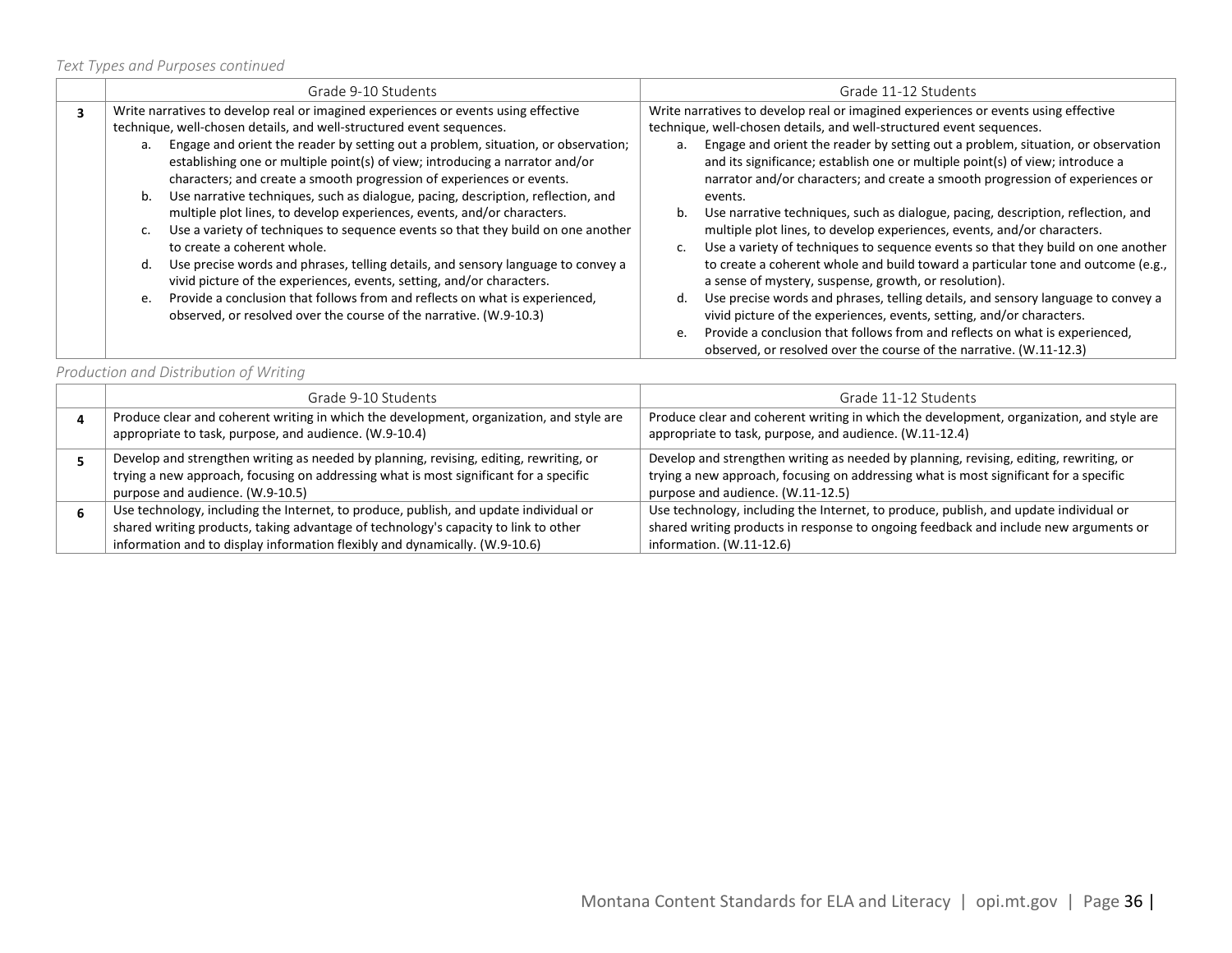|   | Grade 9-10 Students                                                                                                                                                                                                                                                                                                                                                                                                                                                                                                                                                                                                                                                                                                                                                                                                                                            | Grade 11-12 Students                                                                                                                                                                                                                                                                                                                                                                                                                                                                                                                                                                                                                                                                                                                                                                                                                                                                                                         |  |
|---|----------------------------------------------------------------------------------------------------------------------------------------------------------------------------------------------------------------------------------------------------------------------------------------------------------------------------------------------------------------------------------------------------------------------------------------------------------------------------------------------------------------------------------------------------------------------------------------------------------------------------------------------------------------------------------------------------------------------------------------------------------------------------------------------------------------------------------------------------------------|------------------------------------------------------------------------------------------------------------------------------------------------------------------------------------------------------------------------------------------------------------------------------------------------------------------------------------------------------------------------------------------------------------------------------------------------------------------------------------------------------------------------------------------------------------------------------------------------------------------------------------------------------------------------------------------------------------------------------------------------------------------------------------------------------------------------------------------------------------------------------------------------------------------------------|--|
| 7 | Conduct short as well as more sustained research projects to answer a question (including<br>a self-generated question) or solve a problem; narrow or broaden the inquiry when<br>appropriate; and synthesize multiple sources on the subject, demonstrating understanding<br>of the subject under investigation. (W.9-10.7)                                                                                                                                                                                                                                                                                                                                                                                                                                                                                                                                   | Conduct short as well as more sustained research projects to answer a question (including<br>a self-generated question) or solve a problem; narrow or broaden the inquiry when<br>appropriate; synthesize multiple sources on the subject, and demonstrate understanding<br>of the subject under investigation. (W.11-12.7)                                                                                                                                                                                                                                                                                                                                                                                                                                                                                                                                                                                                  |  |
| 8 | Gather relevant information from multiple authoritative print and digital sources using<br>advanced searches effectively; assess the usefulness of each source in answering the<br>research question; and integrate information into the text selectively to maintain the flow<br>of ideas, avoiding plagiarism and following a standard format for citation. (W.9-10.8)                                                                                                                                                                                                                                                                                                                                                                                                                                                                                       | Gather relevant information from multiple authoritative print and digital sources, using<br>advanced searches effectively; assess the strengths and limitations of each source in terms<br>of the task, purpose, and audience; and integrate information into the text selectively to<br>maintain the flow of ideas, avoiding plagiarism and overreliance on any one source and<br>following a standard format for citation. (W.11-12.8)                                                                                                                                                                                                                                                                                                                                                                                                                                                                                     |  |
| 9 | Draw evidence from literary or informational texts, including American Indian texts, to<br>support analysis, reflection, and research.<br>Apply Grades 9-10 reading standards to literature (e.g., "Analyze how an author<br>$a_{1}$<br>draws on and transforms source material in a specific work [e.g., how<br>Shakespeare treats a theme or topic from Ovid or the Bible or how a later author<br>draws on a play by Shakespeare]" and as in James Welch's Fools Crow, the<br>author retells the Pikuni traditional story, "Star Boy").<br>Apply Grades 9-10 reading standards to literary nonfiction (e.g., "Delineate and<br>b.<br>evaluate the argument and specific claims in a text; assessing whether the<br>reasoning is valid and the evidence is relevant and sufficient; and identify false<br>statements and fallacious reasoning."). (W.9-10.9) | Draw evidence from literary or informational texts, including those by and about American<br>Indians, to support analysis, reflection, and research.<br>Apply Grades 11-12 reading standards to literature (e.g., "Demonstrate knowledge of<br>a.<br>eighteenth-, nineteenth- and early-twentieth-century foundational works of<br>American literature, including how two or more texts from the same period treat<br>similar themes or topics").<br>Apply Grades 11-12 reading standards to literary nonfiction (e.g., "Delineate and<br>b.<br>evaluate the reasoning in seminal U.S. texts, including the application of<br>constitutional principles and use of legal reasoning [e.g., in U.S. Supreme Court Case<br>majority opinions and dissents] and the premises, purposes, and arguments in works<br>of public advocacy [e.g., The Federalist, presidential addresses, American Indian<br>Policies.]"). (W.11-12.9) |  |

*Range of Writing*

|    | Grade 9-10 Students                                                                                                                                                                                                 | Grade 11-12 Students                                                                                                                                                                                                 |
|----|---------------------------------------------------------------------------------------------------------------------------------------------------------------------------------------------------------------------|----------------------------------------------------------------------------------------------------------------------------------------------------------------------------------------------------------------------|
| 10 | Write routinely over extended time frames (time for research, reflection, and revision) and<br>shorter time frames (a single sitting or a day or two) for a range of tasks, purposes, and<br>audiences. (W.9-10.10) | Write routinely over extended time frames (time for research, reflection, and revision) and<br>shorter time frames (a single sitting or a day or two) for a range of tasks, purposes, and<br>audiences. (W.11-12.10) |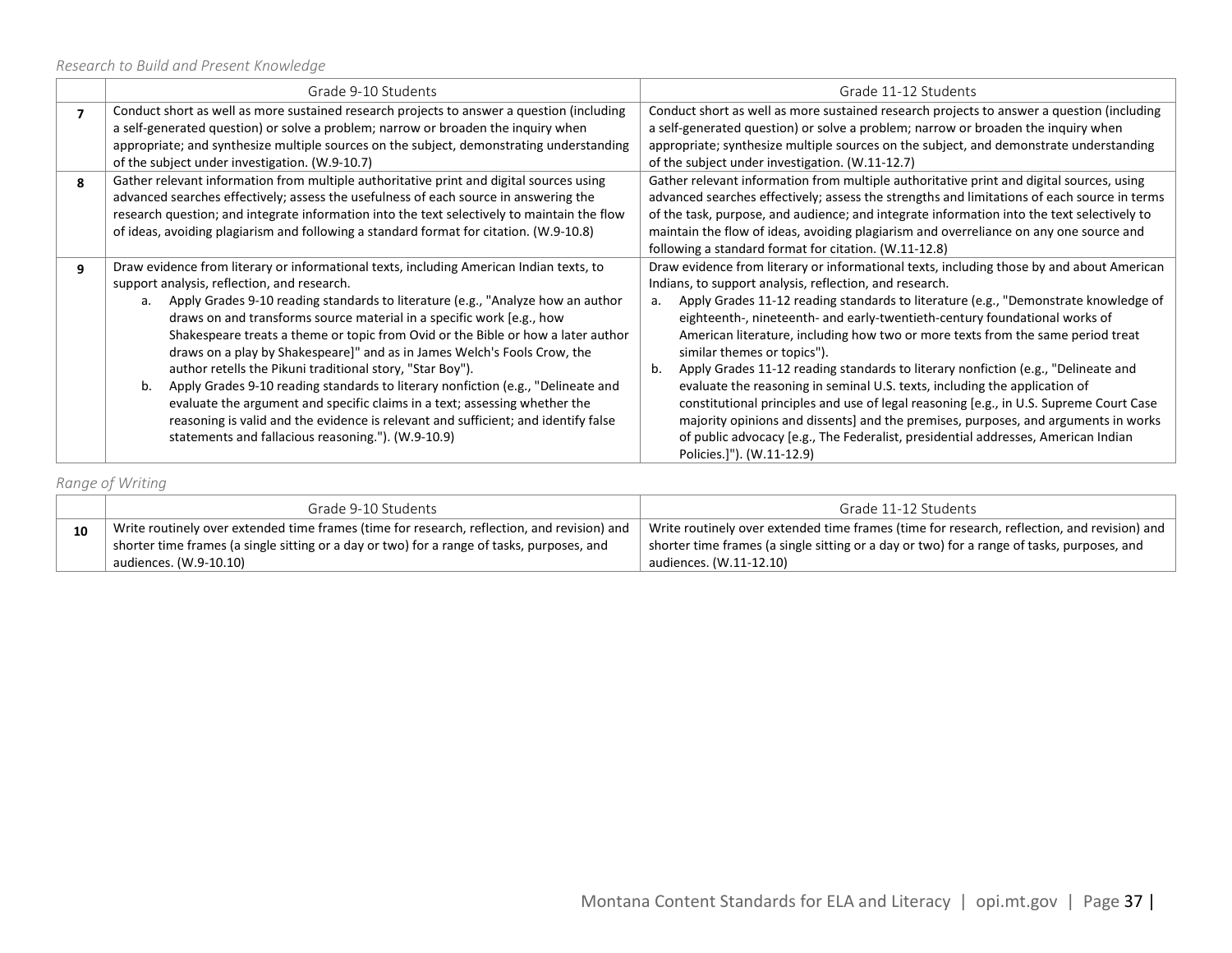# <span id="page-37-0"></span>Writing Standards for Literacy in History/Social Studies, Science and Technical Subjects 6-12

### *Text Types and Purposes*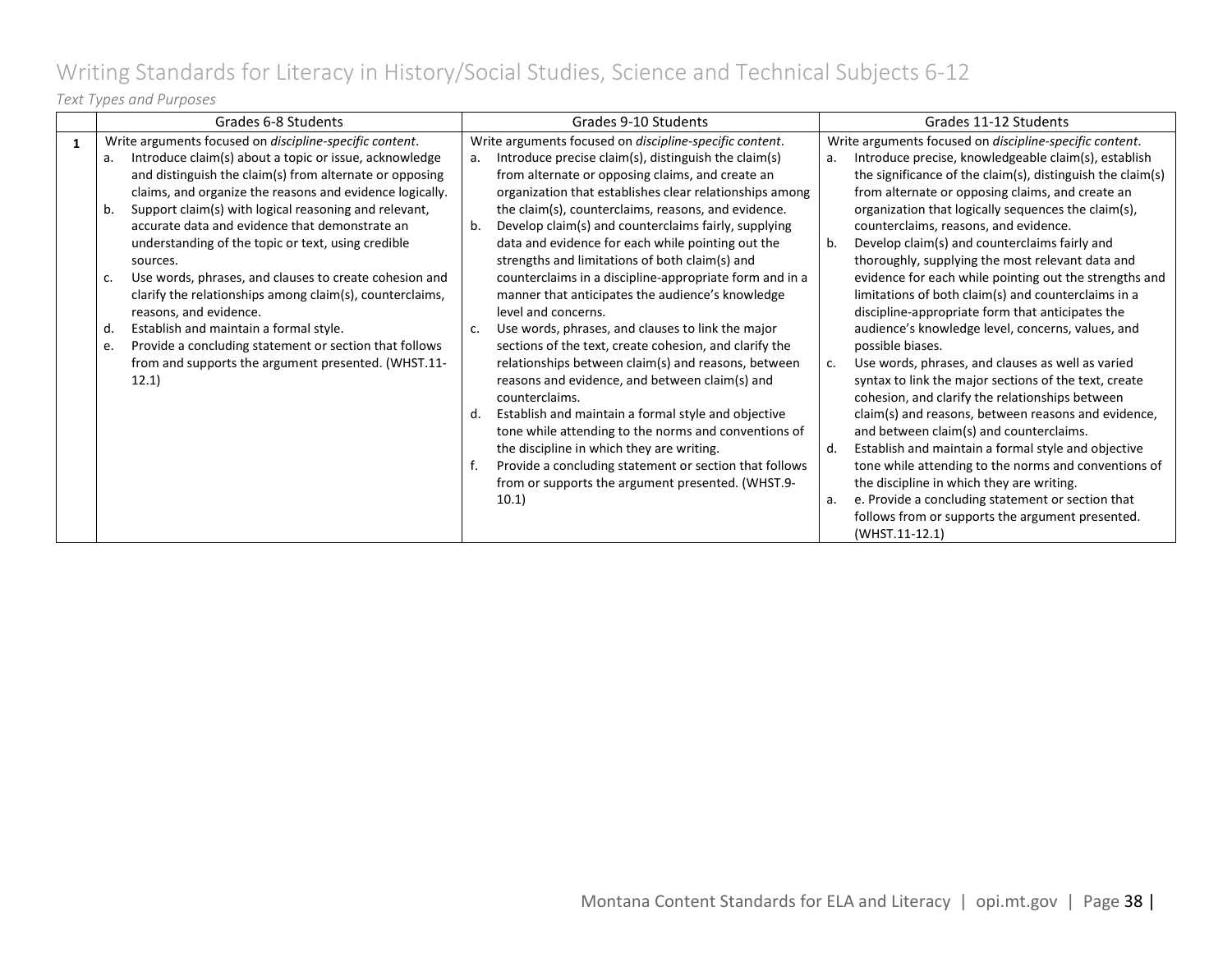|                         | Grades 6-8 Students                                                                                                                                                                                                                                                                                                                                                                                                                                                                                                                                                                                                                                                                                                                                                                                                                                                                                                     | Grades 9-10 Students                                                                                                                                                                                                                                                                                                                                                                                                                                                                                                                                                                                                                                                                                                                                                                                                                                                                                                                                                                                                                                                                                                                                                                                                                                                                                   | Grades 11-12 Students                                                                                                                                                                                                                                                                                                                                                                                                                                                                                                                                                                                                                                                                                                                                                                                                                                                                                                                                                                                                                                                                                                                                                                                                                                   |
|-------------------------|-------------------------------------------------------------------------------------------------------------------------------------------------------------------------------------------------------------------------------------------------------------------------------------------------------------------------------------------------------------------------------------------------------------------------------------------------------------------------------------------------------------------------------------------------------------------------------------------------------------------------------------------------------------------------------------------------------------------------------------------------------------------------------------------------------------------------------------------------------------------------------------------------------------------------|--------------------------------------------------------------------------------------------------------------------------------------------------------------------------------------------------------------------------------------------------------------------------------------------------------------------------------------------------------------------------------------------------------------------------------------------------------------------------------------------------------------------------------------------------------------------------------------------------------------------------------------------------------------------------------------------------------------------------------------------------------------------------------------------------------------------------------------------------------------------------------------------------------------------------------------------------------------------------------------------------------------------------------------------------------------------------------------------------------------------------------------------------------------------------------------------------------------------------------------------------------------------------------------------------------|---------------------------------------------------------------------------------------------------------------------------------------------------------------------------------------------------------------------------------------------------------------------------------------------------------------------------------------------------------------------------------------------------------------------------------------------------------------------------------------------------------------------------------------------------------------------------------------------------------------------------------------------------------------------------------------------------------------------------------------------------------------------------------------------------------------------------------------------------------------------------------------------------------------------------------------------------------------------------------------------------------------------------------------------------------------------------------------------------------------------------------------------------------------------------------------------------------------------------------------------------------|
|                         |                                                                                                                                                                                                                                                                                                                                                                                                                                                                                                                                                                                                                                                                                                                                                                                                                                                                                                                         |                                                                                                                                                                                                                                                                                                                                                                                                                                                                                                                                                                                                                                                                                                                                                                                                                                                                                                                                                                                                                                                                                                                                                                                                                                                                                                        |                                                                                                                                                                                                                                                                                                                                                                                                                                                                                                                                                                                                                                                                                                                                                                                                                                                                                                                                                                                                                                                                                                                                                                                                                                                         |
| $\overline{2}$          | 2. Write informative/explanatory texts, including the                                                                                                                                                                                                                                                                                                                                                                                                                                                                                                                                                                                                                                                                                                                                                                                                                                                                   | 2. Write informative/explanatory texts, including the                                                                                                                                                                                                                                                                                                                                                                                                                                                                                                                                                                                                                                                                                                                                                                                                                                                                                                                                                                                                                                                                                                                                                                                                                                                  | 2. Write informative/explanatory texts, including the                                                                                                                                                                                                                                                                                                                                                                                                                                                                                                                                                                                                                                                                                                                                                                                                                                                                                                                                                                                                                                                                                                                                                                                                   |
|                         | narration of historical events, scientific procedures/                                                                                                                                                                                                                                                                                                                                                                                                                                                                                                                                                                                                                                                                                                                                                                                                                                                                  | narration of historical events, scientific procedures/                                                                                                                                                                                                                                                                                                                                                                                                                                                                                                                                                                                                                                                                                                                                                                                                                                                                                                                                                                                                                                                                                                                                                                                                                                                 | narration of historical events, scientific procedures/                                                                                                                                                                                                                                                                                                                                                                                                                                                                                                                                                                                                                                                                                                                                                                                                                                                                                                                                                                                                                                                                                                                                                                                                  |
|                         | experiments, or technical processes.                                                                                                                                                                                                                                                                                                                                                                                                                                                                                                                                                                                                                                                                                                                                                                                                                                                                                    | experiments, or technical processes.                                                                                                                                                                                                                                                                                                                                                                                                                                                                                                                                                                                                                                                                                                                                                                                                                                                                                                                                                                                                                                                                                                                                                                                                                                                                   | experiments, or technical processes.                                                                                                                                                                                                                                                                                                                                                                                                                                                                                                                                                                                                                                                                                                                                                                                                                                                                                                                                                                                                                                                                                                                                                                                                                    |
|                         | Introduce a topic clearly, previewing what is to follow;<br>organize ideas, concepts, and information into broader<br>categories as appropriate to achieving purpose;<br>include formatting (e.g., headings), graphics (e.g.,<br>charts, tables), and multimedia when useful to aiding<br>comprehension.<br>Develop the topic with relevant, well-chosen facts,<br>b.<br>definitions, concrete details, quotations, or other<br>information and examples.<br>Use appropriate and varied transitions to create<br>c.<br>cohesion and clarify the relationships among ideas and<br>concepts.<br>Use precise language and domain-specific vocabulary<br>d.<br>to inform about or explain the topic.<br>Establish and maintain a formal style and objective<br>e.<br>tone.<br>f.<br>Provide a concluding statement or section that follows<br>from and supports the information or explanation<br>presented. (WHST.11-12.2) | Introduce a topic and organize ideas, concepts, and<br>a.<br>information to make important connections and<br>distinctions; include formatting (e.g., headings),<br>graphics (e.g., figures, tables), and multimedia when<br>useful to aiding comprehension.<br>Develop the topic with well-chosen, relevant, and<br>b.<br>sufficient facts, extended definitions, concrete details,<br>quotations, or other information and examples<br>appropriate to the audience's knowledge of the topic.<br>Use varied transitions and sentence structures to link<br>$C_{\cdot}$<br>the major sections of the text, create cohesion, and<br>clarify the relationships among ideas and concepts.<br>Use precise language and domain-specific vocabulary<br>d.<br>to manage the complexity of the topic and convey a<br>style appropriate to the discipline and context as well<br>as to the expertise of likely readers.<br>Establish and maintain a formal style and objective<br>e.<br>tone while attending to the norms and conventions of<br>the discipline in which they are writing.<br>Provide a concluding statement or section that follows<br>g.<br>from and supports the information or explanation<br>presented (e.g., articulating implications or the<br>significance of the topic). (WHST.9-10.2) | Introduce a topic and organize complex ideas,<br>а.<br>concepts, and information so that each new element<br>builds on that which precedes it to create a unified<br>whole; include formatting (e.g., headings), graphics<br>(e.g., figures, tables), and multimedia when useful to<br>aiding comprehension.<br>Develop the topic thoroughly by selecting the most<br>b.<br>significant and relevant facts, extended definitions,<br>concrete details, quotations, or other information and<br>examples appropriate to the audience's knowledge of<br>the topic.<br>Use varied transitions and sentence structures to link<br>C <sub>1</sub><br>the major sections of the text, create cohesion, and<br>clarify the relationships among complex ideas and<br>concepts.<br>Use precise language, domain-specific vocabulary and<br>d.<br>techniques such as metaphor, simile, and analogy to<br>manage the complexity of the topic; convey a<br>knowledgeable stance in a style that responds to the<br>discipline and context as well as to the expertise of<br>likely readers.<br>Provide a concluding statement or section that follows<br>e.<br>from and supports the information or explanation<br>provided (e.g., articulating implications or the |
| $\overline{\mathbf{3}}$ | (Not applicable as a separate requirement)                                                                                                                                                                                                                                                                                                                                                                                                                                                                                                                                                                                                                                                                                                                                                                                                                                                                              | (Not applicable as a separate requirement)                                                                                                                                                                                                                                                                                                                                                                                                                                                                                                                                                                                                                                                                                                                                                                                                                                                                                                                                                                                                                                                                                                                                                                                                                                                             | significance of the topic). (WHST.11-12.2)<br>(Not applicable as a separate requirement)                                                                                                                                                                                                                                                                                                                                                                                                                                                                                                                                                                                                                                                                                                                                                                                                                                                                                                                                                                                                                                                                                                                                                                |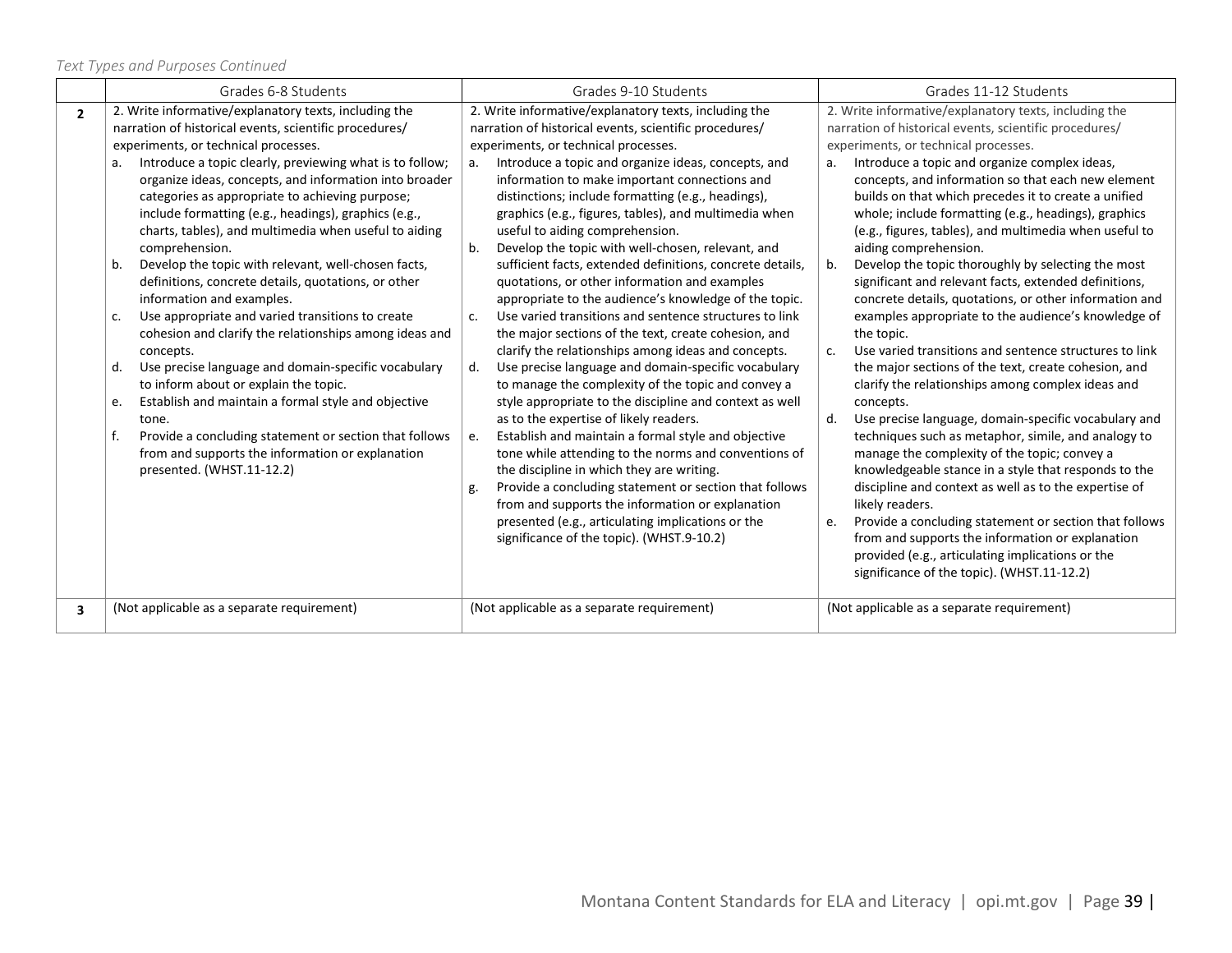| Grades 6-8 Students                                         | Grades 9-10 Students                                        | Grades 11-12 Students                                     |
|-------------------------------------------------------------|-------------------------------------------------------------|-----------------------------------------------------------|
| Produce clear and coherent writing in which the             | Produce clear and coherent writing in which the             | Produce clear and coherent writing in which the           |
| development, organization, and style are appropriate to     | development, organization, and style are appropriate to     | development, organization, and style are appropriate to   |
| task, purpose, and audience. (WHST.6-8.4)                   | task, purpose, and audience. (WHST.9-10.4)                  | task, purpose, and audience. (WHST.11-12.4)               |
| Confirm understanding of a text read aloud or information   | Ask and answer questions about key details in a text read   | Recount or describe key ideas or details from a text read |
| presented orally or through other media by asking and       | aloud or information presented orally or through other      | aloud or information presented orally or through other    |
| answering questions about key details and requesting        | media. (WHST.9-10.5)                                        | media. (WHST.11-12.5)                                     |
| clarification if something is not understood. (WHST. 6-8.5) |                                                             |                                                           |
| Ask and answer questions in order to seek help, get         | Ask and answer questions about what a speaker says in       | Ask and answer questions about what a speaker says in     |
| information, or clarify something that is not understood.   | order to gather additional information or clarify something | order to clarify comprehension, gather additional         |
| (WHST. 6-8.6)                                               | that is not understood. (WHST.9-10.6)                       | information, or deepen understanding of a topic or issue. |
|                                                             |                                                             | (WHST.11-12.6)                                            |
|                                                             |                                                             |                                                           |

### *Research to Build and Present Knowledge*

|   | Grades 6-8 Students                                                                                                                                                                                                                                                                                                      | Grades 9-10 Students                                                                                                                                                                                                                                                                                                                                                              | Grades 11-12 Students                                                                                                                                                                                                                                                                                                                                                                                                                                     |
|---|--------------------------------------------------------------------------------------------------------------------------------------------------------------------------------------------------------------------------------------------------------------------------------------------------------------------------|-----------------------------------------------------------------------------------------------------------------------------------------------------------------------------------------------------------------------------------------------------------------------------------------------------------------------------------------------------------------------------------|-----------------------------------------------------------------------------------------------------------------------------------------------------------------------------------------------------------------------------------------------------------------------------------------------------------------------------------------------------------------------------------------------------------------------------------------------------------|
|   | Conduct short research projects to answer a question<br>(including a self-generated question), drawing on several<br>sources and generating additional related, focused<br>questions that allow for multiple avenues of exploration.<br>(WHST. 6-8.7)                                                                    | Conduct short as well as more sustained research projects<br>to answer a question (including a self-generated question)<br>or solve a problem; narrow or broaden the inquiry when<br>appropriate; synthesize multiple sources on the subject,<br>demonstrating understanding of the subject under<br>investigation. (WHST.9-10.7)                                                 | Conduct short as well as more sustained research projects<br>to answer a question (including a self-generated question)<br>or solve a problem; narrow or broaden the inquiry when<br>appropriate; synthesize multiple sources on the subject,<br>demonstrating understanding of the subject under<br>investigation. (WHST.11-12.7)                                                                                                                        |
| Я | Gather relevant information from multiple print and digital<br>sources, using search terms effectively; assess the<br>credibility and accuracy of each source; and quote or<br>paraphrase the data and conclusions of others while<br>avoiding plagiarism and following a standard format for<br>citation. (WHST. 6-8.8) | Gather relevant information from multiple authoritative<br>print and digital sources, using advanced searches<br>effectively; assess the usefulness of each source in<br>answering the research question; integrate information<br>into the text selectively to maintain the flow of ideas,<br>avoiding plagiarism and following a standard format for<br>citation. (WHST.9-10.8) | Gather relevant information from multiple authoritative<br>print and digital sources, using advanced searches<br>effectively; assess the strengths and limitations of each<br>source in terms of the specific task, purpose, and audience;<br>integrate information into the text selectively to maintain<br>the flow of ideas, avoiding plagiarism and overreliance on<br>any one source and following a standard format for<br>citation. (WHST.11-12.8) |
| 9 | Draw evidence from informational texts to support                                                                                                                                                                                                                                                                        | Draw evidence from informational texts to support                                                                                                                                                                                                                                                                                                                                 | Draw evidence from informational texts (WHST.11-12.9)                                                                                                                                                                                                                                                                                                                                                                                                     |
|   | analysis, reflection, and research. (WHST. 6-8.9)                                                                                                                                                                                                                                                                        | analysis, reflection, and research. (WHST.9-10.9)                                                                                                                                                                                                                                                                                                                                 |                                                                                                                                                                                                                                                                                                                                                                                                                                                           |

*Range of Writing*

|    | Grades 6-8 Students                                         | Grades 9-10 Students                                        | Grades 11-12 Students                                      |
|----|-------------------------------------------------------------|-------------------------------------------------------------|------------------------------------------------------------|
| 10 | Write routinely over extended time frames (time for         | Write routinely over extended time frames (time for         | Write routinely over extended time frames (time for        |
|    | reflection and revision) and shorter time frames (a single  | reflection and revision) and shorter time frames (a single  | reflection and revision) and shorter time frames (a single |
|    | sitting or a day or two) for a range of discipline-specific | sitting or a day or two) for a range of discipline-specific | sitting or a day or two) for a range. (WHST.9-10.10)       |
|    | tasks, purposes, and audiences. (WHST. 6-8.10)              | tasks, purposes, and audiences. (WHST.9-10.10)              |                                                            |
|    |                                                             |                                                             |                                                            |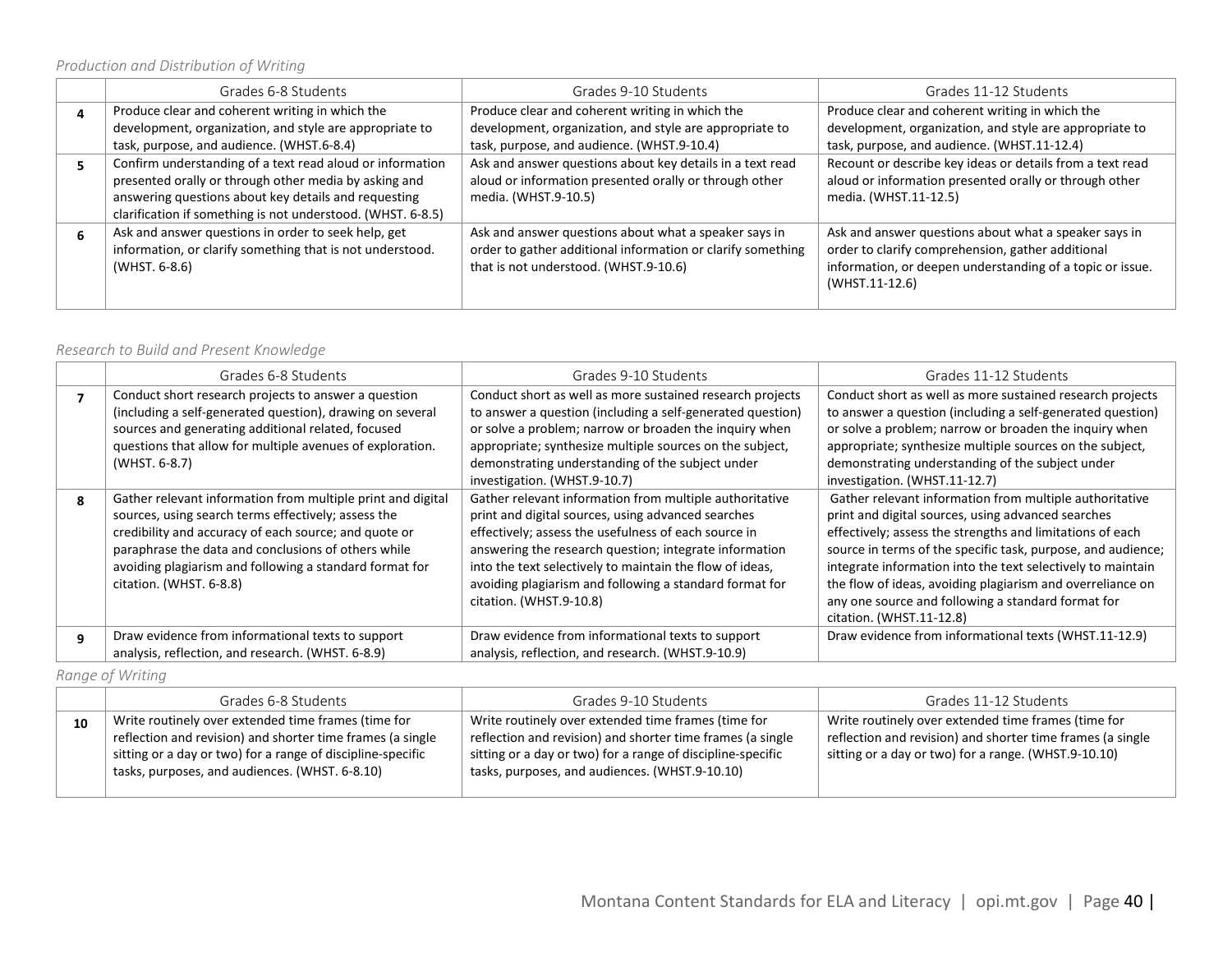### <span id="page-40-0"></span>Montana Anchor Standards for Speaking and Listening

The Speaking and Listening Standards on the following pages define what students should know and be able to do. Anchor standards provide the umbrella overview of expectations. These anchor standards are grouped into two broad concepts; *Comprehension and Collaboration, and Presentation of Knowledge and Ideas*. Grade-level specific standards provide teachers support in designing their instruction. Together, these standards define the skills and understandings all students should demonstrate to be career, college, and community ready.

#### **Comprehension and Collaboration**

- 1. Prepare for and participate effectively in a range of conversations and collaborations with diverse partners, building on others' ideas and expressing their own clearly and persuasively. (SL.1)
- 2. Integrate and evaluate information presented in diverse media and formats, including visually, quantitatively, and orally. (SL.2)
- 3. Evaluate a speaker's point of view, reasoning, and use of evidence and rhetoric. (SL.3)

#### **Presentation of Knowledge and Ideas**

- 4. Present information, findings, and supporting evidence such that listeners can follow the line of reasoning and the organization, development, and style are appropriate to task, purpose, and audience. (SL.4)
- 5. Make strategic use of digital media and visual displays of data to express information and enhance understanding of presentations. (SL.5)
- 6. Adapt speech to a variety of contexts and communicative tasks, demonstrating command of formal English when indicated or appropriate. (SL.6)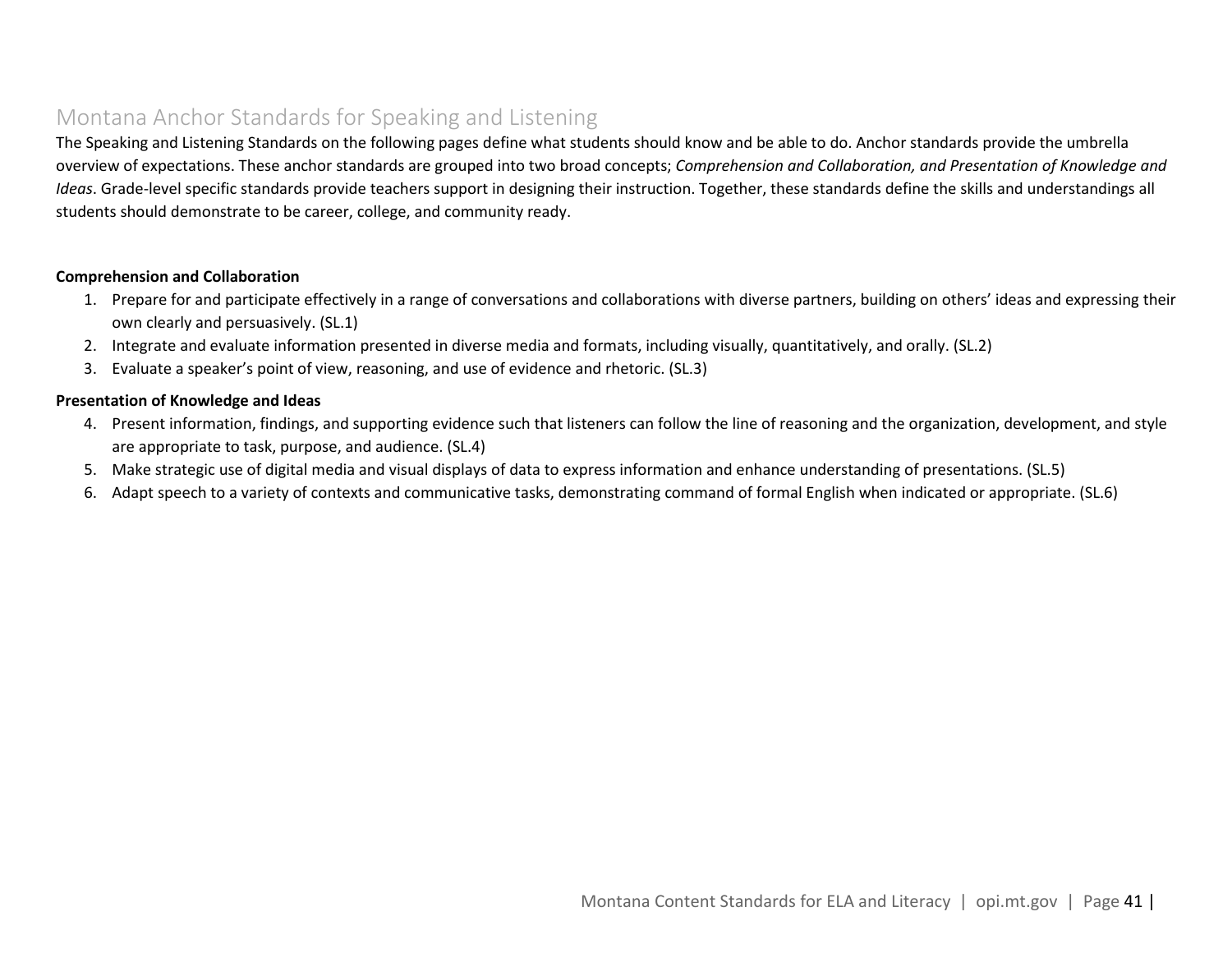# <span id="page-41-0"></span>Speaking and Listening Standards K-2

### *Comprehension and Collaboration*

|                | Kindergarten                                                                                                                                                                                                                                                                                                                                                                               | Grade 1 Students                                                                                                                                                                                                                                                                                                                                                                                                                                                                                                                                   | Grade 2 Students                                                                                                                                                                                                                                                                                                                                                                                                                                                                                                                                                                            |
|----------------|--------------------------------------------------------------------------------------------------------------------------------------------------------------------------------------------------------------------------------------------------------------------------------------------------------------------------------------------------------------------------------------------|----------------------------------------------------------------------------------------------------------------------------------------------------------------------------------------------------------------------------------------------------------------------------------------------------------------------------------------------------------------------------------------------------------------------------------------------------------------------------------------------------------------------------------------------------|---------------------------------------------------------------------------------------------------------------------------------------------------------------------------------------------------------------------------------------------------------------------------------------------------------------------------------------------------------------------------------------------------------------------------------------------------------------------------------------------------------------------------------------------------------------------------------------------|
|                | Participate in collaborative conversations with diverse<br>partners about kindergarten topics and texts with peers<br>and adults in small and larger groups.<br>a. Follow agreed-upon rules for discussions (e.g., listening<br>to others and taking turns speaking about the topics<br>and texts under discussion).<br>b. Continue a conversation through multiple exchanges.<br>(SL.K.1) | Participate in collaborative conversations with diverse<br>partners about grade 1 topics and texts with peers and<br>adults in small and larger groups.<br>a. Follow agreed-upon rules for discussions (e.g., listening<br>to others with care, speaking one at a time about the<br>topics and texts under discussion).<br>b. Build on others' talk in conversations by responding to<br>the comments of others through multiple exchanges.<br>c. Ask questions to clear up any confusion about the<br>topics and texts under discussion. (SL.1.1) | Participate in collaborative conversations with diverse<br>partners about grade 2 topics and texts with peers and<br>adults in small and larger groups.<br>a. Follow agreed-upon rules for discussions (e.g., gaining<br>the floor in respectful ways, listening to others with<br>care, speaking one at a time about the topics and texts<br>under discussion).<br>b. Build on others' talk in conversations by linking their<br>comments to the remarks of others.<br>c. Ask for clarification and further explanation as needed<br>about the topics and texts under discussion. (SL.2.1) |
| $\overline{2}$ | Confirm understanding of a text read aloud or information<br>presented orally or through other media by asking and<br>answering questions about key details and requesting<br>clarification if something is not understood. (SL.K.2)                                                                                                                                                       | Ask and answer questions about key details in a text read<br>aloud or information presented orally or through other<br>media. (SL.1.2)                                                                                                                                                                                                                                                                                                                                                                                                             | Recount or describe key ideas or details from a text read<br>aloud or information presented orally or through other<br>media. (SL.2.2)                                                                                                                                                                                                                                                                                                                                                                                                                                                      |
| 3              | Ask and answer questions in order to seek help, get<br>information, or clarify something that is not understood.<br>(SL.K.3)                                                                                                                                                                                                                                                               | Ask and answer questions about what a speaker says in<br>order to gather additional information or clarify something<br>that is not understood. (SL.1.3)                                                                                                                                                                                                                                                                                                                                                                                           | Ask and answer questions about what a speaker says in<br>order to clarify comprehension, gather additional<br>information, or deepen understanding of a topic or issue.<br>(SL.2.3)                                                                                                                                                                                                                                                                                                                                                                                                         |

*Presentation of Knowledge and Ideas*

| Kindergarten                                                                                                                    | Grade 1 Students                                                                                                             | Grade 2 Students                                                                                                                                                                                      |
|---------------------------------------------------------------------------------------------------------------------------------|------------------------------------------------------------------------------------------------------------------------------|-------------------------------------------------------------------------------------------------------------------------------------------------------------------------------------------------------|
| Describe familiar people, places, things, and events and,<br>with prompting and support, provide additional detail.<br>(SL.K.4) | Describe people, places, things, and events with relevant<br>details, expressing ideas and feelings clearly. (SL.1.4)        | Tell a story or recount an experience with appropriate facts<br>and relevant, descriptive details, speaking audibly in<br>coherent sentences. (SL.2.4)                                                |
| Add drawings or other visual displays to descriptions as<br>desired to provide additional detail. (SL.K.5)                      | Add drawings or other visual displays to descriptions when<br>appropriate to clarify ideas, thoughts, and feelings. (SL.1.5) | Create audio recordings of stories or poems; add drawings<br>or other visual displays to stories or recounts of<br>experiences when appropriate to clarify ideas, thoughts,<br>and feelings. (SL.2.5) |
| Speak audibly and express thoughts, feelings, and ideas<br>clearly. (SL.K.6)                                                    | Produce complete sentences when appropriate to task and<br>situation. (SL.1.6)                                               | Produce complete sentences when appropriate to task and<br>situation in order to provide requested detail or<br>clarification. (SL.2.6)                                                               |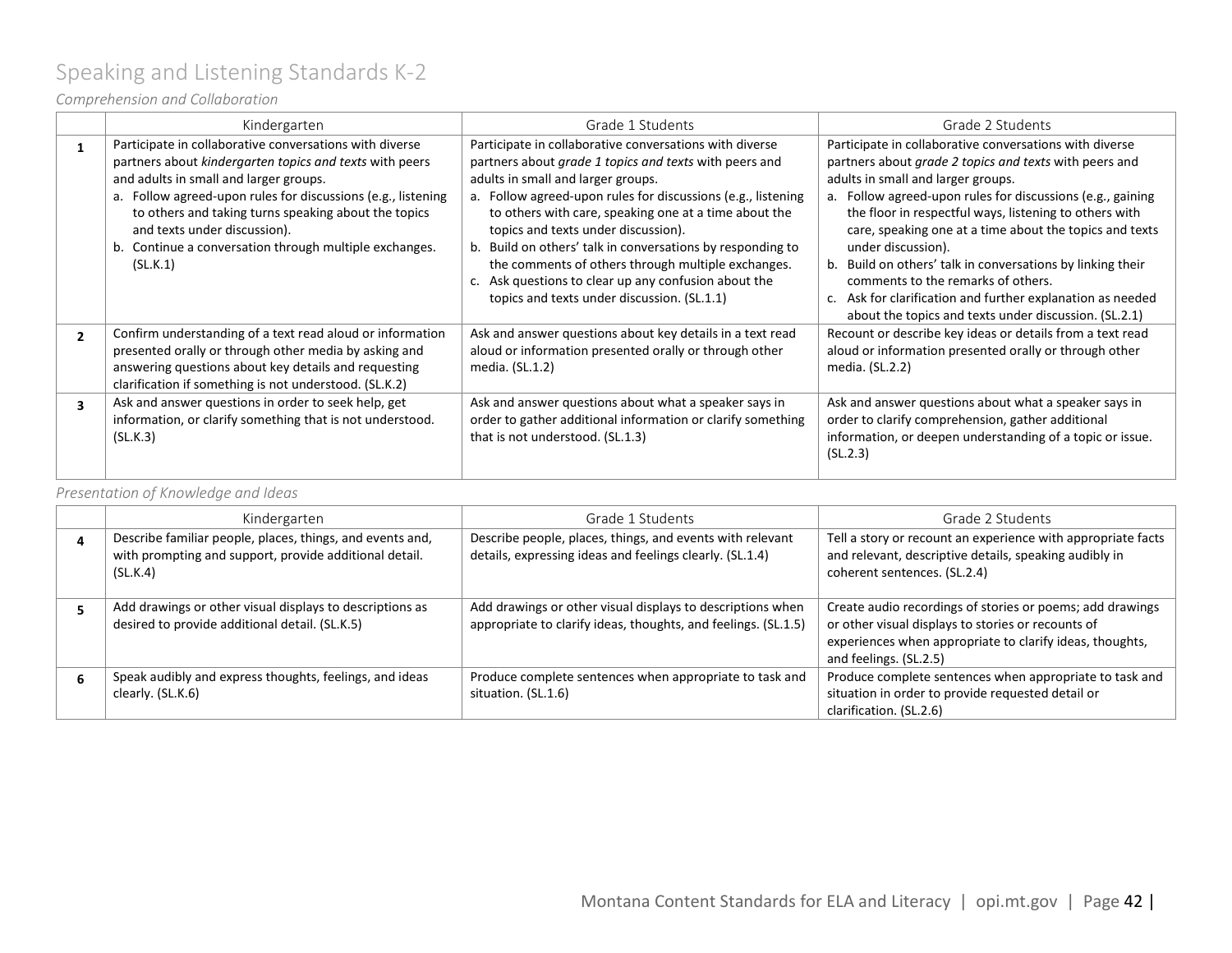# <span id="page-42-0"></span>Speaking and Listening Standards 3-5

### *Comprehension and Collaboration*

|                | Grade 3 Students                                                                                                                                                                                                                                                                                                                                                                                                                                                                                                                                                                                                                                                                                                                                                                                                                                                                               | Grade 4 Students                                                                                                                                                                                                                                                                                                                                                                                                                                                                                                                                                                                                                                                                                                                                                                                                                                     | Grade 5 Students                                                                                                                                                                                                                                                                                                                                                                                                                                                                                                                                                                                                                                                                                                                                                                                                                   |
|----------------|------------------------------------------------------------------------------------------------------------------------------------------------------------------------------------------------------------------------------------------------------------------------------------------------------------------------------------------------------------------------------------------------------------------------------------------------------------------------------------------------------------------------------------------------------------------------------------------------------------------------------------------------------------------------------------------------------------------------------------------------------------------------------------------------------------------------------------------------------------------------------------------------|------------------------------------------------------------------------------------------------------------------------------------------------------------------------------------------------------------------------------------------------------------------------------------------------------------------------------------------------------------------------------------------------------------------------------------------------------------------------------------------------------------------------------------------------------------------------------------------------------------------------------------------------------------------------------------------------------------------------------------------------------------------------------------------------------------------------------------------------------|------------------------------------------------------------------------------------------------------------------------------------------------------------------------------------------------------------------------------------------------------------------------------------------------------------------------------------------------------------------------------------------------------------------------------------------------------------------------------------------------------------------------------------------------------------------------------------------------------------------------------------------------------------------------------------------------------------------------------------------------------------------------------------------------------------------------------------|
| 1              | Engage effectively in a range of collaborative discussions<br>(one-on-one, in groups, and teacher-led) with diverse<br>partners on grade 3 topics and texts, building on others'<br>ideas and expressing their own clearly.<br>Come to discussions prepared, having read or studied<br>a.<br>required material; explicitly draw on that preparation<br>and other information known about the topic to<br>explore ideas under discussion.<br>Follow agreed-upon rules for discussions (e.g., gaining<br>b.<br>the floor in respectful ways, listening to others with<br>care, speaking one at a time about the topics and texts<br>under discussion).<br>Ask questions to check understanding of information<br>C.<br>presented, stay on topic, and link their comments to<br>the remarks of others.<br>Explain their own ideas and understanding in light of<br>d.<br>the discussion. (SL.3.1) | Engage effectively in a range of collaborative discussions<br>(one-on-one, in groups, and teacher-led) with diverse<br>partners on grade 4 topics and texts, building on others'<br>ideas and expressing their own clearly.<br>Come to discussions prepared, having read or studied<br>а.<br>required material; explicitly draw on that preparation<br>and other information known about the topic to<br>explore ideas under discussion.<br>Follow agreed-upon rules for discussions and carry out<br>b.<br>assigned roles.<br>Pose and respond to specific questions to clarify or<br>c.<br>follow up on information, and make comments that<br>contribute to the discussion and link to the remarks of<br>others.<br>Review the key ideas expressed and explain their own<br>d.<br>ideas and understanding in light of the discussion.<br>(SL.4.1) | Engage effectively in a range of collaborative discussions<br>(one-on-one, in groups, and teacher-led) with diverse<br>partners on grade 5 topics and texts, building on others'<br>ideas and expressing their own clearly.<br>Come to discussions prepared, having read or studied<br>a.<br>required material; explicitly draw on that preparation<br>and other information known about the topic to<br>explore ideas under discussion.<br>Follow agreed-upon rules for discussions and carry out<br>$b_{1}$<br>assigned roles.<br>Pose and respond to specific questions by making<br>c.<br>comments that contribute to the discussion and<br>elaborate on the remarks of others.<br>Review the key ideas expressed and draw conclusions<br>d.<br>in light of information and knowledge gained from the<br>discussions. (SL.5.1) |
| $\overline{2}$ | Determine the main ideas and supporting details of a text<br>read aloud or information presented in diverse media and<br>formats, including visually, quantitatively, and orally.<br>(SL.3.2)                                                                                                                                                                                                                                                                                                                                                                                                                                                                                                                                                                                                                                                                                                  | Paraphrase portions of a text read aloud or information<br>presented in diverse media and formats, including visually,<br>quantitatively, and orally. (SL.4.2)                                                                                                                                                                                                                                                                                                                                                                                                                                                                                                                                                                                                                                                                                       | Summarize a written text read aloud or information<br>presented in diverse media and formats, including visually,<br>quantitatively, and orally. (SL.5.2)                                                                                                                                                                                                                                                                                                                                                                                                                                                                                                                                                                                                                                                                          |
| 3              | Ask and answer questions about information from a<br>speaker, offering appropriate elaboration and detail.<br>(SL.3.3)                                                                                                                                                                                                                                                                                                                                                                                                                                                                                                                                                                                                                                                                                                                                                                         | Identify the reasons and evidence a speaker provides to<br>support particular points. (SL.4.3)                                                                                                                                                                                                                                                                                                                                                                                                                                                                                                                                                                                                                                                                                                                                                       | Summarize the points a speaker makes and explain how<br>each claim is supported by reasons and evidence. (SL.5.3)                                                                                                                                                                                                                                                                                                                                                                                                                                                                                                                                                                                                                                                                                                                  |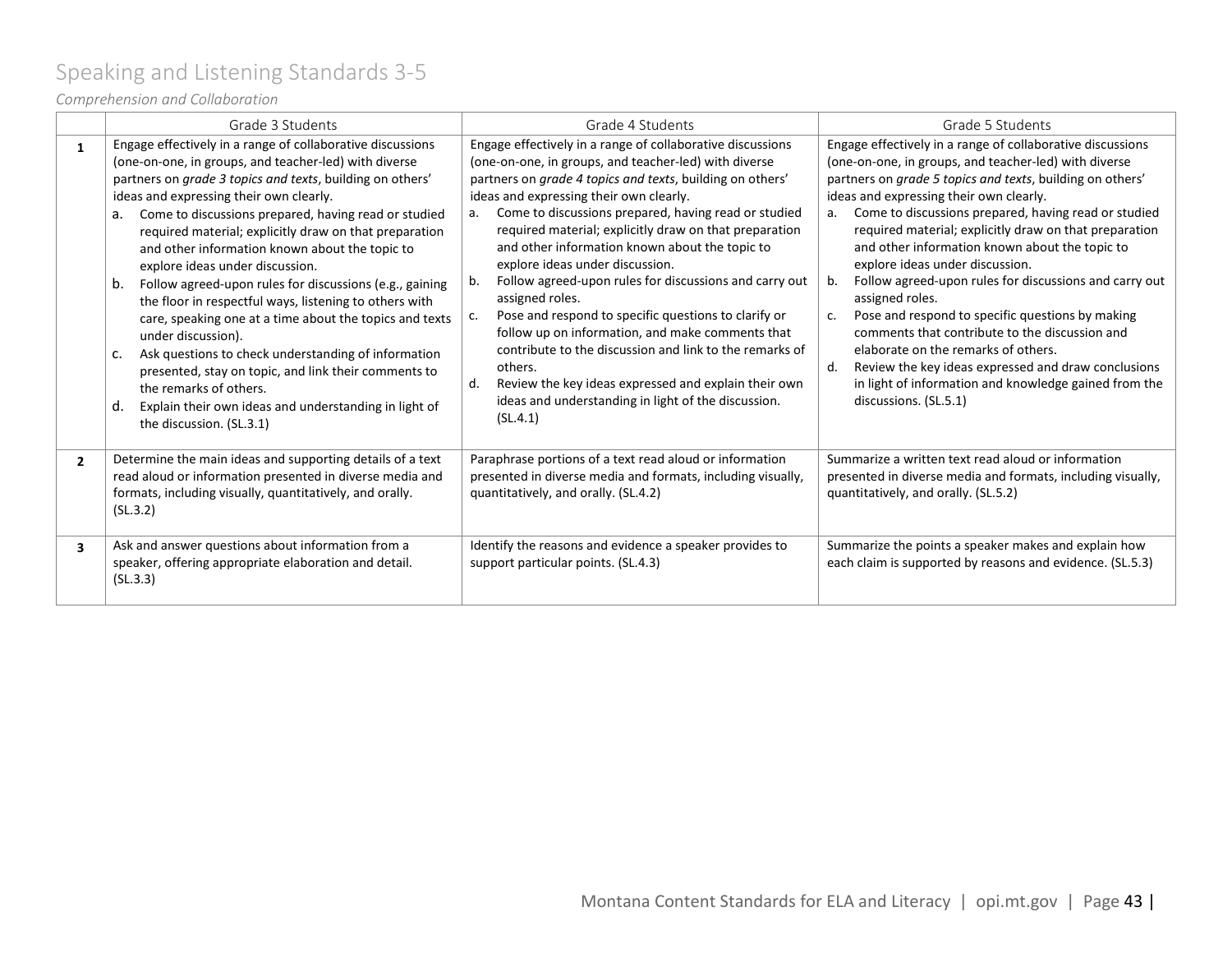*Presentation of Knowledge and Ideas*

|    | Grade 3 Students                                                                                                                                                                                                                         | Grade 4 Students                                                                                                                                                                                                                                                                                                                              | Grade 5 Students                                                                                                                                                                                                                                                                        |
|----|------------------------------------------------------------------------------------------------------------------------------------------------------------------------------------------------------------------------------------------|-----------------------------------------------------------------------------------------------------------------------------------------------------------------------------------------------------------------------------------------------------------------------------------------------------------------------------------------------|-----------------------------------------------------------------------------------------------------------------------------------------------------------------------------------------------------------------------------------------------------------------------------------------|
| 4  | Report on a topic or text, tell a story, or recount an<br>experience with appropriate facts and relevant, descriptive<br>details, speaking clearly at an understandable pace. Include<br>sources by and about American Indians. (SL.3.4) | Report on a topic or text, tell a story, or recount an<br>experience in an organized manner, using appropriate facts<br>and relevant, descriptive details to support main ideas or<br>themes; speak clearly at an understandable pace. Include<br>sources by and about American Indians. (SL.4.4)                                             | Report on a topic or text or present an opinion, sequencing<br>ideas logically and using appropriate facts and relevant,<br>descriptive details to support main ideas or themes; speak<br>clearly at an understandable pace. Include sources by and<br>about American Indians. (SL.5.4) |
| 5. | Create engaging audio recordings of stories or poems that<br>demonstrate fluid reading at an understandable pace; add<br>visual displays when appropriate to emphasize or enhance<br>certain facts or details. (SL.3.5)                  | Add audio recordings and visual displays to presentations<br>when appropriate to enhance the development of main<br>ideas or themes. (SL.4.5)                                                                                                                                                                                                 | Include multimedia components (e.g., graphics, sound) and<br>visual displays in presentations when appropriate to<br>enhance the development of main ideas or themes. (SL.5.5)                                                                                                          |
| 6. | Speak in complete sentences when appropriate to task and<br>situation in order to provide requested detail or<br>clarification. (See grade 3 Language standards 1 and 3 on<br>page 30 for specific expectations). (SL.3.6)               | Differentiate between contexts that call for formal English<br>(e.g., presenting ideas) and situations where informal<br>discourse is appropriate (e.g., small-group discussion); use<br>formal English when appropriate to task and situation. (See<br>grade 4 Language standards 1 and 3 on page 30 for specific<br>expectations). (SL.4.1) | Adapt speech to a variety of contexts and tasks, using<br>formal English when appropriate to task and situation,<br>demonstrating awareness of how culture affects speech<br>communities (See grade 5 Language standards (SL.5.6)                                                       |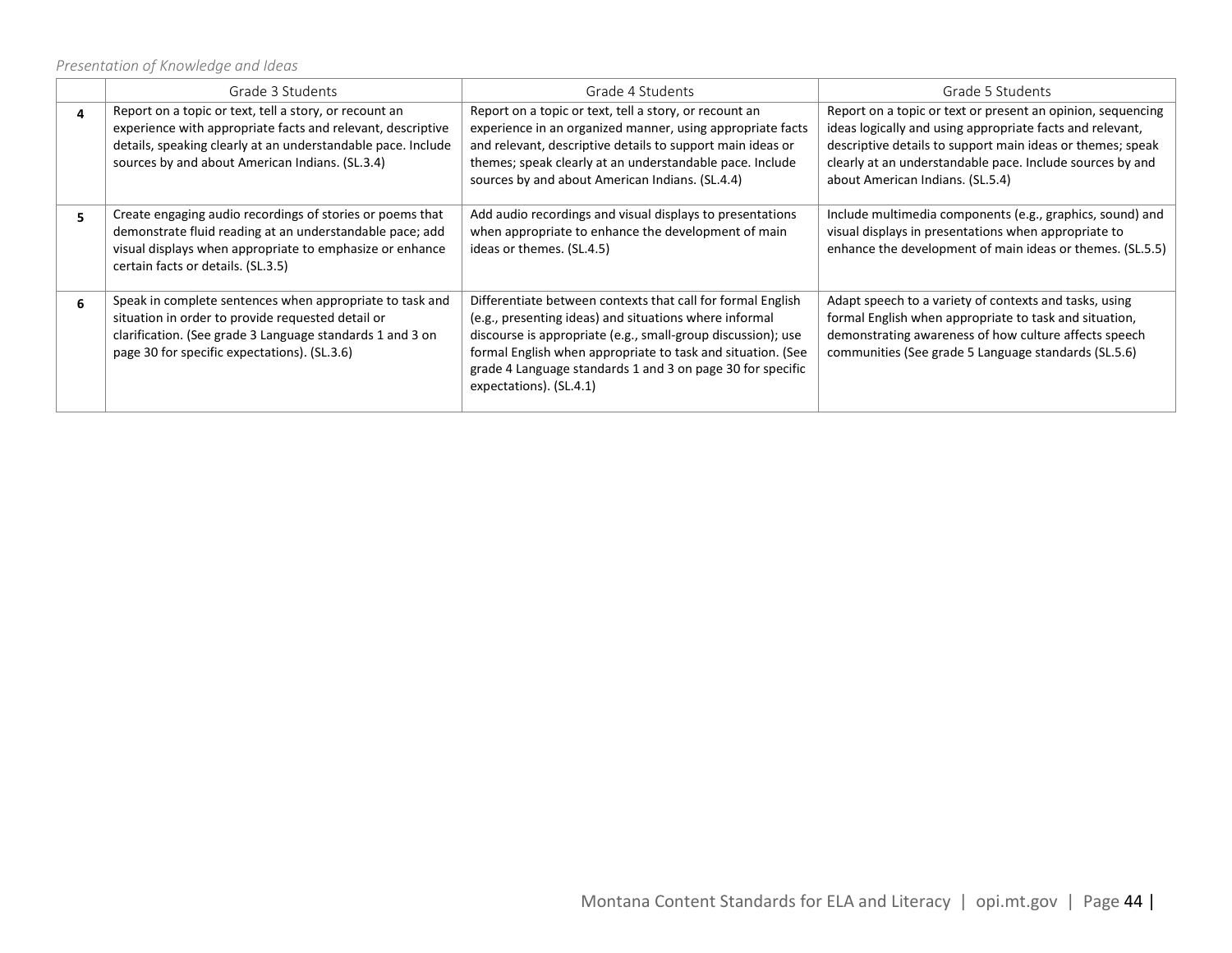# <span id="page-44-0"></span>Speaking and Listening Standards 6-8

### *Comprehension and Collaboration*

|                | Grade 6 Students                                                                                                                                                                                                                                                                                                                                                                                                                                                                                                                                                                                                                                                                                                                                                                                                                                                                                                             | Grade 7 Students                                                                                                                                                                                                                                                                                                                                                                                                                                                                                                                                                                                                                                                                                                                                                                                                                                                                                                                                     | Grade 8 Students                                                                                                                                                                                                                                                                                                                                                                                                                                                                                                                                                                                                                                                                                                                                                                                                                                                                                                                                                                          |
|----------------|------------------------------------------------------------------------------------------------------------------------------------------------------------------------------------------------------------------------------------------------------------------------------------------------------------------------------------------------------------------------------------------------------------------------------------------------------------------------------------------------------------------------------------------------------------------------------------------------------------------------------------------------------------------------------------------------------------------------------------------------------------------------------------------------------------------------------------------------------------------------------------------------------------------------------|------------------------------------------------------------------------------------------------------------------------------------------------------------------------------------------------------------------------------------------------------------------------------------------------------------------------------------------------------------------------------------------------------------------------------------------------------------------------------------------------------------------------------------------------------------------------------------------------------------------------------------------------------------------------------------------------------------------------------------------------------------------------------------------------------------------------------------------------------------------------------------------------------------------------------------------------------|-------------------------------------------------------------------------------------------------------------------------------------------------------------------------------------------------------------------------------------------------------------------------------------------------------------------------------------------------------------------------------------------------------------------------------------------------------------------------------------------------------------------------------------------------------------------------------------------------------------------------------------------------------------------------------------------------------------------------------------------------------------------------------------------------------------------------------------------------------------------------------------------------------------------------------------------------------------------------------------------|
| $\mathbf{1}$   | Engage effectively in a range of collaborative discussions<br>(one-on-one, in groups, and teacher-led) with diverse<br>partners on grade 6 topics, texts, and issues, building on<br>others' ideas and expressing their own clearly.<br>Come to discussions prepared, having read or studied<br>a.<br>required material; explicitly draw on that preparation<br>by referring to evidence on the topic, text, or issue to<br>probe and reflect on ideas under discussion.<br>Follow rules for collegial discussions, set specific goals<br>b.<br>and deadlines, and define individual roles as needed.<br>Pose and respond to specific questions with<br>c.<br>elaboration and detail by making comments that<br>contribute to the topic, text, or issue under discussion.<br>Review the key ideas expressed and demonstrate<br>d.<br>understanding of multiple perspectives through<br>reflection and paraphrasing. (SL.6.1) | Engage effectively in a range of collaborative discussions<br>(one-on-one, in groups, and teacher-led) with diverse<br>partners on grade 7 topics, texts, and issues, building on<br>others' ideas and expressing their own clearly.<br>Come to discussions prepared, having read or<br>a.<br>researched material under study; explicitly draw on<br>that preparation by referring to evidence on the topic,<br>text, or issue to probe and reflect on ideas under<br>discussion.<br>Follow rules for collegial discussions, track progress<br>b.<br>toward specific goals and deadlines, and define<br>individual roles as needed.<br>Pose questions that elicit elaboration and respond to<br>c.<br>others' questions and comments with relevant<br>observations and ideas that bring the discussion back<br>on topic as needed.<br>Acknowledge new information expressed by others<br>d.<br>and, when warranted, modify their own views. (SL.7.1) | Engage effectively in a range of collaborative discussions<br>(one-on-one, in groups, and teacher-led) with diverse<br>partners on grade 8 topics, texts, and issues, building on<br>others' ideas and expressing their own clearly.<br>a. Come to discussions prepared, having read or researched<br>material under study; explicitly draw on that preparation<br>by referring to evidence on the topic, text, or issue to<br>probe and reflect on ideas under discussion.<br>b. Follow rules for collegial discussions and decision-<br>making, track progress toward specific goals and<br>deadlines, and define individual roles as needed.<br>c. Pose questions that connect the ideas of several<br>speakers and respond to others' questions and<br>comments with relevant evidence, observations, and<br>ideas.<br>d. Acknowledge new information expressed by others, and,<br>when warranted, qualify or justify their own views in<br>light of the evidence presented. (SL.8.1) |
| $\overline{2}$ | Interpret information presented in diverse media and<br>formats (e.g., visually, quantitatively, orally) and explain<br>how it contributes to a topic, text, or issue under study.<br>(SL.6.2)                                                                                                                                                                                                                                                                                                                                                                                                                                                                                                                                                                                                                                                                                                                               | Analyze the main ideas and supporting details presented in<br>diverse media and formats (e.g., visually, quantitatively,<br>orally) and explain how the ideas clarify a topic, text, or<br>issue under study. (SL.7.2)                                                                                                                                                                                                                                                                                                                                                                                                                                                                                                                                                                                                                                                                                                                               | Analyze the purpose of information presented in diverse<br>media and formats (e.g., visually, quantitatively, orally) and<br>evaluate the motives (e.g., social, commercial, political)<br>behind its presentation. (SL.8.2)                                                                                                                                                                                                                                                                                                                                                                                                                                                                                                                                                                                                                                                                                                                                                              |
| 3              | Delineate a speaker's argument and specific claims,<br>distinguishing claims that are supported by reasons and<br>evidence from claims that are not. (SL.6.3)                                                                                                                                                                                                                                                                                                                                                                                                                                                                                                                                                                                                                                                                                                                                                                | Delineate a speaker's argument and specific claims,<br>evaluating the soundness of the reasoning and the<br>relevance and sufficiency of the evidence. (SL.7.3)                                                                                                                                                                                                                                                                                                                                                                                                                                                                                                                                                                                                                                                                                                                                                                                      | Delineate a speaker's argument and specific claims,<br>evaluating the soundness of the reasoning and relevance<br>and sufficiency of the evidence and identifying when<br>irrelevant evidence is introduced. (SL.8.3)                                                                                                                                                                                                                                                                                                                                                                                                                                                                                                                                                                                                                                                                                                                                                                     |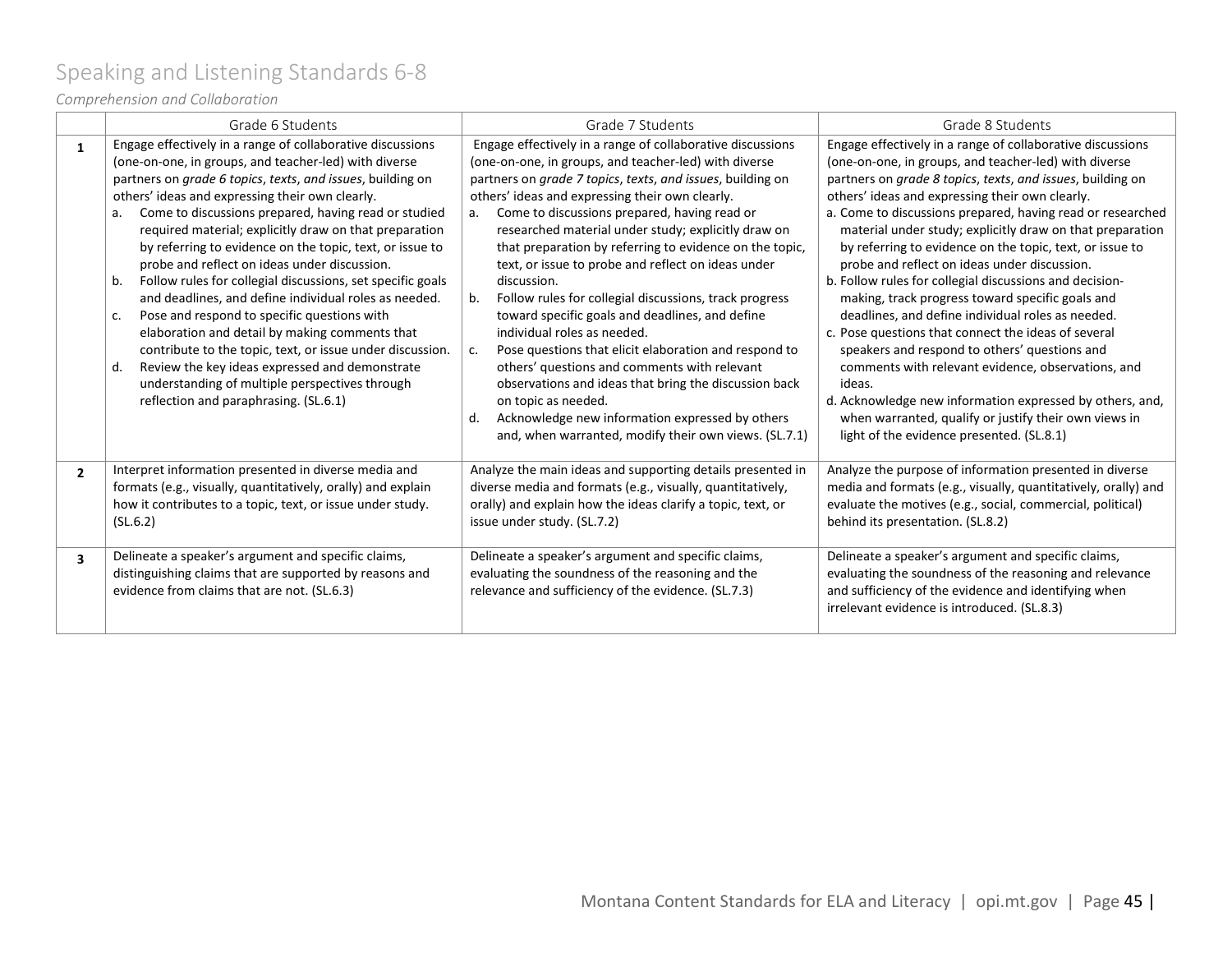*Presentation of Knowledge and Ideas*

|  | Grade 6 Students                                                                                                                                                                                                         | Grade7 Students                                                                                                                                                                                                                           | Grade8 Students                                                                                                                                                                                                                                           |
|--|--------------------------------------------------------------------------------------------------------------------------------------------------------------------------------------------------------------------------|-------------------------------------------------------------------------------------------------------------------------------------------------------------------------------------------------------------------------------------------|-----------------------------------------------------------------------------------------------------------------------------------------------------------------------------------------------------------------------------------------------------------|
|  | pertinent descriptions, facts, and details to accentuate<br>main ideas or themes; use appropriate eye contact,<br>adequate volume, and clear pronunciation. (SL.6.4)                                                     | Present claims and findings, emphasizing salient points in a<br>focused, coherent manner with pertinent descriptions,<br>facts, details, and examples; use appropriate eye contact,<br>adequate volume, and clear pronunciation. (SL.7.4) | Present claims and findings, emphasizing salient points in a<br>focused, coherent manner with relevant evidence, sound<br>valid reasoning, and well-chosen details; use appropriate<br>eye contact, adequate volume, and clear pronunciation.<br>(SL.8.4) |
|  | Include multimedia components (e.g., graphics, images,<br>music, sound) and visual displays in presentations to clarify<br>information. (SL.6.5)                                                                         | Include multimedia components and visual displays in<br>presentations to clarify claims and findings and emphasize<br>salient points. (SL.7.5)                                                                                            | Integrate multimedia and visual displays into presentations<br>to clarify information, strengthen claims and evidence, and<br>add interest. (SL.8.5)                                                                                                      |
|  | Adapt speech to a variety of contexts and tasks,<br>demonstrating command of formal English when indicated<br>or appropriate. (See grade 6 Language standards 1 and 3 on<br>page 54 for specific expectations). (SL.6.6) | Adapt speech to a variety of contexts and tasks,<br>demonstrating command of formal English when indicated<br>or appropriate. (See grade 7 Language standards 1 and 3 on<br>page 54 for specific expectations). (SL.7.6)                  | Adapt speech to a variety of contexts and tasks,<br>demonstrating command of formal English when indicated<br>or appropriate. (See grade 8 Language standards 1 and 3 on<br>page 54 for specific expectations). (SL.8.6)                                  |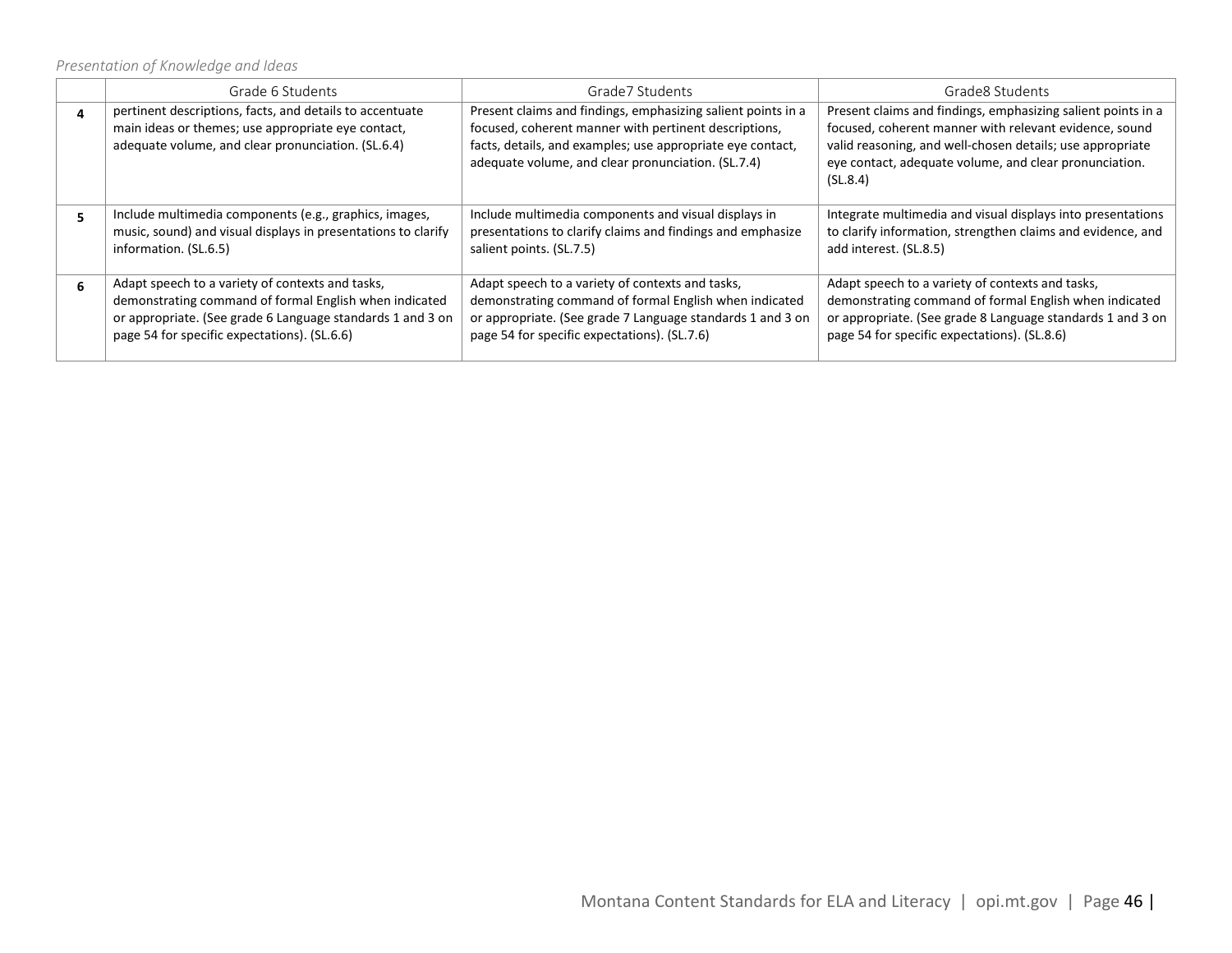# <span id="page-46-0"></span>Speaking and Listening Standards 9-12

*Comprehension and Collaboration*

|                         | Grades 9-10 Students                                                                                                                                                                                                                                                                                                                                                                                                                                                                                                                                                                                                                                                                                                                                                                                                                                                                                                                                                                                                                                                                                                                                                                                                                                                                                                                                                                  | Grades 11-12 Students                                                                                                                                                                                                                                                                                                                                                                                                                                                                                                                                                                                                                                                                                                                                                                                                                                                                                                                                                                                                                                                                                                                                                                                                                                                                                                                                           |  |
|-------------------------|---------------------------------------------------------------------------------------------------------------------------------------------------------------------------------------------------------------------------------------------------------------------------------------------------------------------------------------------------------------------------------------------------------------------------------------------------------------------------------------------------------------------------------------------------------------------------------------------------------------------------------------------------------------------------------------------------------------------------------------------------------------------------------------------------------------------------------------------------------------------------------------------------------------------------------------------------------------------------------------------------------------------------------------------------------------------------------------------------------------------------------------------------------------------------------------------------------------------------------------------------------------------------------------------------------------------------------------------------------------------------------------|-----------------------------------------------------------------------------------------------------------------------------------------------------------------------------------------------------------------------------------------------------------------------------------------------------------------------------------------------------------------------------------------------------------------------------------------------------------------------------------------------------------------------------------------------------------------------------------------------------------------------------------------------------------------------------------------------------------------------------------------------------------------------------------------------------------------------------------------------------------------------------------------------------------------------------------------------------------------------------------------------------------------------------------------------------------------------------------------------------------------------------------------------------------------------------------------------------------------------------------------------------------------------------------------------------------------------------------------------------------------|--|
| 1                       | Initiate and participate effectively in a range of collaborative and culturally diverse<br>discussions (one-on-one, in groups, and teacher-led) with diverse partners on grades 9-10<br>topics, texts, and issues, building on others' ideas and expressing their own clearly and<br>persuasively.<br>Come to discussions prepared, having read and researched material under study;<br>a.<br>explicitly draw on that preparation by referring to evidence from texts and other<br>research on the topic or issue to stimulate a thoughtful, well-reasoned exchange of<br>ideas.<br>Work with peers to set rules for collegial discussions and decision-making (e.g.,<br>b.<br>informal consensus, taking votes on key issues, presentation of alternate views), clear<br>goals and deadlines, and individual roles as needed.<br>Propel conversations by posing and responding to questions that relate the current<br>C <sub>1</sub><br>discussion to broader themes or larger ideas; actively incorporate others into the<br>discussion; and clarify, verify, or challenge ideas and conclusions.<br>Respond thoughtfully to diverse perspectives, summarize points of agreement and<br>b.<br>disagreement, and, when warranted, qualify or justify their own views and<br>understanding and make new connections in light of the evidence and reasoning<br>presented. (SL.9-10.1) | Initiate and participate effectively in a range of collaborative and culturally diverse<br>discussions (one-on-one, in groups, and teacher-led) with diverse partners on grades 11-<br>12 topics, texts, and issues, building on others' ideas and expressing their own clearly and<br>persuasively.<br>Come to discussions prepared, having read and researched material under study;<br>а.<br>explicitly draw on that preparation by referring to evidence from texts and other<br>research on the topic or issue to stimulate a thoughtful, well-reasoned exchange of<br>ideas.<br>Work with peers to promote civil, democratic discussions and decision-making, set<br>b.<br>clear goals and deadlines, and establish individual roles as needed.<br>Propel conversations by posing and responding to questions that probe reasoning<br>c.<br>and evidence; ensure a hearing for a full range of positions on a topic or issue; clarify,<br>verify, or challenge ideas and conclusions; and promote divergent and creative<br>perspectives.<br>Respond thoughtfully to diverse perspectives; synthesize comments, claims, and<br>b.<br>evidence made on all sides of an issue; resolve contradictions when possible; and<br>determine what additional information or research is required to deepen the<br>investigation or complete the task. (SL.11-12.1) |  |
| $\overline{2}$          | Integrate multiple sources of information presented in diverse media or formats (e.g.,<br>visually, quantitatively, orally) evaluating the credibility and accuracy of each source.<br>$(SL.9-10.2)$                                                                                                                                                                                                                                                                                                                                                                                                                                                                                                                                                                                                                                                                                                                                                                                                                                                                                                                                                                                                                                                                                                                                                                                  | Integrate multiple sources of information presented in diverse formats and media (e.g.,<br>visually, quantitatively, orally) in order to make informed decisions and solve problems,<br>evaluating the credibility and accuracy of each source and noting any discrepancies among<br>the data. (SL.11-12.2)                                                                                                                                                                                                                                                                                                                                                                                                                                                                                                                                                                                                                                                                                                                                                                                                                                                                                                                                                                                                                                                     |  |
| $\overline{\mathbf{3}}$ | Evaluate a speaker's point of view, reasoning, and use of evidence and rhetoric, within<br>culturally diverse contexts, identifying any fallacious reasoning or exaggerated or distorted<br>evidence. (SL.9-10.3)                                                                                                                                                                                                                                                                                                                                                                                                                                                                                                                                                                                                                                                                                                                                                                                                                                                                                                                                                                                                                                                                                                                                                                     | Evaluate a speaker's point of view, reasoning, and use of evidence and rhetoric, within<br>culturally diverse contexts, assessing. (SL.11-12.3)                                                                                                                                                                                                                                                                                                                                                                                                                                                                                                                                                                                                                                                                                                                                                                                                                                                                                                                                                                                                                                                                                                                                                                                                                 |  |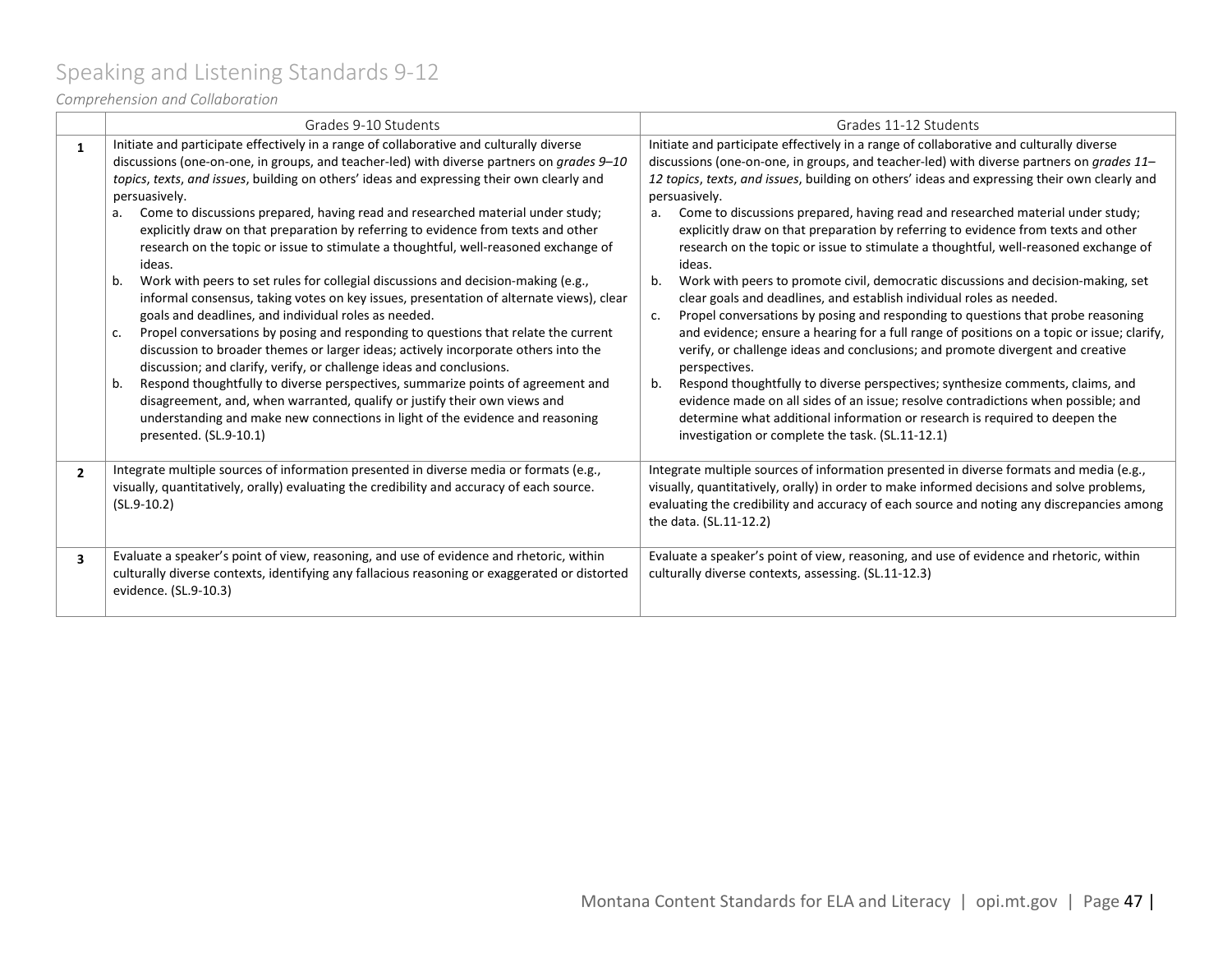### *Presentation of Knowledge and Ideas*

| Grades 9-10 Students                                                                          | Grades 11-12 Students                                                                         |
|-----------------------------------------------------------------------------------------------|-----------------------------------------------------------------------------------------------|
| Present information, findings, and supporting evidence clearly, concisely, and logically such | Present information, findings, and supporting evidence, conveying a clear and distinct        |
| that listeners can follow the line of reasoning and the organization, development,            | perspective, such that listeners can follow the line of reasoning, alternative or opposing    |
| substance, and style are appropriate to purpose, audience, and task. (SL.9-10.4)              | perspectives are addressed, and the organization, development, substance, and style are       |
|                                                                                               | appropriate to purpose, audience, and a range of formal and informal tasks. (SL.11-12.4)      |
| Make strategic use of digital media (e.g., textual, graphical, audio, visual, and interactive | Make strategic use of digital media (e.g., textual, graphical, audio, visual, and interactive |
| elements) in presentations to enhance understanding of findings, reasoning, and evidence      | elements) in presentations to enhance understanding of findings, reasoning, and evidence      |
| and to add interest. (SL.9-10.5)                                                              | and to add interest. (SL.11-12.5)                                                             |
| Adapt speech to a variety of contexts and tasks, demonstrating command of formal English      | Adapt speech to a variety of contexts and tasks, demonstrating a command of formal            |
| when indicated or appropriate. (See grades 9-10 Language standards 1 and 3 on pages 56        | English when indicated or appropriate. (See grades 11-12 Language standards 1 and 3 on        |
| for specific expectations). (SL.9-10.6)                                                       | page 56 for specific expectations). (SL.11-12.6)                                              |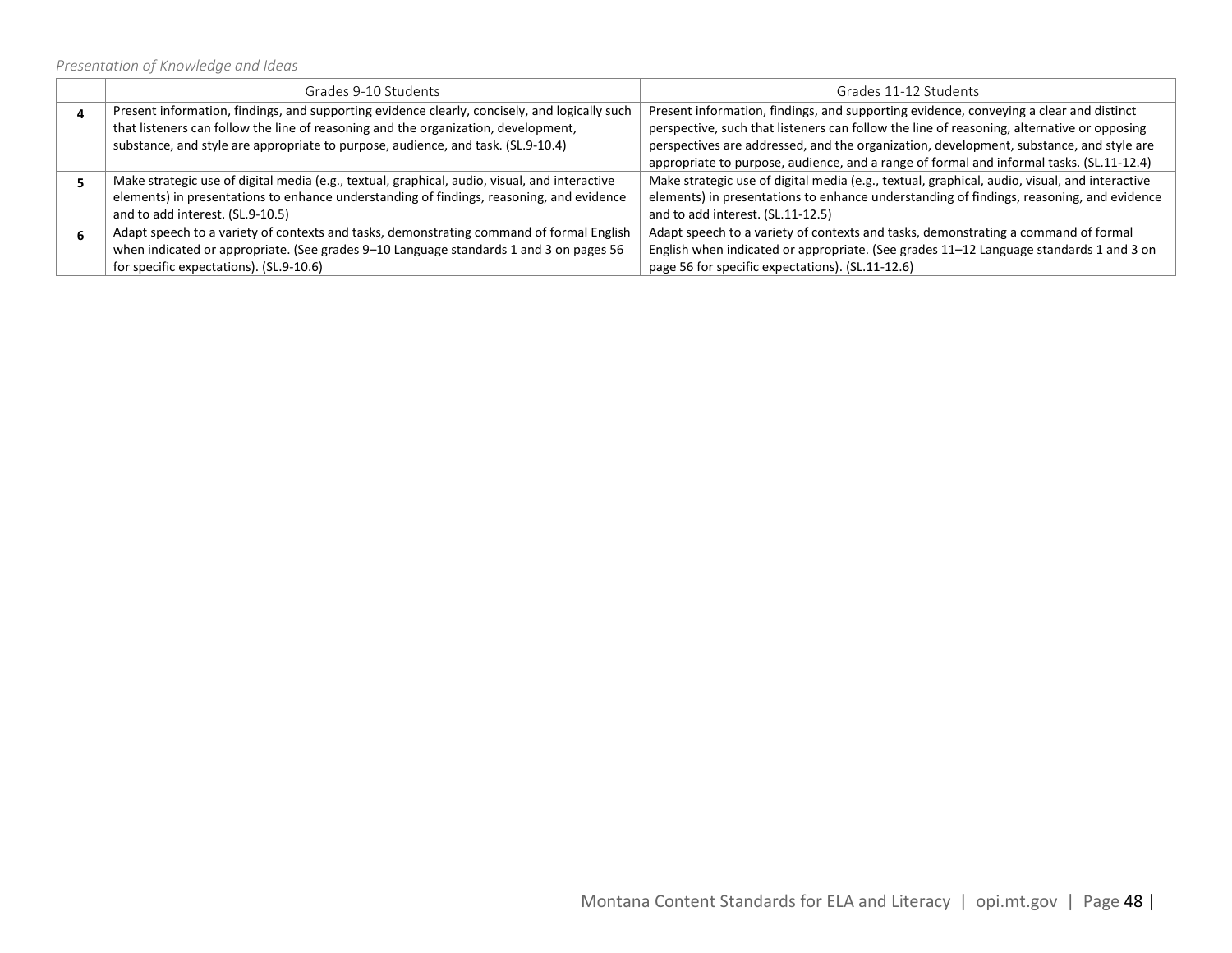### <span id="page-48-0"></span>Montana Anchor Standards for Language

The Language Standards on the following pages define what students should know and be able to do. Anchor standards provide the umbrella overview of expectations. These anchor standards are grouped into three broad concepts; *Conventions of Standard English, Knowledge of Language, and Vocabulary Acquisition and Use*. Grade-level specific standards provide teachers support in designing their instruction. Together, these standards define the skills and understandings all students should demonstrate to be career, college, and community ready.

#### **Conventions of Standard English**

- 1. Demonstrate command of the conventions of standard English grammar and usage when writing or speaking. (L.1)
- 2. Demonstrate command of the conventions of standard English capitalization, punctuation, and spelling when writing. (L.2)

#### **Knowledge of Language**

3. Apply knowledge of language to understand how language functions in different contexts, to make effective choices for meaning or style, and to comprehend more fully when reading or listening. (L.3)

#### **Vocabulary Acquisition and Use**

- 4. Determine or clarify the meaning of unknown and multiple-meaning words and phrases by using context clues, analyzing meaningful word parts, and consulting general and specialized reference materials, as appropriate. (L.4)
- 5. Demonstrate understanding of figurative language, word relationships and nuances in word meanings. (L.5)
- 6. Acquire and use accurately a range of general academic and domain-specific words and phrases sufficient for reading, writing, speaking, and listening at the college and career readiness level; demonstrate independence in gathering vocabulary knowledge when encountering an unknown term important to comprehension or expression. (L.6)

#### *Note on range and content of student language use*

To build a foundation for college and career readiness in language, students must gain control over many conventions of standard English grammar, usage, and mechanics as well as learn other ways to use language to convey meaning effectively. They must also be able to determine or clarify the meaning of grade-appropriate words encountered through listening, reading, and media use; come to appreciate that words have nonliteral meanings, shadings of meaning, and relationships to other words; and expand their vocabulary in the course of studying content. The inclusion of Language standards in their own strand should not be taken as an indication that skills related to conventions, effective language use, and vocabulary are unimportant to reading, writing, speaking, and listening; indeed, they are inseparable from such contexts.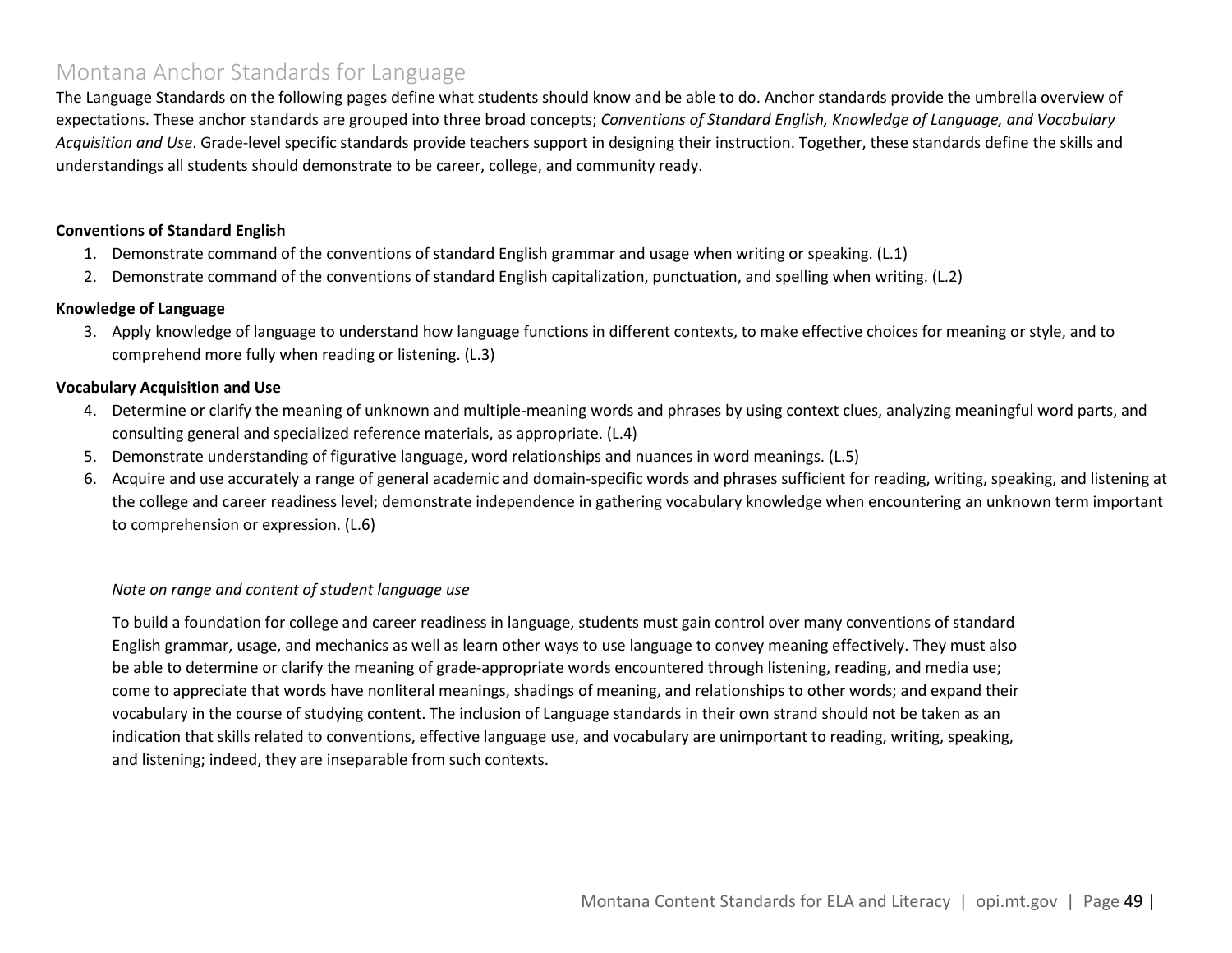# <span id="page-49-0"></span>Language Standards K-2

### *Conventions of Standard English*

|                | Kindergarten                                                                                                                                                                                                                                                                                                                                                                                                                                                                                                                                                                                                               | Grade 1 Students                                                                                                                                                                                                                                                                                                                                                                                                                                                                                                                                                                                                                                                                                                                                                                                                                                                                                                                                                                                                                            | Grade 2 Students                                                                                                                                                                                                                                                                                                                                                                                                                                                                                                                                                                                                                                                                                                                                                    |
|----------------|----------------------------------------------------------------------------------------------------------------------------------------------------------------------------------------------------------------------------------------------------------------------------------------------------------------------------------------------------------------------------------------------------------------------------------------------------------------------------------------------------------------------------------------------------------------------------------------------------------------------------|---------------------------------------------------------------------------------------------------------------------------------------------------------------------------------------------------------------------------------------------------------------------------------------------------------------------------------------------------------------------------------------------------------------------------------------------------------------------------------------------------------------------------------------------------------------------------------------------------------------------------------------------------------------------------------------------------------------------------------------------------------------------------------------------------------------------------------------------------------------------------------------------------------------------------------------------------------------------------------------------------------------------------------------------|---------------------------------------------------------------------------------------------------------------------------------------------------------------------------------------------------------------------------------------------------------------------------------------------------------------------------------------------------------------------------------------------------------------------------------------------------------------------------------------------------------------------------------------------------------------------------------------------------------------------------------------------------------------------------------------------------------------------------------------------------------------------|
| 1              | Demonstrate command of the conventions of standard English<br>grammar and usage when writing or speaking.<br>Print many upper- and lowercase letters.<br>a.<br>Use frequently occurring nouns and verbs.<br>Form regular plural nouns orally by adding /s/ or /es/ (e.g.,<br>d.<br>dog, dogs; wish, wishes).<br>Understand and use question words (interrogatives) (e.g.,<br>e.<br>who, what, where, when, why, how).<br>Use the most frequently occurring prepositions (e.g., to, from,<br>in, out, on, off, for, of, by, with).<br>Produce and expand complete sentences in shared language<br>g.<br>activities. (L.K.1) | Demonstrate command of the conventions of standard English<br>grammar and usage when writing or speaking.<br>Print all upper- and lowercase letters.<br>a.<br>Use common, proper, and possessive nouns.<br>b.<br>Use singular and plural nouns with matching verbs in basic<br>c.<br>sentences (e.g., He hops; We hop).<br>Use personal, possessive, and indefinite pronouns (e.g., I, me,<br>d.<br>my; they, them, their; anyone, everything).<br>Use verbs to convey a sense of past, present, and future (e.g.,<br>e.<br>Yesterday I walked home; Today I walk home; Tomorrow I will<br>walk home).<br>f.<br>Use frequently occurring adjectives.<br>Use frequently occurring conjunctions (e.g., and, but, or, so,<br>g.<br>because).<br>Use determiners (e.g., articles, demonstratives).<br>h.<br>Use frequently occurring prepositions (e.g., during, beyond,<br>toward).<br>Produce and expand complete simple and compound<br>declarative, interrogative, imperative, and exclamatory<br>sentences in response to prompts. (L.1.1) | Demonstrate command of the conventions of standard English<br>grammar and usage when writing or speaking.<br>Use collective nouns (e.g., group).<br>a.<br>Form and use frequently occurring irregular plural<br>b.<br>nouns (e.g., feet, children, teeth, mice, fish).<br>Use reflexive pronouns (e.g., myself, ourselves).<br>c.<br>Form and use the past tense of frequently occurring<br>d.<br>irregular verbs (e.g., sat, hid, told).<br>Use adjectives and adverbs, and choose between them<br>e.<br>depending on what is to be modified.<br>Produce, expand, and rearrange complete simple and<br>f.<br>compound sentences (e.g., The boy watched the movie;<br>The little boy watched the movie; The action movie was<br>watched by the little boy). (L.2.1) |
| $\overline{2}$ | Demonstrate command of the conventions of standard English<br>capitalization, punctuation, and spelling when writing.<br>Capitalize the first word in a sentence and the pronoun I.<br>a.<br>Recognize and name end punctuation.<br>b.<br>Write a letter or letters for most consonant and short-vowel<br>c.<br>sounds (phonemes).<br>Spell simple words phonetically, drawing on knowledge of<br>b.<br>sound-letter relationships. (L.K.2)                                                                                                                                                                                | Demonstrate command of the conventions of standard English<br>capitalization, punctuation, and spelling when writing.<br>Capitalize dates and names of people.<br>a.<br>Use end punctuation for sentences.<br>c.<br>Use commas in dates and to separate single words in a series.<br>d.<br>Use conventional spelling for words with common spelling<br>e.<br>patterns and for frequently occurring irregular words.<br>f.<br>Spell untaught words phonetically, drawing on phonemic<br>awareness and spelling conventions. (L.1.2)                                                                                                                                                                                                                                                                                                                                                                                                                                                                                                          | Demonstrate command of the conventions of standard English<br>capitalization, punctuation, and spelling when writing.<br>Capitalize holidays, product names, and geographic names.<br>a.<br>b.<br>Use commas in greetings and closings of letters.<br>Use an apostrophe to form contractions and frequently<br>c.<br>occurring possessives.<br>d.<br>Generalize learned spelling patterns when writing words<br>(e.g., cage $\rightarrow$ badge; boy $\rightarrow$ boil).<br>e. Consult reference materials, including beginning<br>a.<br>dictionaries, as needed to check and correct spellings. (L.2.2)                                                                                                                                                           |

### *Knowledge of Language*

| Kindergarten        | Grade 1 Students    | Grade 2 Students                                                                                                                                           |
|---------------------|---------------------|------------------------------------------------------------------------------------------------------------------------------------------------------------|
| (Begins in grade 2) | (Begins in grade 2) | Use knowledge of language and its conventions when<br>writing, speaking, reading, or listening.<br>a. Compare formal and informal uses of English. (L.2.3) |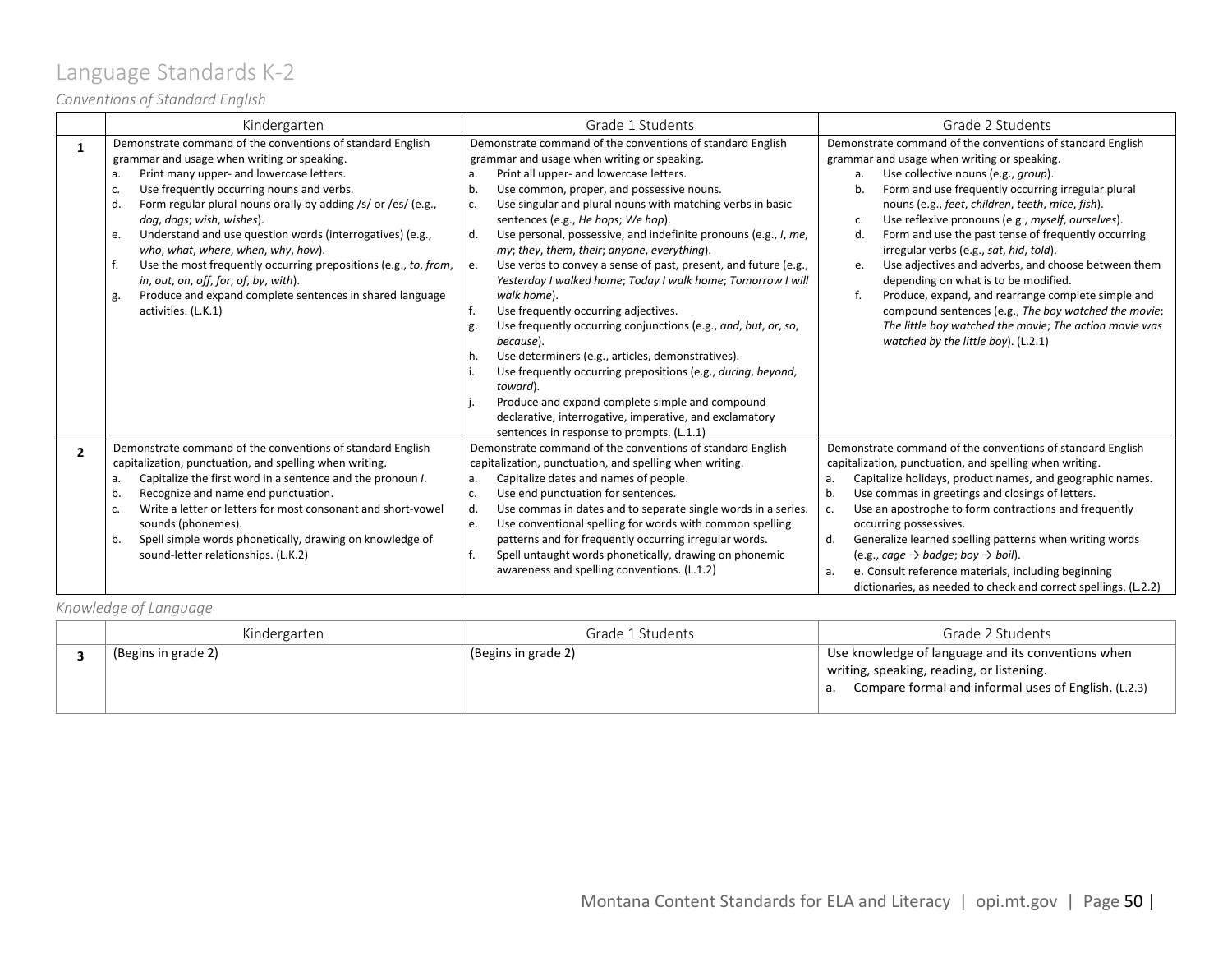|   | Kindergarten                                                                                                                                                                                                                                                                                                                                                                                                                                                                                                                                                                                                                                                        | Grade 1 Students                                                                                                                                                                                                                                                                                                                                                                                                                                                                                                                                                                                                                                                                                                                                                                             | Grade 2 Students                                                                                                                                                                                                                                                                                                                                                                                                                                                                                                                                                                                                                                                                                                                                                                                                                                                                     |
|---|---------------------------------------------------------------------------------------------------------------------------------------------------------------------------------------------------------------------------------------------------------------------------------------------------------------------------------------------------------------------------------------------------------------------------------------------------------------------------------------------------------------------------------------------------------------------------------------------------------------------------------------------------------------------|----------------------------------------------------------------------------------------------------------------------------------------------------------------------------------------------------------------------------------------------------------------------------------------------------------------------------------------------------------------------------------------------------------------------------------------------------------------------------------------------------------------------------------------------------------------------------------------------------------------------------------------------------------------------------------------------------------------------------------------------------------------------------------------------|--------------------------------------------------------------------------------------------------------------------------------------------------------------------------------------------------------------------------------------------------------------------------------------------------------------------------------------------------------------------------------------------------------------------------------------------------------------------------------------------------------------------------------------------------------------------------------------------------------------------------------------------------------------------------------------------------------------------------------------------------------------------------------------------------------------------------------------------------------------------------------------|
| 4 | Determine or clarify the meaning of unknown and multiple-<br>meaning words and phrases based on kindergarten reading<br>and content.<br>Identify new meanings for familiar words and apply<br>а.<br>them accurately (e.g., knowing duck is a bird and<br>learning the verb to duck).<br>b. Use the most frequently occurring inflections and<br>affixes (e.g., -ed, -s, re-, un-, pre-, -ful, -less) as a clue to<br>the meaning of an unknown word. (L.K.4)                                                                                                                                                                                                        | Determine or clarify the meaning of unknown and multiple-<br>meaning words and phrases based on grade 1 reading and<br>content, choosing flexibly from an array of strategies.<br>a. Use sentence-level context as a clue to the meaning of<br>a word or phrase.<br>Use frequently occurring affixes as a clue to the<br>b.<br>meaning of a word.<br>Identify frequently occurring root words (e.g., look)<br>c.<br>and their inflectional forms (e.g., looks, looked,<br>$looking)$ . (L.1.4)                                                                                                                                                                                                                                                                                               | Determine or clarify the meaning of unknown and multiple-<br>meaning words and phrases based on grade 2 reading and<br>content, choosing flexibly from an array of strategies.<br>a. Use sentence-level context as a clue to the meaning of<br>a word or phrase.<br>Determine the meaning of the new word formed when<br>b.<br>a known prefix is added to a known word (e.g.,<br>happy/unhappy, tell/retell).<br>Use a known root word as a clue to the meaning of an<br>c.<br>unknown word with the same root (e.g., addition,<br>additional).<br>d. Use knowledge of the meaning of individual words to<br>predict the meaning of compound words (e.g.,<br>birdhouse, lighthouse, housefly; bookshelf, notebook,<br>bookmark).<br>Use glossaries and beginning dictionaries, both print<br>e.<br>and digital, to determine or clarify the meaning of<br>words and phrases. (L.2.4) |
| 5 | With guidance and support from adults, explore word<br>relationships and nuances in word meanings.<br>a. Sort common objects into categories (e.g., shapes,<br>foods) to gain a sense of the concepts the categories<br>represent.<br>Demonstrate understanding of frequently occurring<br>b.<br>verbs and adjectives by relating them to their<br>opposites (antonyms).<br>Identify real-life connections between words and their<br>c.<br>use (e.g., note places at school that are colorful).<br>Distinguish shades of meaning among verbs describing<br>d.<br>the same general action (e.g., walk, march, strut,<br>prance) by acting out the meanings. (L.K.5) | With guidance and support from adults, demonstrate<br>understanding of word relationships and nuances in word<br>meanings.<br>a. Sort words into categories (e.g., colors, clothing) to<br>gain a sense of the concepts the categories represent.<br>b.<br>Define words by category and by one or more key<br>attributes (e.g., a duck is a bird that swims; a tiger is a<br>large cat with stripes).<br>Identify real-life connections between words and their<br>c.<br>use (e.g., note places at home that are cozy).<br>d.<br>Distinguish shades of meaning among verbs differing<br>in manner (e.g., look, peek, glance, stare, glare, scowl)<br>and adjectives differing in intensity (e.g., large,<br>gigantic) by defining or choosing them or by acting out<br>the meanings. (L.1.5) | Demonstrate understanding of word relationships and<br>nuances in word meanings.<br>a. Identify real-life connections between words and their<br>use (e.g., describe foods that are spicy or juicy).<br>b.<br>Distinguish shades of meaning among closely related<br>verbs (e.g., toss, throw, hurl) and closely related<br>adjectives (e.g., thin, slender, skinny, scrawny). (L.2.5)                                                                                                                                                                                                                                                                                                                                                                                                                                                                                               |
| 6 | Use words and phrases acquired through conversations,<br>reading and being read to, and responding to texts. (L.K.6)                                                                                                                                                                                                                                                                                                                                                                                                                                                                                                                                                | Use words and phrases acquired through conversations,<br>reading and being read to, and responding to texts,<br>including using frequently occurring conjunctions to signal<br>simple relationships (e.g., because). (L.1.6)                                                                                                                                                                                                                                                                                                                                                                                                                                                                                                                                                                 | Use words and phrases acquired through conversations,<br>reading and being read to, and responding to texts,<br>including using adjectives and adverbs to describe (e.g.,<br>When other kids are happy that makes me happy). (L.2.6)                                                                                                                                                                                                                                                                                                                                                                                                                                                                                                                                                                                                                                                 |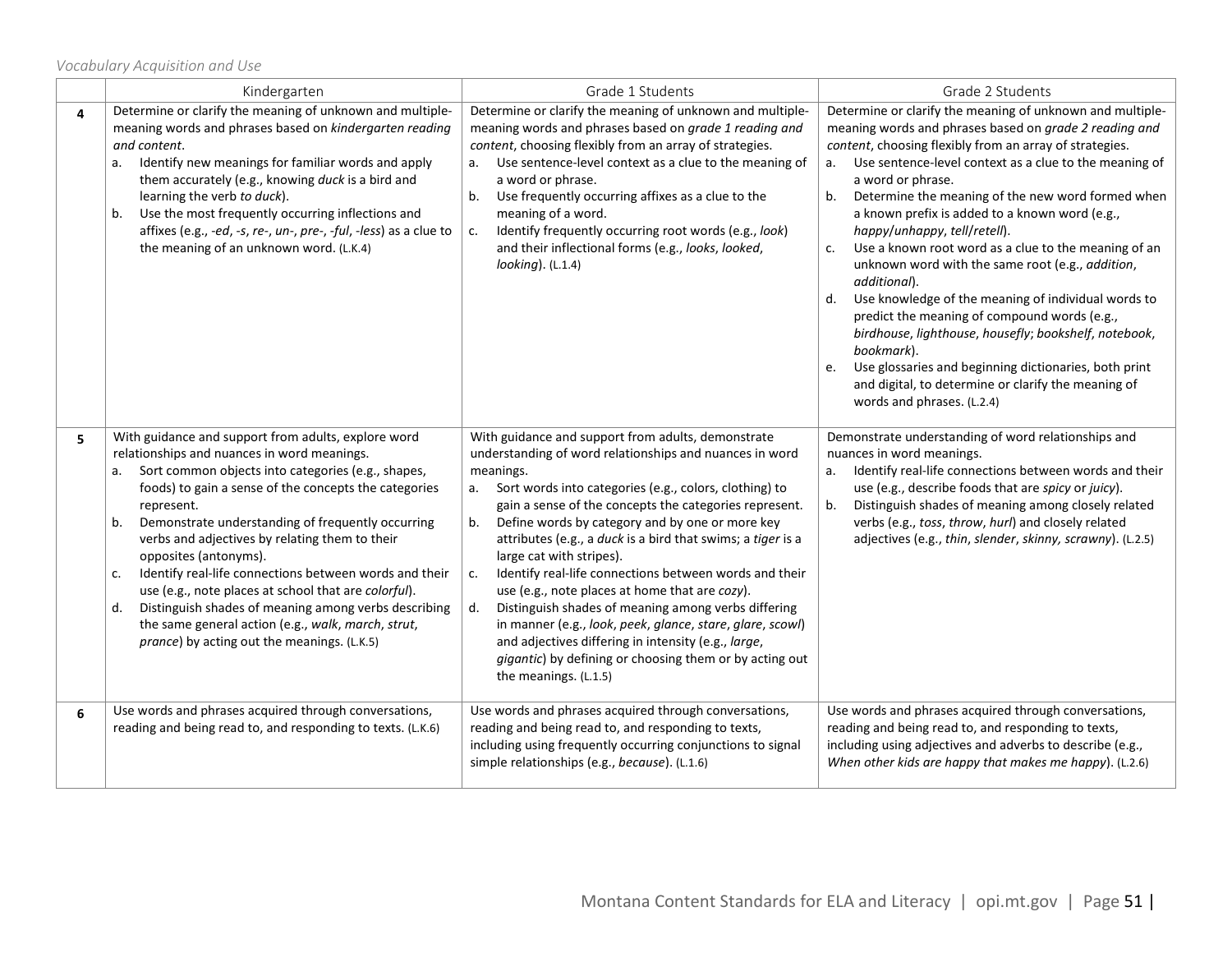# <span id="page-51-0"></span>Language Standards 3-5

### *Conventions of Standard English*

|                | Grade 3 Students                                                                                                                                                                                                                                                                                                                                                                                                                                                                                                                                                                                                                                                                                                                                                                                                                                          | Grade 4 Students                                                                                                                                                                                                                                                                                                                                                                                                                                                                                                                                                                                                                                                                                                                                                                                                         | Grade 5 Students                                                                                                                                                                                                                                                                                                                                                                                                                                                                                                                                                                                                                                                                                        |
|----------------|-----------------------------------------------------------------------------------------------------------------------------------------------------------------------------------------------------------------------------------------------------------------------------------------------------------------------------------------------------------------------------------------------------------------------------------------------------------------------------------------------------------------------------------------------------------------------------------------------------------------------------------------------------------------------------------------------------------------------------------------------------------------------------------------------------------------------------------------------------------|--------------------------------------------------------------------------------------------------------------------------------------------------------------------------------------------------------------------------------------------------------------------------------------------------------------------------------------------------------------------------------------------------------------------------------------------------------------------------------------------------------------------------------------------------------------------------------------------------------------------------------------------------------------------------------------------------------------------------------------------------------------------------------------------------------------------------|---------------------------------------------------------------------------------------------------------------------------------------------------------------------------------------------------------------------------------------------------------------------------------------------------------------------------------------------------------------------------------------------------------------------------------------------------------------------------------------------------------------------------------------------------------------------------------------------------------------------------------------------------------------------------------------------------------|
| $\mathbf{1}$   | Demonstrate command of the conventions of standard<br>English grammar and usage when writing or speaking.<br>Explain the function of nouns, pronouns, verbs,<br>а.<br>adjectives, and adverbs in general and their functions<br>in particular sentences.<br>Form and use regular and irregular plural nouns.<br>b.<br>Use abstract nouns (e.g., childhood).<br>c.<br>Form and use regular and irregular verbs.<br>d.<br>Form and use the simple (e.g., I walked; I walk; I will<br>e.<br>walk) verb tenses.<br>Ensure subject-verb and pronoun-antecedent<br>f.<br>agreement.<br>Form and use comparative and superlative adjectives<br>g.<br>and adverbs, and choose between them depending on<br>what is to be modified.<br>Use coordinating and subordinating conjunctions.<br>h.<br>Produce simple, compound, and complex sentences.<br>i.<br>(L.3.1) | Demonstrate command of the conventions of standard<br>English grammar and usage when writing or speaking.<br>Use relative pronouns (who, whose, whom, which,<br>a.<br>that) and relative adverbs (where, when, why).<br>Form and use the progressive (e.g., I was walking; I am<br>b.<br>walking; I will be walking) verb tenses.<br>Use modal auxiliaries (e.g., can, may, must) to convey<br>c.<br>various conditions.<br>Order adjectives within sentences according to<br>d.<br>conventional patterns (e.g., a small red bag rather<br>than a red small bag).<br>Form and use prepositional phrases.<br>e.<br>f.<br>Produce complete sentences, recognizing and<br>correcting inappropriate fragments and run-ons.<br>Correctly use frequently confused words (e.g., to, too,<br>g.<br>two; there, their). $(L.4.1)$ | Demonstrate command of the conventions of standard<br>English grammar and usage when writing or speaking.<br>Explain the function of conjunctions, prepositions, and<br>a.<br>interjections in general and their function in particular<br>sentences.<br>b.<br>Form and use the perfect (e.g., I had walked; I have<br>walked; I will have walked) verb tenses.<br>Use verb tense to convey various times, sequences,<br>c.<br>states, and conditions.<br>Recognize and correct inappropriate shifts in verb<br>d.<br>tense.<br>Use correlative conjunctions (e.g., either/or,<br>e.<br>neither/nor). (L.5.1)                                                                                           |
| $\overline{2}$ | Demonstrate command of the conventions of standard<br>English capitalization, punctuation, and spelling when<br>writing.<br>Capitalize appropriate words in titles.<br>а.<br>Use commas in addresses.<br>b.<br>Use commas and quotation marks in dialogue.<br>c.<br>Form and use possessives.<br>e.<br>Use conventional spelling for high-frequency and other<br>f.<br>studied words and for adding suffixes to base words<br>(e.g., sitting, smiled, cries, happiness).<br>Use spelling patterns and generalizations (e.g., word<br>g.<br>families, position-based spellings, syllable patterns,<br>ending rules, meaningful word parts) in writing words.<br>Consult reference materials, including beginning<br>h.<br>dictionaries, as needed to check and correct spellings.<br>(L.3.2)                                                               | Demonstrate command of the conventions of standard<br>English capitalization, punctuation, and spelling when<br>writing.<br>Use correct capitalization.<br>а.<br>Use commas and quotation marks to mark direct<br>b.<br>speech and quotations from a text.<br>Use a comma before a coordinating conjunction in a<br>c.<br>compound sentence.<br>Spell grade-appropriate words correctly, consulting<br>d.<br>references as needed. (L.4.2)                                                                                                                                                                                                                                                                                                                                                                               | Demonstrate command of the conventions of standard<br>English capitalization, punctuation, and spelling when<br>writing.<br>Use punctuation to separate items in a series.<br>a.<br>b.<br>Use a comma to separate an introductory element<br>from the rest of the sentence.<br>Use a comma to set off the words yes and no (e.g., Yes,<br>c.<br>thank you), to set off a tag question from the rest of<br>the sentence (e.g., It's true, isn't it?), and to indicate<br>direct address (e.g., Is that you, Steve?).<br>Use underlining, quotation marks, or italics to indicate<br>d.<br>titles of works.<br>Spell grade-appropriate words correctly, consulting<br>e.<br>references as needed. (L.5.2) |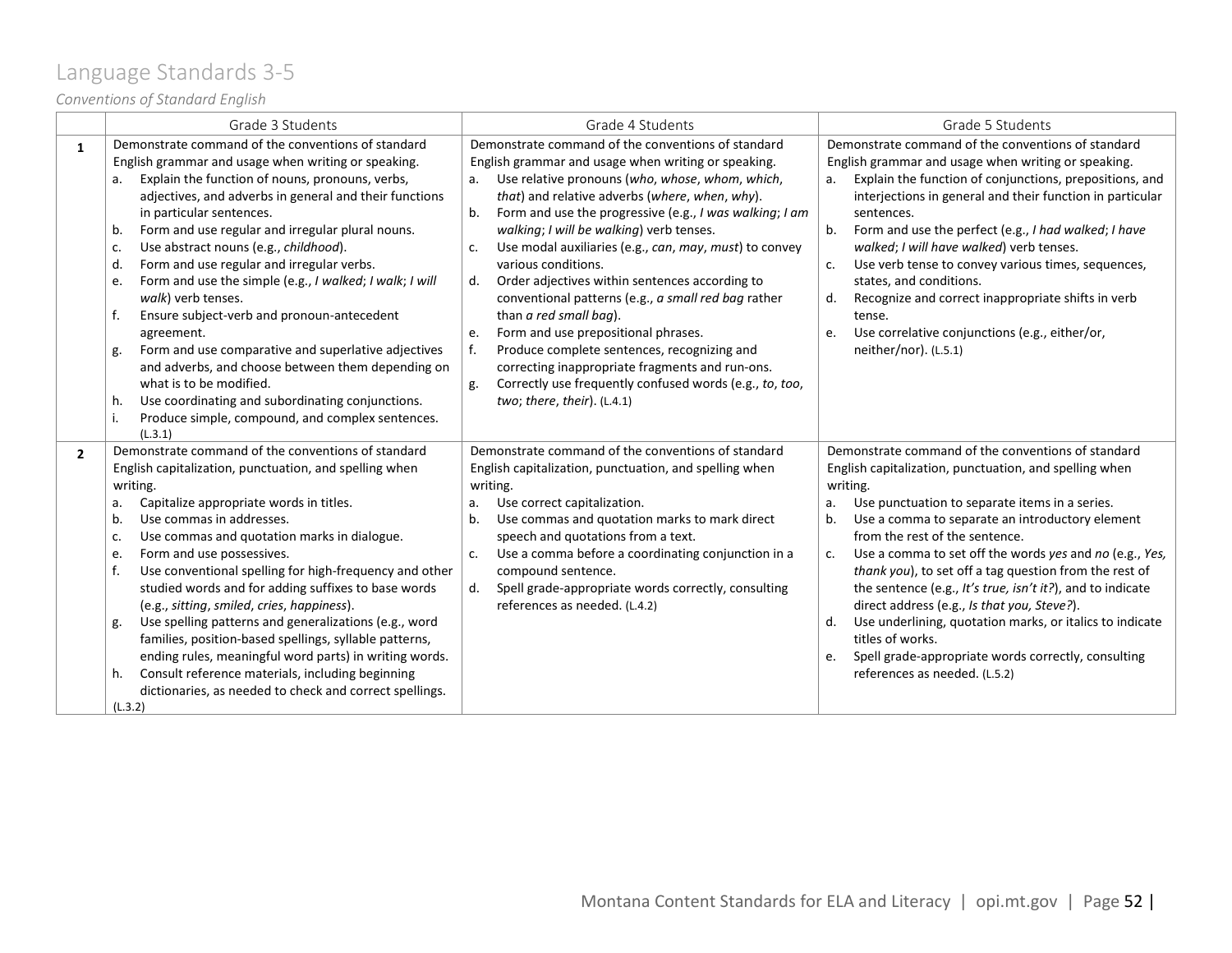### *Knowledge of Language*

| Grade 3 Students                                                                                                                                                                                                                                                 | Grade 4 Students                                                                                                                                                                                                                                                                                                                                                                         | Grade 5 Students                                                                                                                                                                                                                                                                                                                  |
|------------------------------------------------------------------------------------------------------------------------------------------------------------------------------------------------------------------------------------------------------------------|------------------------------------------------------------------------------------------------------------------------------------------------------------------------------------------------------------------------------------------------------------------------------------------------------------------------------------------------------------------------------------------|-----------------------------------------------------------------------------------------------------------------------------------------------------------------------------------------------------------------------------------------------------------------------------------------------------------------------------------|
| Use knowledge of language and its conventions when<br>writing, speaking, reading, or listening.<br>a. Choose words and phrases for effect.<br>b. Recognize and observe differences between the<br>conventions of spoken and written standard English.<br>(L.K.3) | Use knowledge of language and its conventions when<br>writing, speaking, reading, or listening.<br>Choose words and phrases to convey ideas precisely.<br>Choose punctuation for effect.<br>Differentiate between contexts that call for formal<br>English (e.g., presenting ideas) and situations where<br>informal discourse is appropriate (e.g., small-group<br>discussion). (L.4.3) | Use knowledge of language and its conventions when<br>writing, speaking, reading, or listening.<br>a. Expand, combine, and reduce sentences for meaning,<br>reader/listener interest, and style.<br>b. Compare and contrast the varieties of English (e.g.,<br>dialects, registers) used in stories, dramas, or poems.<br>(L.5.3) |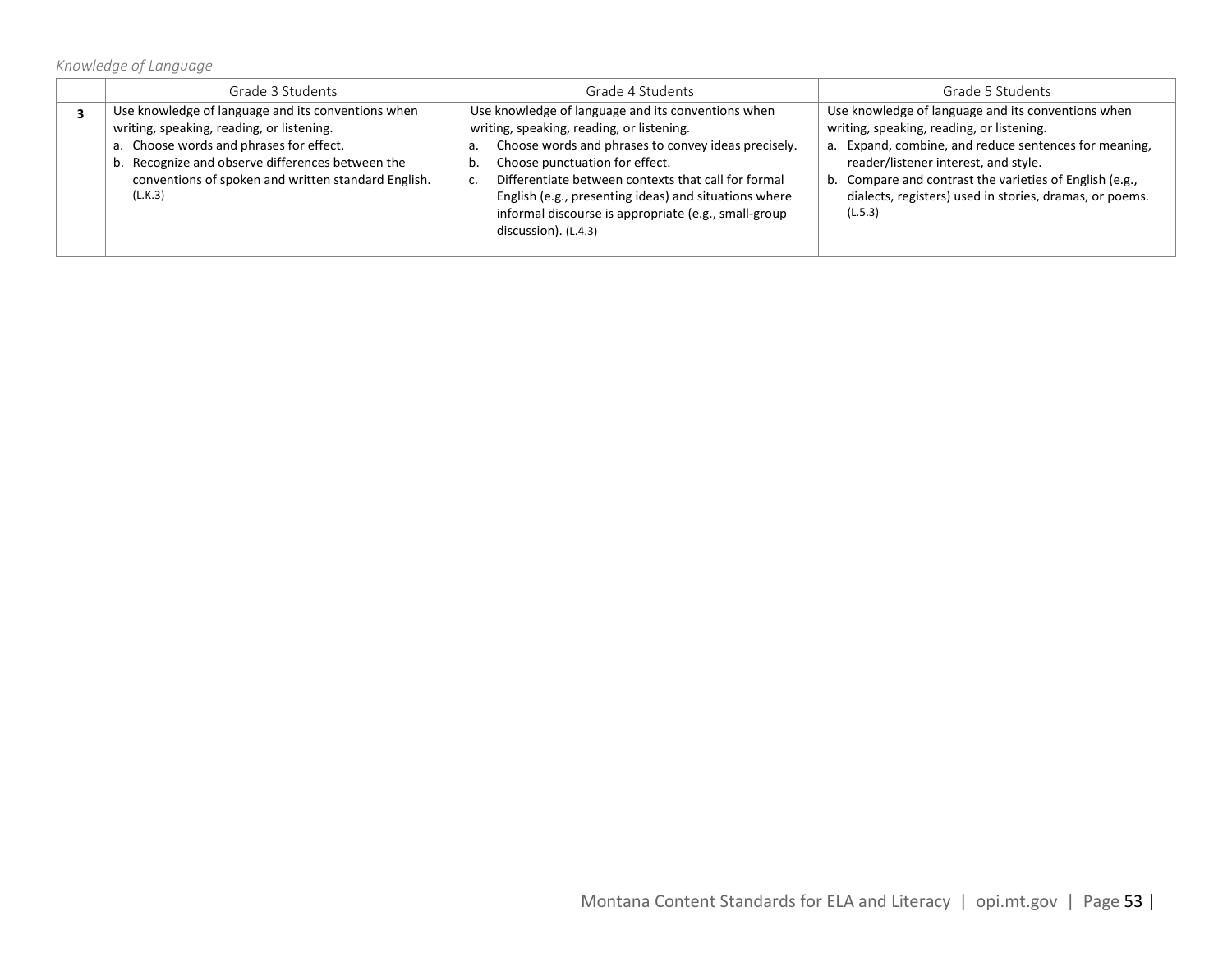*Vocabulary Acquisition and Use*

|   | Grade 3 Students                                                                                                                                                                                                                                                                                                                                                                                                                                                                                                                                                                                                                                                                                                                                                    | Grade 4 Students                                                                                                                                                                                                                                                                                                                                                                                                                                                                                                                                                                                                                                                                              | Grade 5 Students                                                                                                                                                                                                                                                                                                                                                                                                                                                                                                                                                                                                                                                                            |
|---|---------------------------------------------------------------------------------------------------------------------------------------------------------------------------------------------------------------------------------------------------------------------------------------------------------------------------------------------------------------------------------------------------------------------------------------------------------------------------------------------------------------------------------------------------------------------------------------------------------------------------------------------------------------------------------------------------------------------------------------------------------------------|-----------------------------------------------------------------------------------------------------------------------------------------------------------------------------------------------------------------------------------------------------------------------------------------------------------------------------------------------------------------------------------------------------------------------------------------------------------------------------------------------------------------------------------------------------------------------------------------------------------------------------------------------------------------------------------------------|---------------------------------------------------------------------------------------------------------------------------------------------------------------------------------------------------------------------------------------------------------------------------------------------------------------------------------------------------------------------------------------------------------------------------------------------------------------------------------------------------------------------------------------------------------------------------------------------------------------------------------------------------------------------------------------------|
| 4 | Determine or clarify the meaning of unknown and multiple-<br>meaning word and phrases based on grade 3 reading and<br>content, choosing flexibly from a range of strategies.<br>Use sentence-level context as a clue to the meaning of<br>а.<br>a word or phrase.<br>Determine the meaning of the new word formed when<br>b.<br>a known affix is added to a known word (e.g.,<br>agreeable/disagreeable, comfortable/uncomfortable,<br>care/careless, heat/preheat).<br>Use a known root word as a clue to the meaning of an<br>d.<br>unknown word with the same root (e.g., company,<br>companion).<br>Use glossaries or beginning dictionaries, both print and<br>e.<br>digital, to determine or clarify the precise meaning of<br>key words and phrases. (L.3.4) | Determine or clarify the meaning of unknown and multiple-<br>meaning words and phrases based on grade 4 reading and<br>content, choosing flexibly from a range of strategies.<br>a. Use context (e.g., definitions, examples, or<br>restatements in text) as a clue to the meaning of a word<br>or phrase.<br>b. Use common, grade-appropriate Greek and Latin affixes<br>and roots as clues to the meaning of a word (e.g.,<br>telegraph, photograph, autograph).<br>c. Consult reference materials (e.g., dictionaries,<br>glossaries, thesauruses), both print and digital, to find<br>the pronunciation and determine or clarify the precise<br>meaning of key words and phrases. (L.4.4) | Determine or clarify the meaning of unknown and multiple-<br>meaning words and phrases based on grade 5 reading and<br>content, choosing flexibly from a range of strategies.<br>a. Use context (e.g., cause/effect relationships and<br>comparisons in text) as a clue to the meaning of a word<br>or phrase.<br>b. Use common, grade-appropriate Greek and Latin affixes<br>and roots as clues to the meaning of a word (e.g.,<br>photograph, photosynthesis).<br>c. Consult reference materials (e.g., dictionaries, glossaries,<br>thesauruses), both print and digital, to find the<br>pronunciation and determine or clarify the precise<br>meaning of key words and phrases. (L.5.4) |
| 5 | Demonstrate understanding of word relationships and<br>nuances in word meanings.<br>a. Distinguish the literal and nonliteral meanings of words<br>and phrases in context (e.g., take steps).<br>b. Identify real-life connections between words and their<br>use (e.g., describe people who are friendly or helpful).<br>c. Distinguish shades of meaning among related words that<br>describe states of mind or degrees of certainty (e.g.,<br>knew, believed, suspected, heard, wondered). (L.3.5)                                                                                                                                                                                                                                                               | Demonstrate understanding of figurative language, word<br>relationships, and nuances in word meanings.<br>a. Explain the meaning of simple similes and metaphors<br>(e.g., as pretty as a picture) in context.<br>b. Recognize and explain the meaning of common idioms,<br>adages, and proverbs.<br>c. Demonstrate understanding of words by relating them<br>to their opposites (antonyms) and to words with similar<br>but not identical meanings (synonyms). (L.4.5)                                                                                                                                                                                                                      | Demonstrate understanding of figurative language, word<br>relationships, and nuances in word meanings.<br>a. Interpret figurative language, including similes and<br>metaphors, in context.<br>b. Recognize and explain the meaning of common idioms,<br>adages, and proverbs.<br>c. Use the relationship between particular words (e.g.,<br>synonyms, antonyms, homographs) to better understand<br>each of the words. (L.5.5)                                                                                                                                                                                                                                                             |
| 6 | Acquire and use accurately grade-appropriate<br>conversational, general academic, and domain-specific<br>words and phrases, including those that signal spatial and<br>temporal relationships (e.g., After dinner that night we<br>went looking for them). (L.3.6)                                                                                                                                                                                                                                                                                                                                                                                                                                                                                                  | Acquire and use accurately grade-appropriate general<br>academic and domain-specific words and phrases, including<br>those that signal precise actions, emotions, or states of<br>being (e.g., quizzed, whined, stammered) and that are basic<br>to a particular topic (e.g., wildlife, conservation, and<br>endangered when discussing animal preservation). (L.4.6)                                                                                                                                                                                                                                                                                                                         | Acquire and use accurately grade-appropriate general<br>academic and domain-specific words and phrases, including<br>those that signal contrast, addition, and other logical<br>relationships (e.g., however, although, (L.5.6)                                                                                                                                                                                                                                                                                                                                                                                                                                                             |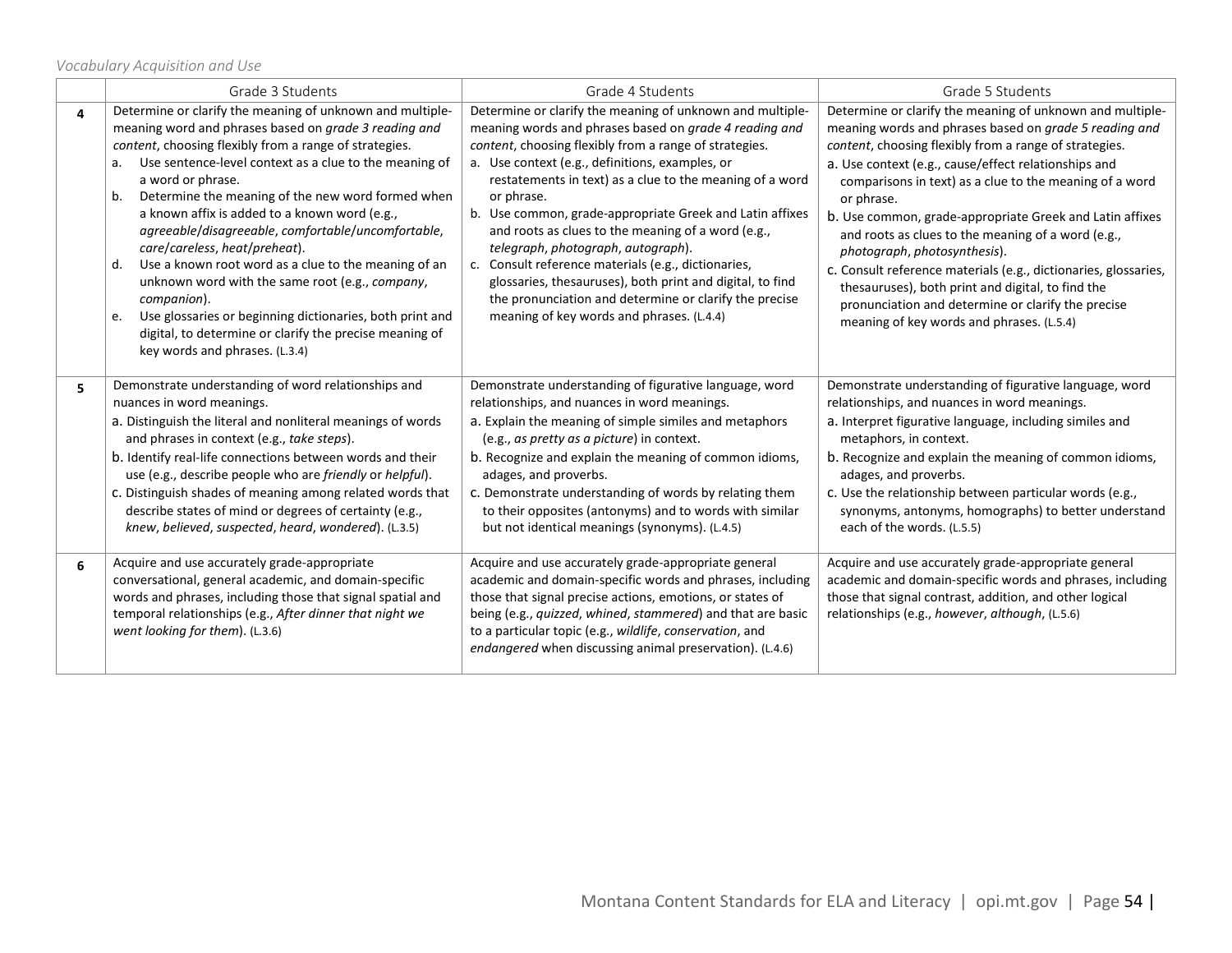### <span id="page-54-0"></span>Language Standards 6-8

### *Conventions of Standard English*

|                | Grade 6 Students                                                                                                                                                                                                                                                                                                                                                                                                                                                                                                                                                                                                                                 | Grade 7 Students                                                                                                                                                                                                                                                                                                                                                                                                                                                                 | Grade 8 Students                                                                                                                                                                                                                                                                                                                                                                                                                                                                                              |
|----------------|--------------------------------------------------------------------------------------------------------------------------------------------------------------------------------------------------------------------------------------------------------------------------------------------------------------------------------------------------------------------------------------------------------------------------------------------------------------------------------------------------------------------------------------------------------------------------------------------------------------------------------------------------|----------------------------------------------------------------------------------------------------------------------------------------------------------------------------------------------------------------------------------------------------------------------------------------------------------------------------------------------------------------------------------------------------------------------------------------------------------------------------------|---------------------------------------------------------------------------------------------------------------------------------------------------------------------------------------------------------------------------------------------------------------------------------------------------------------------------------------------------------------------------------------------------------------------------------------------------------------------------------------------------------------|
| 1              | Demonstrate command of the conventions of standard<br>English grammar and usage when writing or speaking.<br>a. Ensure that pronouns are in the proper case (subjective,<br>objective, possessive).<br>b. Use intensive pronouns (e.g., myself, ourselves).<br>c. Recognize and correct inappropriate shifts in pronoun<br>number and person.<br>d. Recognize and correct vague pronouns (i.e., ones with<br>unclear or ambiguous antecedents).<br>e. Recognize variations from standard English in their own<br>and others' writing and speaking, and identify and use<br>strategies to improve expression in conventional<br>language. (L.6.1) | Demonstrate command of the conventions of standard<br>English grammar and usage when writing or speaking.<br>a. Explain the function of phrases and clauses in general<br>and their function in specific sentences.<br>b. Choose among simple, compound, complex, and<br>compound-complex sentences to signal differing<br>relationships among ideas.<br>c. Place phrases and clauses within a sentence, recognizing<br>and correcting misplaced and dangling modifiers. (L.7.1) | Demonstrate command of the conventions of standard<br>English grammar and usage when writing or speaking.<br>a. Explain the function of verbals (gerunds, participles,<br>infinitives) in general and their function in particular<br>sentences.<br>b. Form and use verbs in the active and passive voice.<br>c. Form and use verbs in the indicative, imperative,<br>interrogative, conditional, and subjunctive mood.<br>d. Recognize and correct inappropriate shifts in verb voice<br>and mood. $(L.8.1)$ |
| $\overline{2}$ | Demonstrate command of the conventions of standard<br>English capitalization, punctuation, and spelling when<br>writing.<br>a. Use punctuation (commas, parentheses, dashes) to set<br>off nonrestrictive/parenthetical elements.<br>b. Spell correctly. (L.6.2)                                                                                                                                                                                                                                                                                                                                                                                 | Demonstrate command of the conventions of standard<br>English capitalization, punctuation, and spelling when<br>writing.<br>a. Use a comma to separate coordinate adjectives (e.g., It<br>was a fascinating, enjoyable movie but not He wore an<br>old[,] green shirt).<br>b. Spell correctly. (L.7.2)                                                                                                                                                                           | Demonstrate command of the conventions of standard<br>English capitalization, punctuation, and spelling when<br>writing.<br>a. Use punctuation (comma, ellipsis, dash) to indicate a<br>pause or break.<br>b. Use an ellipsis to indicate an omission.<br>c. Spell correctly. (L.8.2)                                                                                                                                                                                                                         |

### *Knowledge of Language*

| Grade 3 Students                                                                                                                                                                                                                                                 | Grade 4 Students                                                                                                                                                                                                                                                                                                                                                                                  | Grade 5 Students                                                                                                                                                                                                                                                                                                                  |
|------------------------------------------------------------------------------------------------------------------------------------------------------------------------------------------------------------------------------------------------------------------|---------------------------------------------------------------------------------------------------------------------------------------------------------------------------------------------------------------------------------------------------------------------------------------------------------------------------------------------------------------------------------------------------|-----------------------------------------------------------------------------------------------------------------------------------------------------------------------------------------------------------------------------------------------------------------------------------------------------------------------------------|
| Use knowledge of language and its conventions when<br>writing, speaking, reading, or listening.<br>a. Choose words and phrases for effect.<br>b. Recognize and observe differences between the<br>conventions of spoken and written standard English.<br>(L.6.2) | Use knowledge of language and its conventions when<br>writing, speaking, reading, or listening.<br>a. Choose words and phrases to convey ideas precisely.<br>b. Choose punctuation for effect.<br>c. Differentiate between contexts that call for formal<br>English (e.g., presenting ideas) and situations where<br>informal discourse is appropriate (e.g., small-group<br>discussion). (L.7.3) | Use knowledge of language and its conventions when<br>writing, speaking, reading, or listening.<br>a. Expand, combine, and reduce sentences for meaning,<br>reader/listener interest, and style.<br>b. Compare and contrast the varieties of English (e.g.,<br>dialects, registers) used in stories, dramas, or poems.<br>(L.8.3) |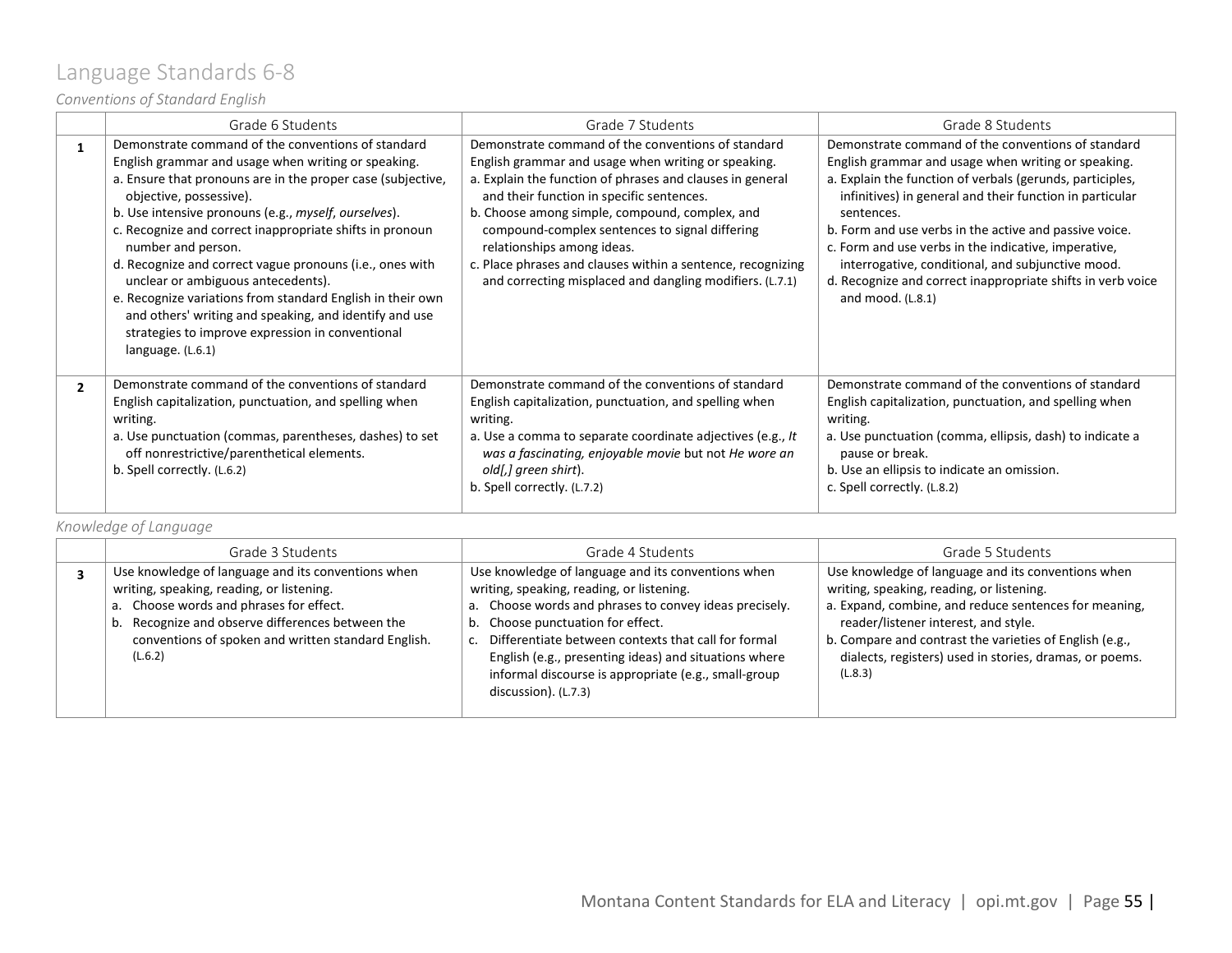*Vocabulary Acquisition and Use*

|   | Grade 6 Students                                                                                                                                                                                                                                                                                                                                                                                                                                                                                                                                                                                                                                                                                                                                                 | Grade 7 Students                                                                                                                                                                                                                                                                                                                                                                                                                                                                                                                                                                                                                                                                                 | Grade 8 Students                                                                                                                                                                                                                                                                                                                                                                                                                                                                                                                                                                                                                                                                            |
|---|------------------------------------------------------------------------------------------------------------------------------------------------------------------------------------------------------------------------------------------------------------------------------------------------------------------------------------------------------------------------------------------------------------------------------------------------------------------------------------------------------------------------------------------------------------------------------------------------------------------------------------------------------------------------------------------------------------------------------------------------------------------|--------------------------------------------------------------------------------------------------------------------------------------------------------------------------------------------------------------------------------------------------------------------------------------------------------------------------------------------------------------------------------------------------------------------------------------------------------------------------------------------------------------------------------------------------------------------------------------------------------------------------------------------------------------------------------------------------|---------------------------------------------------------------------------------------------------------------------------------------------------------------------------------------------------------------------------------------------------------------------------------------------------------------------------------------------------------------------------------------------------------------------------------------------------------------------------------------------------------------------------------------------------------------------------------------------------------------------------------------------------------------------------------------------|
| 4 | Determine or clarify the meaning of unknown and multiple-<br>meaning word and phrases based on grade 3 reading and<br>content, choosing flexibly from a range of strategies.<br>a. Use sentence-level context as a clue to the meaning of<br>a word or phrase.<br>Determine the meaning of the new word formed when<br>b.<br>a known affix is added to a known word (e.g.,<br>agreeable/disagreeable, comfortable/uncomfortable,<br>care/careless, heat/preheat).<br>Use a known root word as a clue to the meaning of an<br>c.<br>unknown word with the same root (e.g., company,<br>companion).<br>Use glossaries or beginning dictionaries, both print and<br>d.<br>digital, to determine or clarify the precise meaning of<br>key words and phrases. (L.6.4) | Determine or clarify the meaning of unknown and multiple-<br>meaning words and phrases based on grade 4 reading and<br>content, choosing flexibly from a range of strategies.<br>a. Use context (e.g., definitions, examples, or<br>restatements in text) as a clue to the meaning of a<br>word or phrase.<br>b. Use common, grade-appropriate Greek and Latin<br>affixes and roots as clues to the meaning of a word<br>(e.g., telegraph, photograph, autograph).<br>Consult reference materials (e.g., dictionaries,<br>c.<br>glossaries, thesauruses), both print and digital, to find<br>the pronunciation and determine or clarify the precise<br>meaning of key words and phrases. (L.7.4) | Determine or clarify the meaning of unknown and multiple-<br>meaning words and phrases based on grade 5 reading and<br>content, choosing flexibly from a range of strategies.<br>a. Use context (e.g., cause/effect relationships and<br>comparisons in text) as a clue to the meaning of a word<br>or phrase.<br>b. Use common, grade-appropriate Greek and Latin affixes<br>and roots as clues to the meaning of a word (e.g.,<br>photograph, photosynthesis).<br>c. Consult reference materials (e.g., dictionaries,<br>glossaries, thesauruses), both print and digital, to find<br>the pronunciation and determine or clarify the precise<br>meaning of key words and phrases. (L.8.4) |
| 5 | Demonstrate understanding of word relationships and<br>nuances in word meanings.<br>a. Distinguish the literal and nonliteral meanings of words<br>and phrases in context (e.g., take steps).<br>b. Identify real-life connections between words and their<br>use (e.g., describe people who are friendly or helpful).<br>b. Distinguish shades of meaning among related words<br>that describe states of mind or degrees of certainty<br>(e.g., knew, believed, suspected, heard, wondered).<br>(L.6.5)                                                                                                                                                                                                                                                         | Demonstrate understanding of figurative language, word<br>relationships, and nuances in word meanings.<br>a. Explain the meaning of simple similes and metaphors<br>(e.g., as pretty as a picture) in context.<br>b. Recognize and explain the meaning of common idioms,<br>adages, and proverbs.<br>c. Demonstrate understanding of words by relating them<br>to their opposites (antonyms) and to words with similar<br>but not identical meanings (synonyms). (L.7.5)                                                                                                                                                                                                                         | Demonstrate understanding of figurative language, word<br>relationships, and nuances in word meanings.<br>a. Interpret figurative language, including similes and<br>metaphors, in context.<br>b. Recognize and explain the meaning of common idioms,<br>adages, and proverbs.<br>c. Use the relationship between particular words (e.g.,<br>synonyms, antonyms, homographs) to better<br>understand each of the words. (L.8.5)                                                                                                                                                                                                                                                             |
| 6 | Acquire and use accurately grade-appropriate<br>conversational, general academic, and domain-specific<br>words and phrases, including those that signal spatial and<br>temporal relationships (e.g., After dinner that night we<br>went looking for them). (L.6.6)                                                                                                                                                                                                                                                                                                                                                                                                                                                                                               | Acquire and use accurately grade-appropriate general<br>academic and domain-specific words and phrases, including<br>those that signal precise actions, emotions, or states of<br>being (e.g., quizzed, whined, stammered) and that are basic<br>to a particular topic (e.g., wildlife, conservation, and<br>endangered when discussing animal preservation). (L.7.6)                                                                                                                                                                                                                                                                                                                            | Acquire and use accurately grade-appropriate general<br>academic and domain-specific words and phrases, including<br>those that signal contrast, addition, and other logical<br>relationships (e.g., however, although, (L.8.6)                                                                                                                                                                                                                                                                                                                                                                                                                                                             |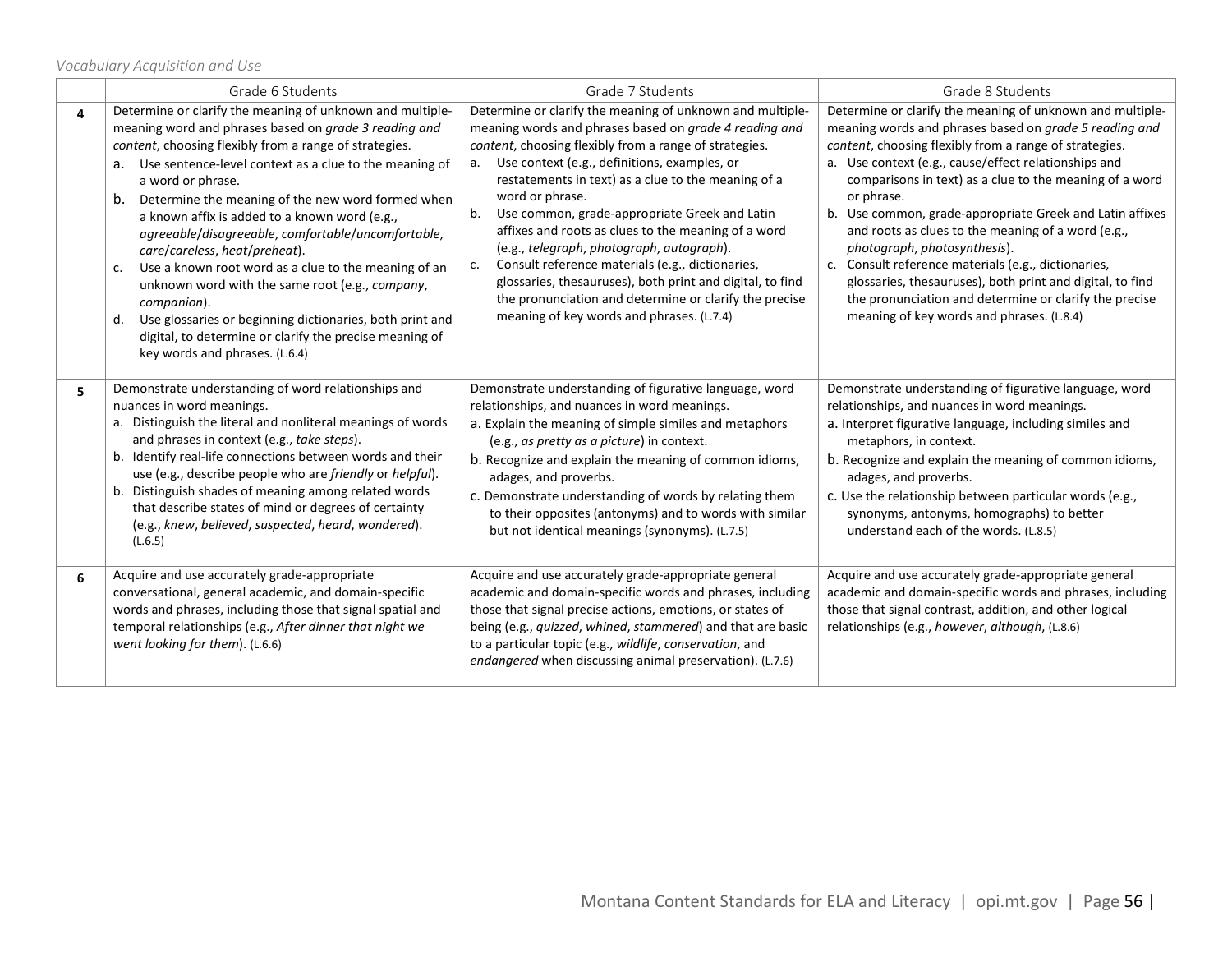### <span id="page-56-0"></span>Language Standards 9-12

*Conventions of Standard English*

| Grades 9-10 Students                                                                                                                                                                                                                                                                                                                                                                                                        | Grades 11-12 Students                                                                                                                                                                                                                                                                                                                                                                                                              |
|-----------------------------------------------------------------------------------------------------------------------------------------------------------------------------------------------------------------------------------------------------------------------------------------------------------------------------------------------------------------------------------------------------------------------------|------------------------------------------------------------------------------------------------------------------------------------------------------------------------------------------------------------------------------------------------------------------------------------------------------------------------------------------------------------------------------------------------------------------------------------|
| Demonstrate command of the conventions of standard English grammar and usage when<br>writing or speaking.<br>a. Use parallel structure.<br>b. Use various types of phrases (noun, verb, adjectival, adverbial, participial, prepositional,<br>absolute) and clauses (independent, dependent; noun, relative, adverbial) to convey<br>specific meanings and add variety and interest to writing or presentations. (L.9-10.1) | Demonstrate command of the conventions of standard English grammar and usage when<br>writing or speaking.<br>a. Apply the understanding that usage is a matter of convention, can change over time,<br>and is sometimes contested.<br>b. Resolve issues of complex or contested usage, consulting references (e.g., Merriam-<br>Webster's Dictionary of English Usage, Garner's Modern American Usage) as needed.<br>$(L.11-12.1)$ |
| Demonstrate command of the conventions of standard English capitalization, punctuation,<br>and spelling when writing.<br>a. Use a semicolon (and perhaps a conjunctive adverb) to link two or more closely related<br>independent clauses.<br>e. Use a colon to introduce a list or quotation.<br>Spell correctly. (L.9-10.2)                                                                                               | Demonstrate command of the conventions of standard English capitalization, punctuation,<br>and spelling when writing.<br>a. Observe hyphenation conventions.<br>$b.$ Spell correctly. $(L.11-12.2)$                                                                                                                                                                                                                                |

*Knowledge of Language*

| Grades 9-10 Students                                                                                                                                                                                                                                                                                                                                                                                                                       | Grades 11-12 Students                                                                                                                                                                                                                                                                                                                                                                                                                          |  |  |  |
|--------------------------------------------------------------------------------------------------------------------------------------------------------------------------------------------------------------------------------------------------------------------------------------------------------------------------------------------------------------------------------------------------------------------------------------------|------------------------------------------------------------------------------------------------------------------------------------------------------------------------------------------------------------------------------------------------------------------------------------------------------------------------------------------------------------------------------------------------------------------------------------------------|--|--|--|
| Apply knowledge of language to understand how language functions in different contexts,<br>including cultural contexts, to make effective choices for meaning or style, and to<br>comprehend more fully when reading or listening.<br>a. Write and edit work so that it conforms to the guidelines in a style manual (e.g., MLA<br>Handbook, Turabian's Manual for Writers) appropriate for the discipline and writing<br>type. (L.9-10.3) | Apply knowledge of language to understand how language functions in different contexts,<br>including cultural contexts, to make effective choices for meaning or style, and to<br>comprehend more fully when reading or listening.<br>a. Vary syntax for effect, consulting references (e.g., Tufte's Artful Sentences) for guidance<br>as needed; apply an understanding of syntax to the study of complex texts when<br>reading. (L.11-12.3) |  |  |  |